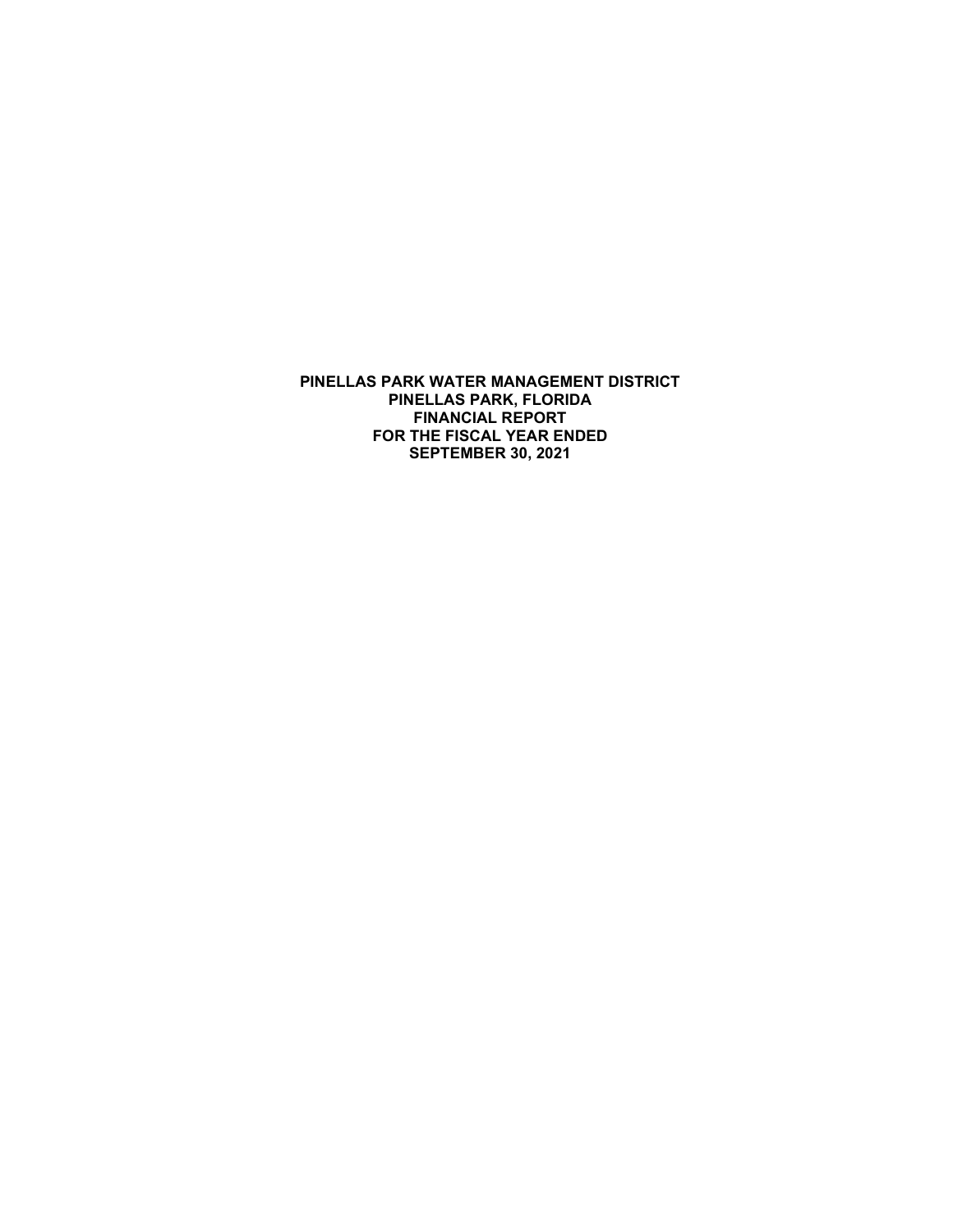# **PINELLAS PARK WATER MANAGEMENT DISTRICT PINELLAS PARK, FLORIDA**

# **TABLE OF CONTENTS**

| <b>INDEPENDENT AUDITOR'S REPORT</b>                                                                                                                                                        | Page  |
|--------------------------------------------------------------------------------------------------------------------------------------------------------------------------------------------|-------|
| <b>MANAGEMENT'S DISCUSSION AND ANALYSIS</b>                                                                                                                                                | $3-6$ |
| <b>BASIC FINANCIAL STATEMENTS</b><br><b>Government-Wide Financial Statements:</b>                                                                                                          |       |
| <b>Statement of Net Position</b>                                                                                                                                                           | 7     |
| <b>Statement of Activities</b>                                                                                                                                                             | 8     |
| <b>Fund Financial Statements:</b>                                                                                                                                                          |       |
| <b>Balance Sheet - Governmental Fund</b>                                                                                                                                                   | 9     |
| Reconciliation of the Balance Sheet - Governmental Funds                                                                                                                                   |       |
| To the Statement of Net Position                                                                                                                                                           | 10    |
| Statement of Revenues, Expenditures and Changes in Fund Balances -                                                                                                                         |       |
| <b>Governmental Fund</b>                                                                                                                                                                   | 11    |
| Reconciliation of the Statement of Revenues, Expenditures and Changes in                                                                                                                   |       |
| Fund Balances of Governmental Funds to the Statement of Activities                                                                                                                         | 12    |
| Notes to the Financial Statements                                                                                                                                                          | 13-29 |
| REQUIRED SUPPLEMENTARY INFORMATION                                                                                                                                                         |       |
| Schedule of Revenues, Expenditures and Changes in Fund Balances -                                                                                                                          |       |
| <b>Budget and Actual - General Fund</b>                                                                                                                                                    | 30    |
| Notes to Required Supplementary Information                                                                                                                                                | 31    |
| Schedule of Changes in the District's Total OPEB Liability                                                                                                                                 | 32    |
| Schedules of Proportionate Share of Net Pension Liability                                                                                                                                  | 33    |
| <b>Schedules of Pension Contributions</b>                                                                                                                                                  | 34    |
| <b>OTHER INFORMATION</b>                                                                                                                                                                   |       |
| Data Elements required by FL Statute 218.39 (3) (c)                                                                                                                                        | 35    |
| INDEPENDENT AUDITOR'S REPORT ON INTERNAL CONTROL OVER FINANCIAL<br>REPORTING AND ON COMPLIANCE AND OTHER MATTERS BASED ON AN AUDIT<br>OF FINANCIAL STATEMENTS PERFORMED IN ACCORDANCE WITH |       |
| <b>GOVERNMENT AUDITING STANDARDS</b>                                                                                                                                                       | 36-37 |
|                                                                                                                                                                                            |       |
| INDEPENDENT AUDITOR'S REPORT ON COMPLIANCE WITH THE REQUIREMENTS                                                                                                                           |       |
| OF SECTION 218.415, FLORIDA STATUTES, REQUIRED BY RULE 10.556(10)<br>OF THE AUDITOR GENERAL OF THE STATE OF FLORIDA                                                                        | 38    |
|                                                                                                                                                                                            |       |
| MANAGEMENT LETTER PURSUANT TO THE RULES OF THE AUDITOR GENERAL<br>OF THE STATE OF FLORIDA                                                                                                  | 39-40 |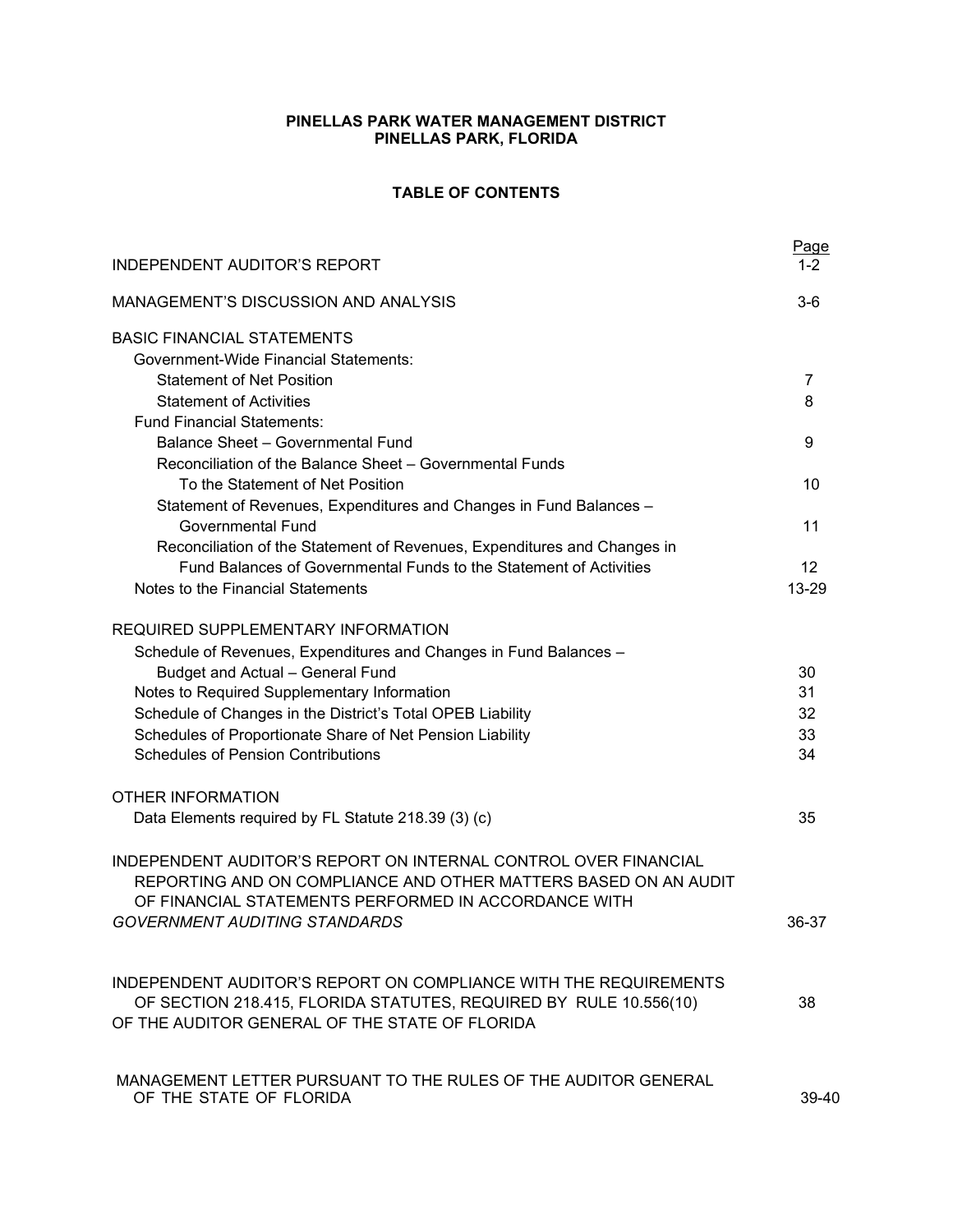

 951 Yamato Road ▪ Suite 280 Boca Raton, Florida 33431 (561) 994-9299 ▪ (800) 299-4728 Fax (561) 994-5823 www.graucpa.com

# **INDEPENDENT AUDITOR'S REPORT**

To the Board of Directors Pinellas Park Water Management District Pinellas Park, Florida

# **Report on the Financial Statements**

We have audited the accompanying financial statements of the governmental activities and the major fund of Pinellas Park Water Management District, Pinellas Park, Florida ("District") as of and for the fiscal year ended September 30, 2021, and the related notes to the financial statements, which collectively comprise the District's basic financial statements as listed in the table of contents.

# **Management's Responsibility for the Financial Statements**

Management is responsible for the preparation and fair presentation of these financial statements in accordance with accounting principles generally accepted in the United States of America; this includes the design, implementation, and maintenance of internal control relevant to the preparation and fair presentation of financial statements that are free from material misstatement, whether due to fraud or error.

# **Auditor's Responsibility**

Our responsibility is to express opinions on these financial statements based on our audit. We conducted our audit in accordance with auditing standards generally accepted in the United States of America and the standards applicable to financial audits contained in *Government Auditing Standards*, issued by the Comptroller General of the United States. Those standards require that we plan and perform the audit to obtain reasonable assurance about whether the financial statements are free from material misstatement.

An audit involves performing procedures to obtain audit evidence about the amounts and disclosures in the financial statements. The procedures selected depend on the auditor's judgment, including the assessment of the risks of material misstatement of the financial statements, whether due to fraud or error. In making those risk assessments, the auditor considers internal control relevant to the entity's preparation and fair presentation of the financial statements in order to design audit procedures that are appropriate in the circumstances, but not for the purpose of expressing an opinion on the effectiveness of the entity's internal control. Accordingly, we express no such opinion. An audit also includes evaluating the appropriateness of accounting policies used and the reasonableness of significant accounting estimates made by management, as well as evaluating the overall presentation of the financial statements.

We believe that the audit evidence we have obtained is sufficient and appropriate to provide a basis for our audit opinions.

#### **Opinions**

In our opinion, the financial statements referred to above present fairly, in all material respects, the respective financial position of the governmental activities and the major fund of the District as of September 30, 2021, and the respective changes in financial position, thereof for the fiscal year then ended in accordance with accounting principles generally accepted in the United States of America.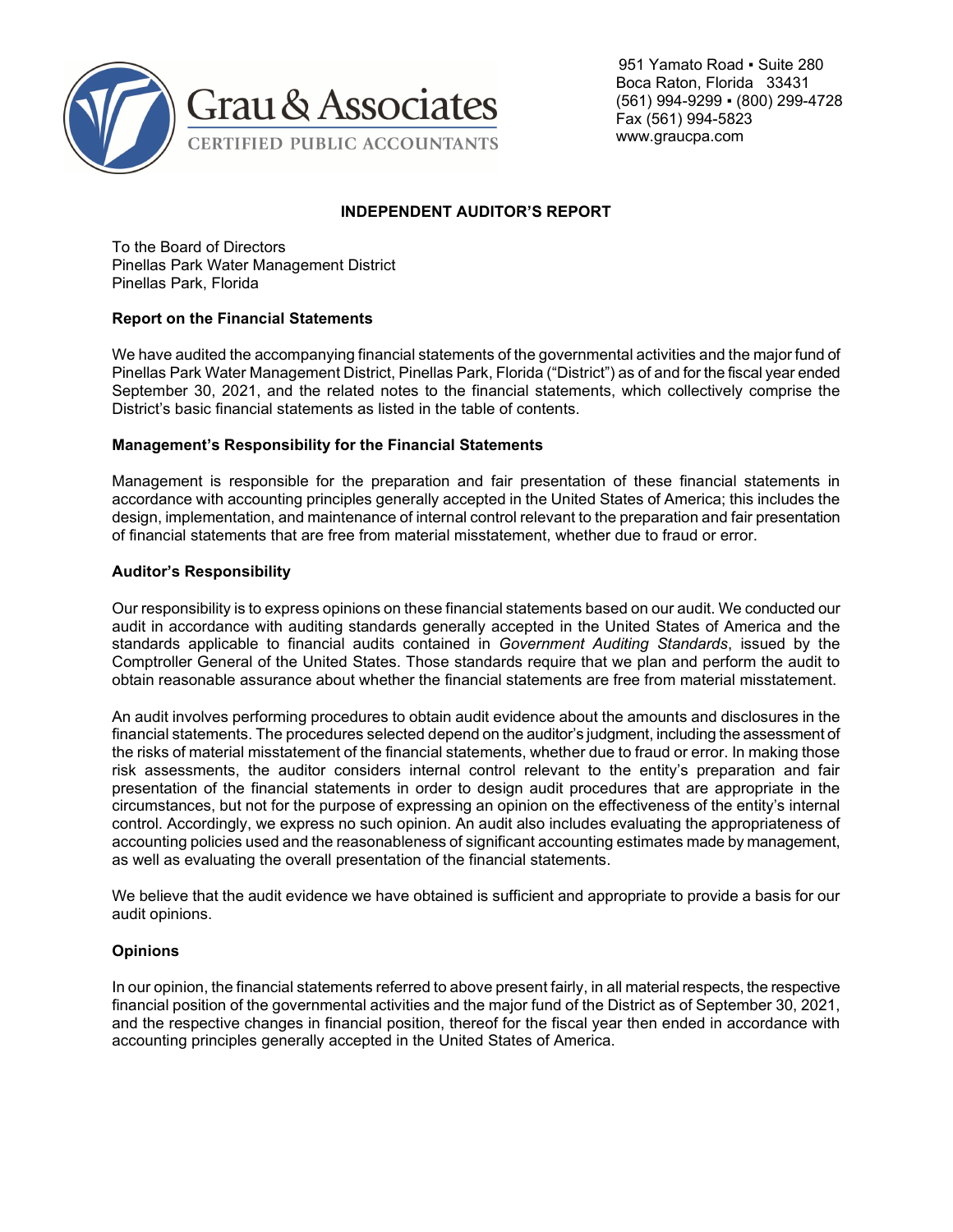## **Other Matters**

#### *Required Supplementary Information*

Accounting principles generally accepted in the United States of America require that the management's discussion and analysis, schedules of change in OPEB liability, schedules of proportionate share of net pension liability, schedules of pension contributions and budgetary comparison information be presented to supplement the basic financial statements. Such information, although not a part of the basic financial statements, is required by the Governmental Accounting Standards Board, who considers it to be an essential part of financial reporting for placing the basic financial statements in an appropriate operational, economic, or historical context. We have applied certain limited procedures to the required supplementary information in accordance with auditing standards generally accepted in the United States of America, which consisted of inquiries of management about the methods of preparing the information and comparing the information for consistency with management's responses to our inquiries, the basic financial statements, and other knowledge we obtained during our audit of the basic financial statements. We do not express an opinion or provide any assurance on the information because the limited procedures do not provide us with sufficient evidence to express an opinion or provide any assurance.

#### *Other Information*

Our audit was conducted for the purpose of forming opinions on the financial statements that collectively comprise the District's basic financial statements. The information for compliance with FL Statute 218.39 (3) (c) is not a required part of the basic financial statements. The information for compliance with FL Statute 218.39 (3) (c) has not been subjected to the auditing procedures applied in the audit of the basic financial statements, and accordingly, we do not express an opinion or provide any assurance on it.

# **Other Reporting Required by** *Government Auditing Standards*

In accordance with *Government Auditing Standards*, we have also issued our report dated May 6, 2022, on our consideration of the District's internal control over financial reporting and on our tests of its compliance with certain provisions of laws, regulations, contracts, grant agreements and other matters. The purpose of that report is solely to describe the scope of our testing of internal control over financial reporting and compliance and the results of that testing, and not to provide an opinion on the effectiveness of the District's internal control over financial reporting or on compliance. That report is an integral part of an audit performed in accordance with Government Auditing Standards in considering the District's internal control over financial reporting and compliance.

Derau & Association

May 6, 2022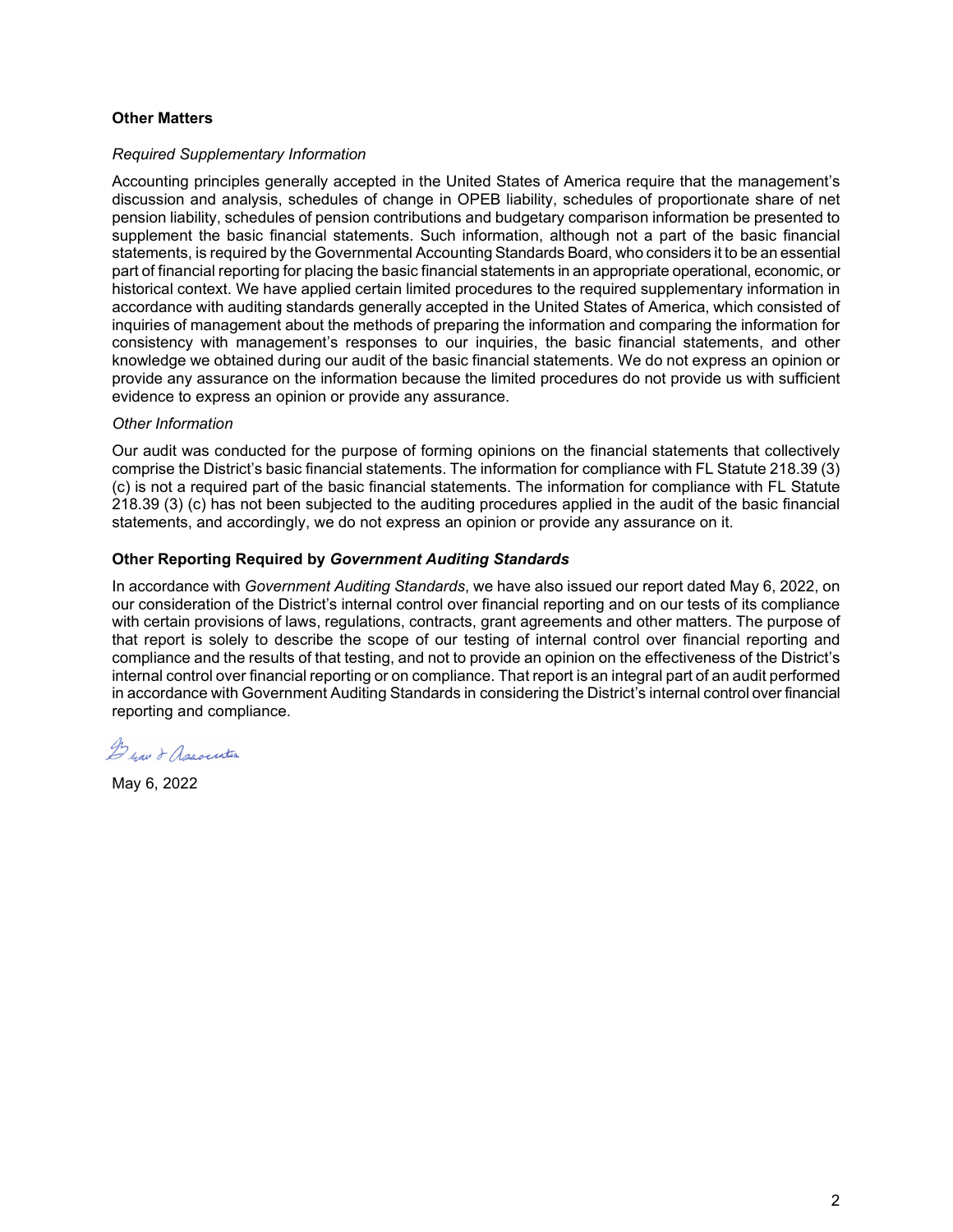# **MANAGEMENT'S DISCUSSION AND ANALYSIS**

Our discussion and analysis of Pinellas Park Water Management District, Pinellas Park, Florida (the "District") provides an overview of the District's financial activities for the fiscal year ended September 30, 2021. Please read it in conjunction with the District's Independent Auditor's Report, basic financial statements, accompanying notes and supplementary information to the basic financial statements themselves.

# FINANCIAL HIGHLIGHTS

- The assets plus deferred outflows of resources of the District exceeded its liabilities plus deferred inflows of resources at the close of the fiscal year ended September 30, 2021 resulting in a net position balance of \$60,993,753.
- The change in the District's total net position in comparison with the prior fiscal year was \$2,139,311, an increase. The key components of the District's net position and change in net position are reflected in the table in the government-wide financial analysis section.
- At September 30, 2021, the District's governmental fund reported ending fund balance of \$19,035,471, an increase of \$2,522,898 in comparison with the prior year. A portion of the fund balance is assigned to subsequent year's expenditures and capital projects and the remainder is unassigned fund balance which is available for spending at the District's discretion.

# OVERVIEW OF FINANCIAL STATEMENTS

This discussion and analysis are intended to serve as the introduction to the District's basic financial statements. The District's basic financial statements are comprised of three components: 1) governmentwide financial statements, 2) fund financial statements, and 3) notes to the financial statements. This report also contains other supplementary information in addition to the basic financial statements themselves.

#### Government-Wide Financial Statements

The government-wide financial statements are designed to provide readers with a broad overview of the District's finances, in a manner similar to a private-sector business.

The statement of net position presents information on all the District's assets, deferred outflows of resources, liabilities, and deferred inflows of resources with the residual amount being reported as net position. Over time, increases or decreases in net position may serve as a useful indicator of whether the financial position of the District is improving or deteriorating.

The statement of activities presents information showing how the government's net position changed during the most recent fiscal year. All changes in net position are reported as soon as the underlying event giving rise to the change occurs, regardless of the timing of related cash flows. Thus, revenues and expenses are reported in this statement for some items that will only result in cash flows in future fiscal periods.

The government-wide financial statements include all governmental activities that are principally supported by property tax revenues. The District does not have any business-type activities. The governmental activities of the District include the maintenance and operations function.

#### Fund Financial Statements

A fund is a grouping of related accounts that is used to maintain control over resources that have been segregated for specific activities or objectives. The District, like other state and local governments, uses fund accounting to ensure and demonstrate compliance with finance-related legal requirements. The District has one fund category: governmental funds.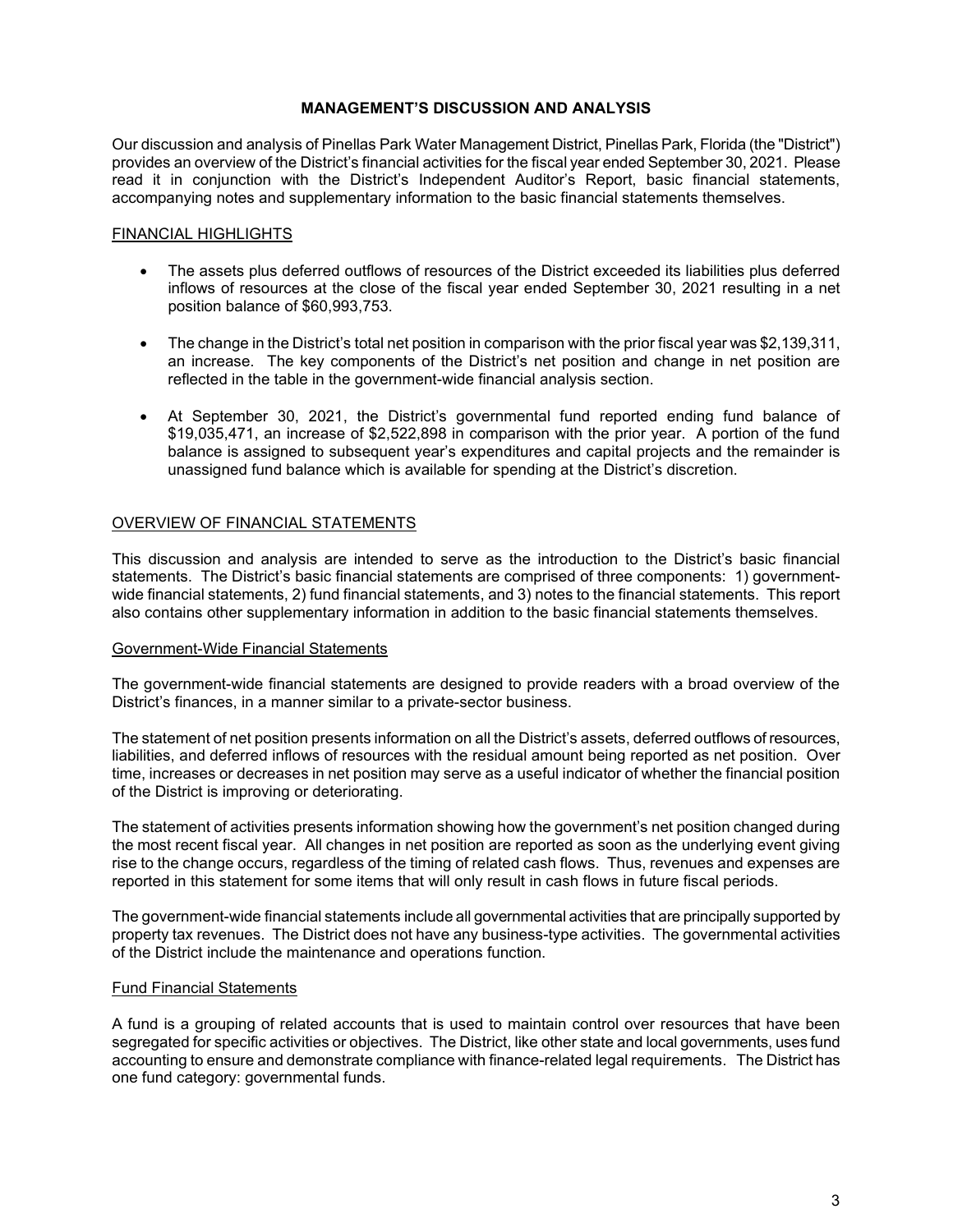# OVERVIEW OF FINANCIAL STATEMENTS (Continued)

#### Governmental Funds

Governmental funds are used to account for essentially the same functions reported as governmental activities in the government-wide financial statements. However, unlike the government-wide financial statements, governmental fund financial statements focus on near-term inflows and outflows of spendable resources, as well as on balances of spendable resources available at the end of the fiscal year. Such information may be useful in evaluating a District's near-term financing requirements.

Because the focus of governmental funds is narrower than that of the government-wide financial statements, it is useful to compare the information presented for governmental funds with similar information presented for governmental activities in the government-wide financial statements. By doing so, readers may better understand the long-term impact of the District's near-term financing decisions. Both the governmental fund balance sheet and the governmental fund statement of revenues, expenditures, and changes in fund balance provide a reconciliation to facilitate this comparison between governmental funds and governmental activities.

The District maintains one governmental fund. Information is presented in the governmental fund balance sheet and the governmental fund statement of revenues, expenditures, and changes in fund balances for the general fund which is a major fund.

The District adopts an annual appropriated budget for its general fund. A budgetary comparison schedule has been provided for the general fund to demonstrate compliance with the budget.

#### Notes to the Financial Statements

The notes provide additional information that is essential to a full understanding of the data provided in the government-wide and fund financial statements.

#### GOVERNMENT-WIDE FINANCIAL ANALYSIS

As noted earlier, net position may serve over time as a useful indicator of an entity's financial position. In the case of the District, assets plus deferred outflows of resources exceeded liabilities plus deferred inflows of resources at the close of the most recent fiscal year.

NET POSITION

Key components of the District's net position are reflected in the following table:

|                                              | <b>INEL PUSHIUN</b> |                 |                   |
|----------------------------------------------|---------------------|-----------------|-------------------|
|                                              | SEPTEMBER 30,       |                 |                   |
|                                              |                     | 2021            | 2020              |
| Assets, excluding capital assets             |                     | \$19,338,956    | 16,593,120<br>\$. |
| Capital assets, net of depreciation          |                     | 42,281,400      | 42,683,214        |
| Total assets                                 |                     | 61.620.356      | 59,276,334        |
| Deferred outflows of resources               |                     | 102,887         | 132,719           |
| Liabilities, excluding long-term liabilities |                     | 303,485         | 80,547            |
| Long term liabilities                        |                     | 209.955         | 449.464           |
| <b>Total liabilities</b>                     |                     | 513,440         | 530,011           |
| Deferred inflows of resources                |                     | 216,050         | 24,600            |
| Net position                                 |                     |                 |                   |
| Investment in capital assets                 |                     | 42,281,400      | 42,683,214        |
| Unrestricted                                 |                     | 18,712,353      | 16,171,228        |
| Total net position                           |                     | 60.993.753<br>S | \$<br>58.854.442  |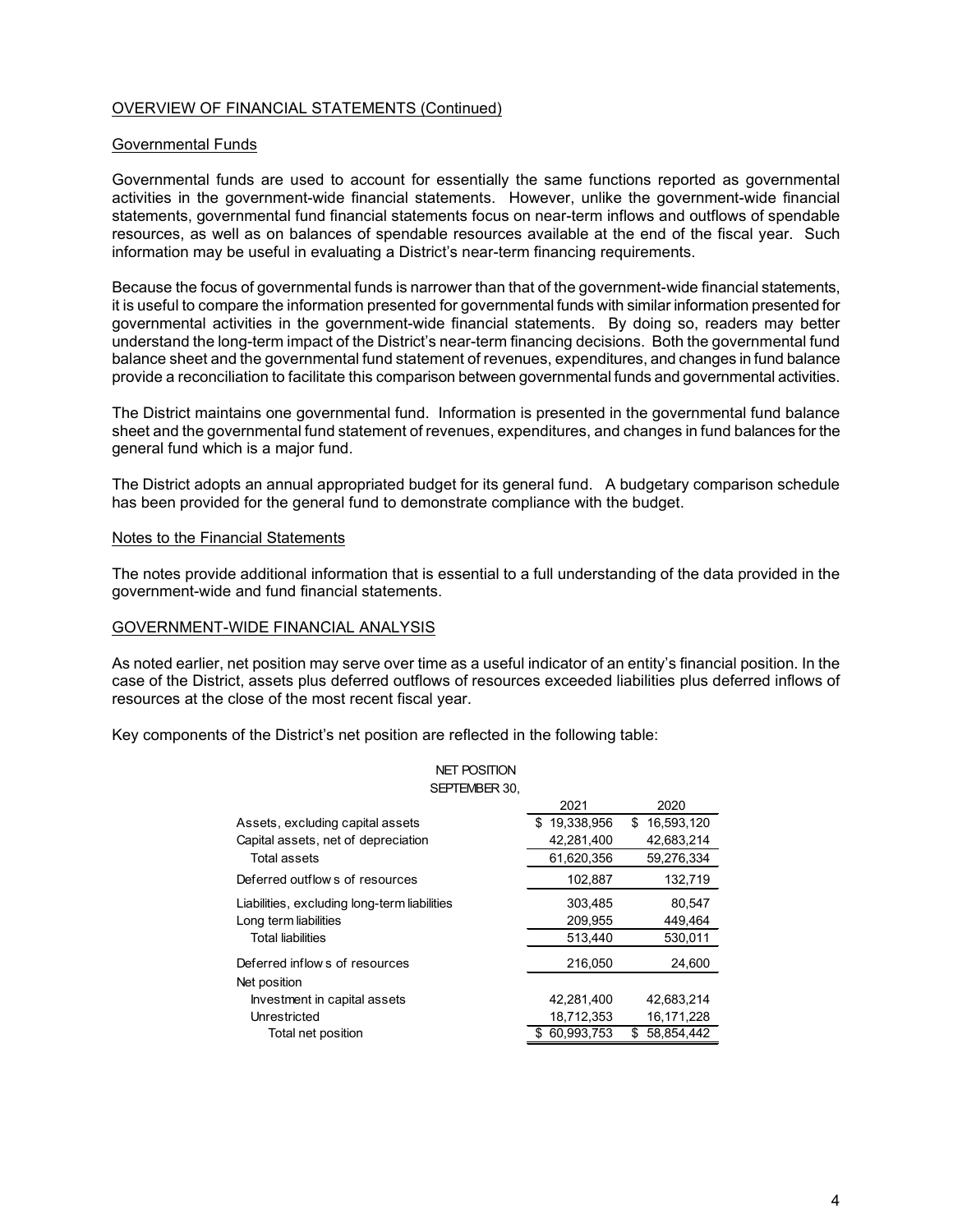# GOVERNMENT-WIDE FINANCIAL ANALYSIS (Continued)

The largest portion of the District's net position reflects its investment in capital assets (e.g. land, land improvements, and infrastructure). These assets are used to provide services; consequently, these assets are not available for future spending. The remaining balance of unrestricted net position may be used to meet the District's other obligations.

The District's net position increased during the most recent fiscal year. The majority of the increase represents the extent to which ongoing program and general revenues exceeded the cost of operations and depreciation expense.

Key elements of the change in net position are reflected in the following table:

| FOR THE FISCAL YEAR ENDED SEPTEMBER 30. |              |            |    |            |  |
|-----------------------------------------|--------------|------------|----|------------|--|
|                                         | 2021<br>2020 |            |    |            |  |
| Revenues:                               |              |            |    |            |  |
| Program revenues                        |              |            |    |            |  |
| Contributions                           | \$           | 309,731    | \$ | 5,257      |  |
| General revenues                        |              |            |    |            |  |
| Property taxes                          |              | 5,405,934  |    | 4,910,521  |  |
| Unrestricted investment earnings        |              | 6,222      |    | 89,235     |  |
| Miscellaneous income                    |              | 1.915      |    |            |  |
| Total revenues                          |              | 5,723,802  |    | 5,005,013  |  |
| Expenses:                               |              |            |    |            |  |
| Maintenance and operations              |              | 3.584.491  |    | 3,708,212  |  |
| Total expenses                          |              | 3,584,491  |    | 3,708,212  |  |
| Change in net position                  |              | 2,139,311  |    | 1,296,801  |  |
| Net position - beginning                |              | 58,854,442 |    | 57,557,641 |  |
| Net position - ending                   | \$           | 60,993,753 | S  | 58.854.442 |  |

# CHANGES IN NET POSITION

As noted above and in the statement of activities, the cost of all governmental activities during the fiscal year ended September 30, 2021 was \$3,584,491. These activities were financed primarily through general revenues which consist mainly of property taxes. Property taxes increased for the current fiscal year as a result of an increase in property values. In addition, increase in program revenue relates to contribution from Southwest Florida Water Management District ("SWFWMD") for the Channel 1A2 Stormwater Project. In total expenses decreased from the prior fiscal year as a result of less work needed on the channels.

# GENERAL BUDGETING HIGHLIGHTS

An operating budget was adopted and maintained by the governing board for the District pursuant to the requirements of Florida Statutes. The budget is adopted using the same basis of accounting that is used in preparation of the fund financial statements. The legal level of budgetary control, the level at which expenditures may not exceed budget, is in the aggregate. Any budget amendments that increase the aggregate budgeted appropriations must be approved by the Board of Directors. Actual general fund expenditures did not exceed appropriations for the fiscal year ended September 30, 2021.

#### CAPITAL ASSETS

At September 30, 2021, the District had \$80,254,089 invested in capital assets for its governmental activities. In the government-wide financial statements, depreciation of \$37,972,689 has been taken, which resulted in a net book value of \$42,281,400. More detailed information about the District's capital assets is presented in the notes of the financial statements.

#### ECONOMIC FACTORS AND NEXT YEAR'S BUDGETS AND OTHER EVENTS

The District anticipates projects being completed for the subsequent fiscal year. In addition, it is anticipated that the general operations of the District will increase.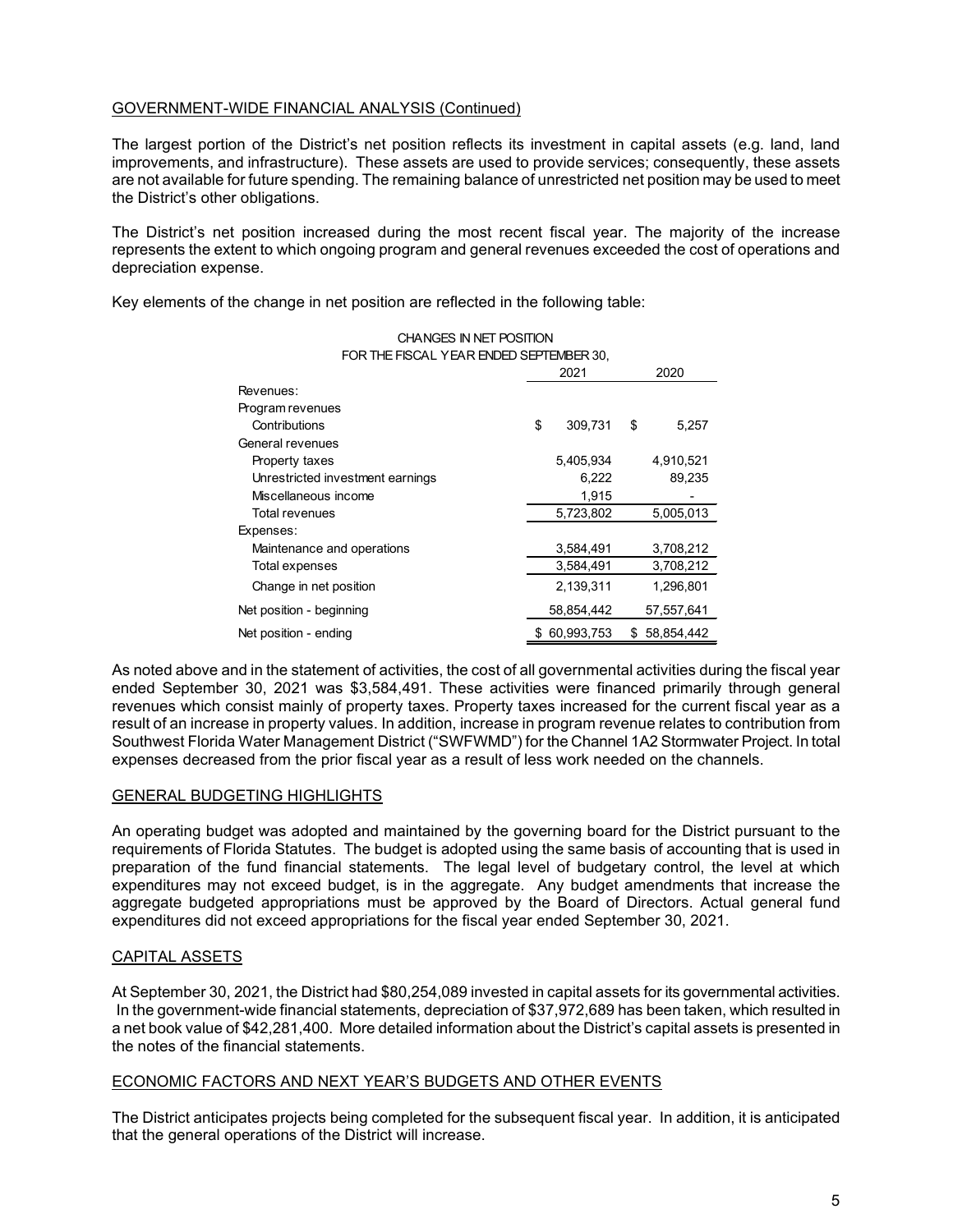# CONTACTING THE DISTRICT'S FINANCIAL MANAGEMENT

This financial report is designed to provide our citizens, taxpayers, customers, investors and creditors with a general overview of the District's finances and to demonstrate the District's accountability for the financial resources it manages and the stewardship of the facilities it maintains. If you have questions about this report or need additional financial information, contact the Pinellas Park Water Management District's Finance Department at 6460 35th Street N., Pinellas Park, Florida 33781-6221.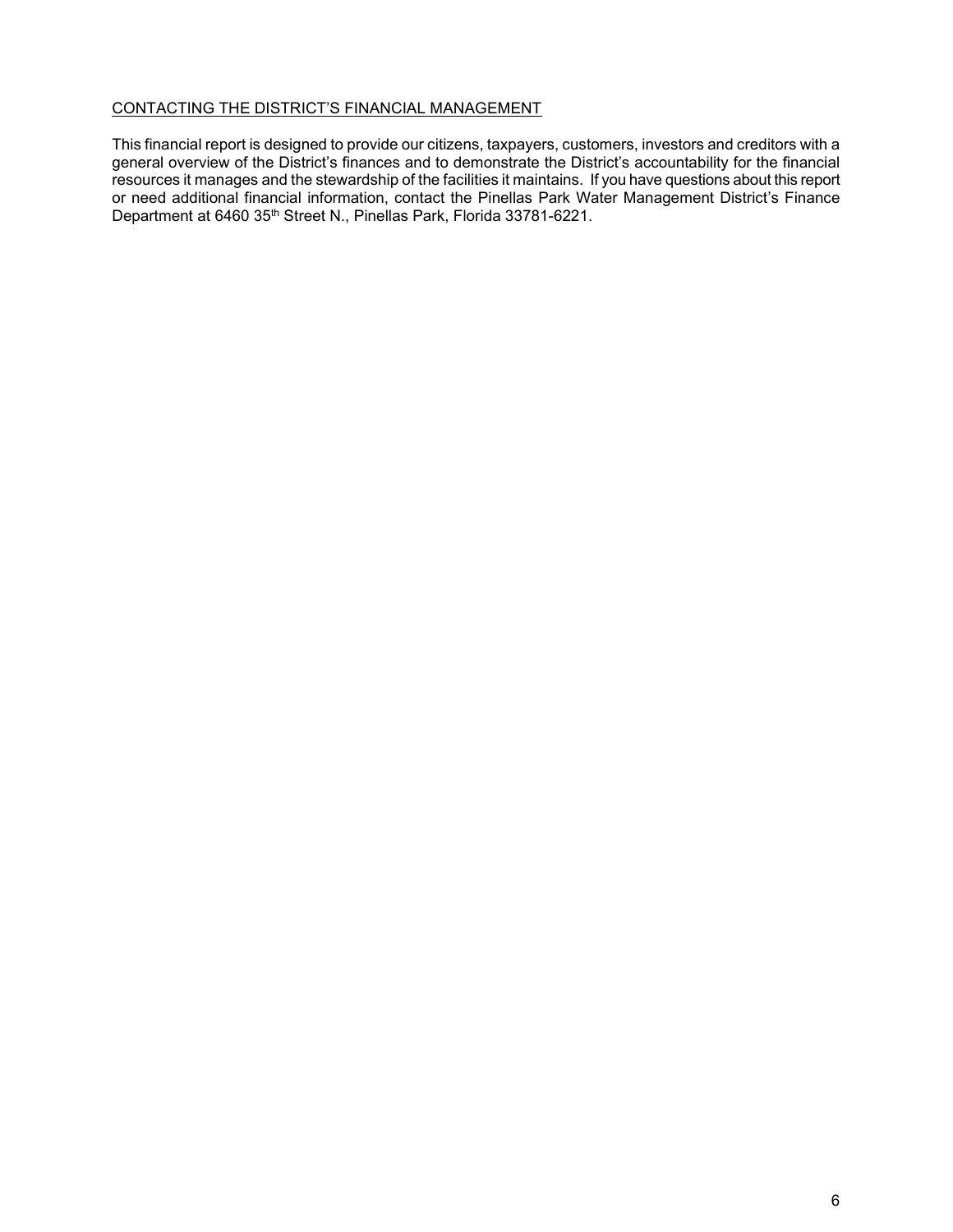#### **PINELLAS PARK WATER MANAGEMENT DISTRICT PINELLAS PARK, FLORIDA STATEMENT OF NET POSITION SEPTEMBER 30, 2021**

|                                          | Governmental      |
|------------------------------------------|-------------------|
|                                          | <b>Activities</b> |
| <b>ASSETS</b>                            |                   |
| Cash and equivalents                     | \$<br>17,206,610  |
| Investments                              | 2,132,346         |
| Capital assets:                          |                   |
| Depreciable                              | 37,837,535        |
| Nondepreciable assets                    | 4,443,865         |
| <b>Total assets</b>                      | 61,620,356        |
|                                          |                   |
| DEFERRED OUTFLOWS OF RESOURCES           |                   |
| Pension<br>OPEB                          | 100,685           |
|                                          | 2,202             |
| Total deferred outflows of resources     | 102,887           |
| <b>LIABILITIES</b>                       |                   |
| Current liability:                       |                   |
| Accounts payable and accrued liabilities | 234,468           |
| Retainage payable                        | 69,017            |
| Noncurrent liabilities:                  |                   |
| Due in more than one year:               |                   |
| Net pension liability                    | 165,415           |
| Compensated absences                     | 23,122            |
| Net OPEB liability                       | 21,418            |
| <b>Total liabilities</b>                 | 513,440           |
| DEFERRED INFLOWS OF RESOURCES            |                   |
| Pension                                  |                   |
|                                          | 216,050           |
| <b>NET POSITION</b>                      |                   |
| Investment in capital assets             | 42,281,400        |
| Unrestricted                             | 18,712,353        |
| Total net position                       | \$<br>60,993,753  |

See notes to the financial statements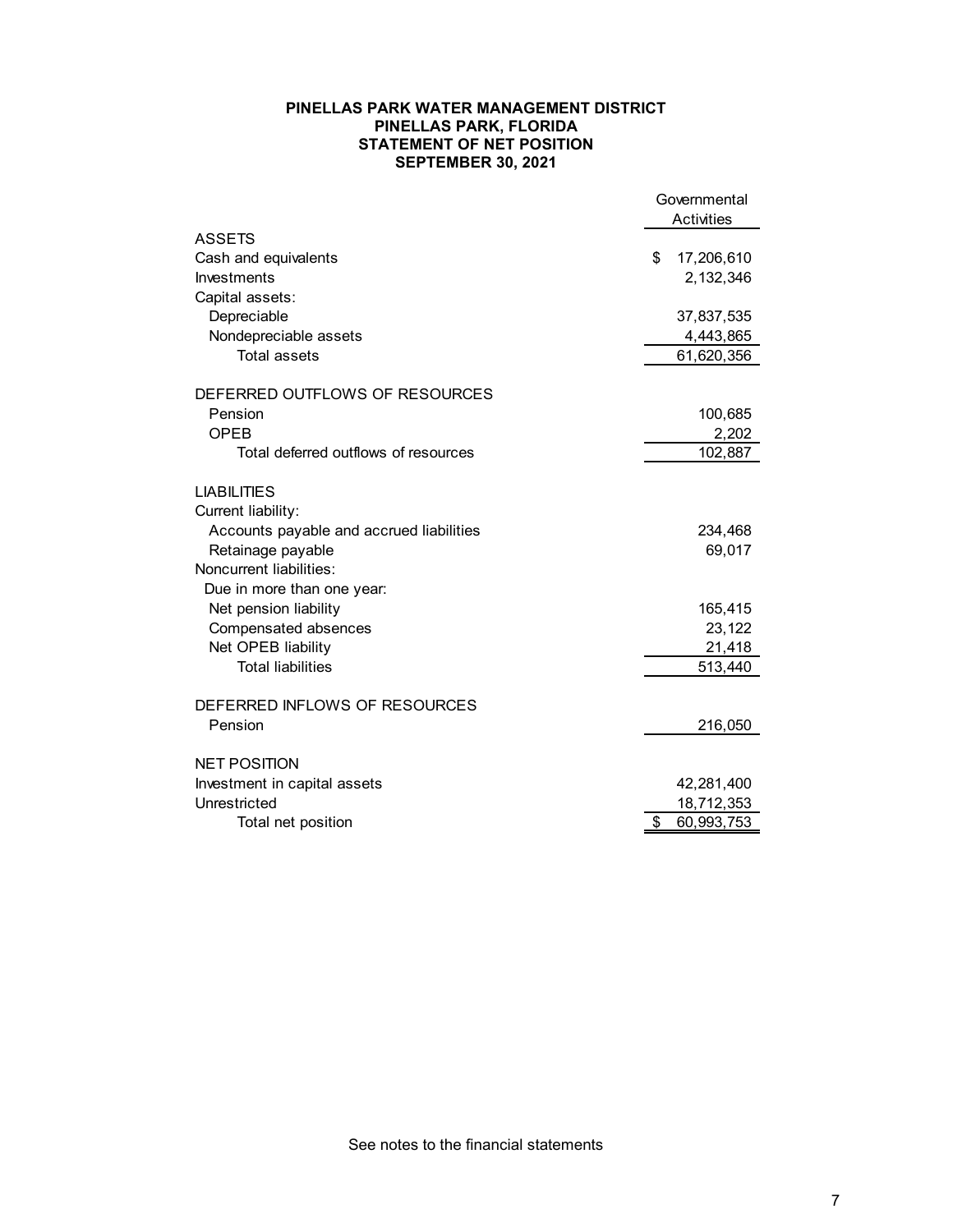#### **PINELLAS PARK WATER MANAGEMENT DISTRICT PINELLAS PARK, FLORIDA STATEMENT OF ACTIVITIES FOR THE FISCAL YEAR ENDED SEPTEMBER 30, 2021**

|                                                 |                                  |                 | Net (Expense)     |
|-------------------------------------------------|----------------------------------|-----------------|-------------------|
|                                                 |                                  |                 | Revenue and       |
|                                                 |                                  | Program         | Changes in Net    |
|                                                 |                                  | <b>Revenues</b> | <b>Position</b>   |
|                                                 |                                  | Grants and      | Governmental      |
| <u>Functions/Programs</u>                       | <b>Expenses</b>                  | Contributions   | <b>Activities</b> |
| Primary government:<br>Governmental activities: |                                  |                 |                   |
| Maintenance and operations                      | \$<br>3,584,491                  | \$<br>309,731   | \$<br>(3,274,760) |
| Total governmental activities                   | 3,584,491                        | 309,731         | (3, 274, 760)     |
|                                                 | General revenues:                |                 |                   |
|                                                 | Property taxes                   |                 | 5,405,934         |
|                                                 | Unrestricted investment earnings |                 | 6,222             |
|                                                 | Miscellaneous income             |                 | 1,915             |
|                                                 | Total general revenues           |                 | 5,414,071         |
|                                                 | Change in net position           |                 | 2,139,311         |
|                                                 | Net position - beginning         |                 | 58,854,442        |
|                                                 | Net position - ending            |                 | \$<br>60,993,753  |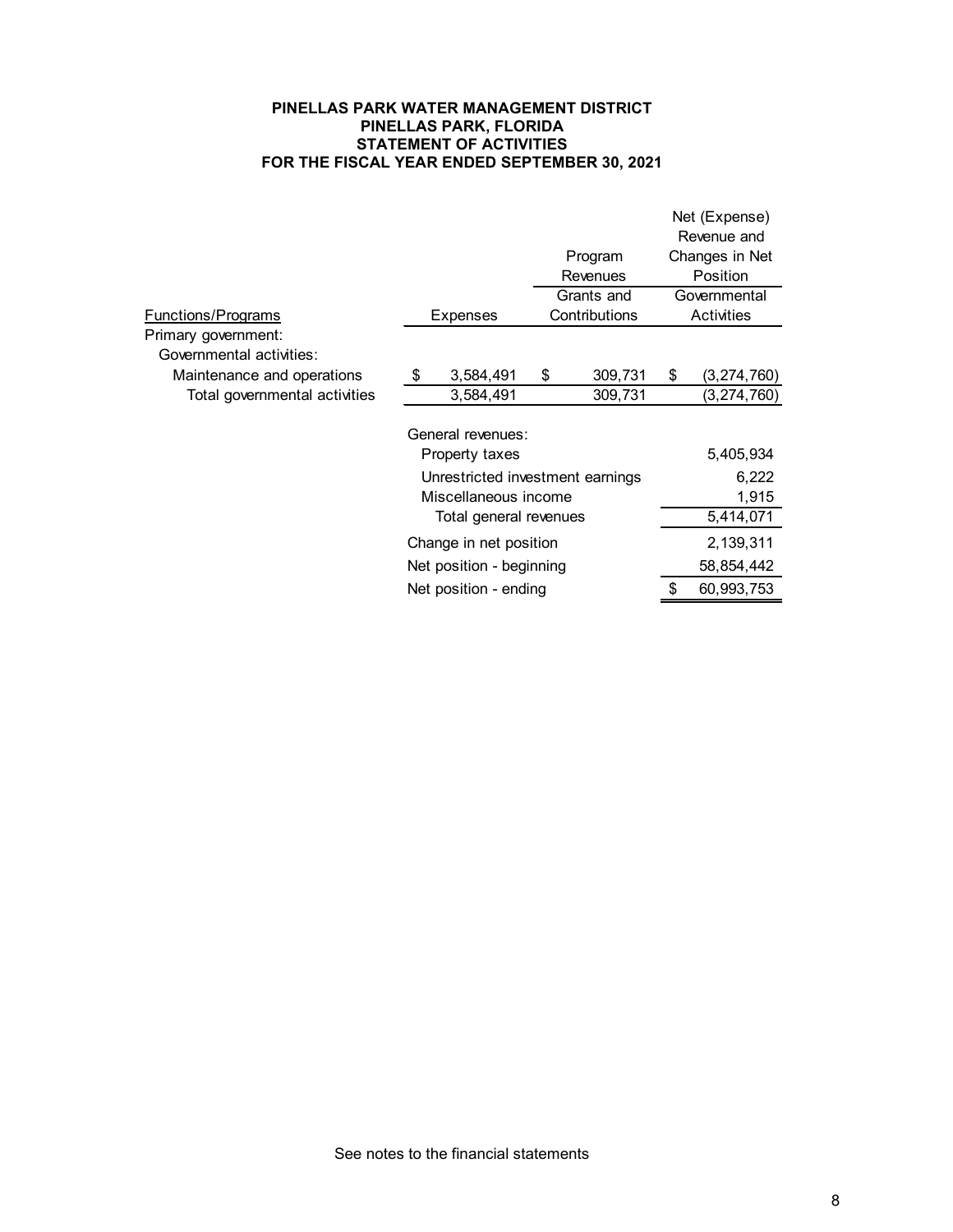## **PINELLAS PARK WATER MANAGEMENT DISTRICT PINELLAS PARK, FLORIDA BALANCE SHEET GOVERNMENTAL FUND SEPTEMBER 30, 2021**

|                                                                                                    |     |                      | Total<br>Governmental |
|----------------------------------------------------------------------------------------------------|-----|----------------------|-----------------------|
|                                                                                                    |     | General              | <b>Funds</b>          |
| <b>ASSETS</b>                                                                                      |     |                      |                       |
| Cash and cash equivalents                                                                          | \$. | 17,206,610           | \$17,206,610          |
| Investments                                                                                        |     | 2,132,346            | 2,132,346             |
| Total assets                                                                                       | S   | 19,338,956           | \$19,338,956          |
| <b>LIABILITIES AND FUND BALANCE</b><br>Liabilities:                                                |     |                      |                       |
| Accounts payable and accrued liabilities                                                           | \$  | 234,468              | \$<br>234,468         |
| Retainage payable                                                                                  |     | 69,017               | 69,017                |
| <b>Total liabilities</b>                                                                           |     | 303,485              | 303,485               |
| Fund Balance:<br>Assigned:<br>Subsequent year's expenditures and<br>capital projects<br>Unassigned |     | 19,000,000<br>35,471 | 19,000,000<br>35,471  |
| Total fund balances                                                                                |     | 19,035,471           | 19,035,471            |
| Total liabilities and fund balances                                                                |     | 19,338,956           | \$<br>19,338,956      |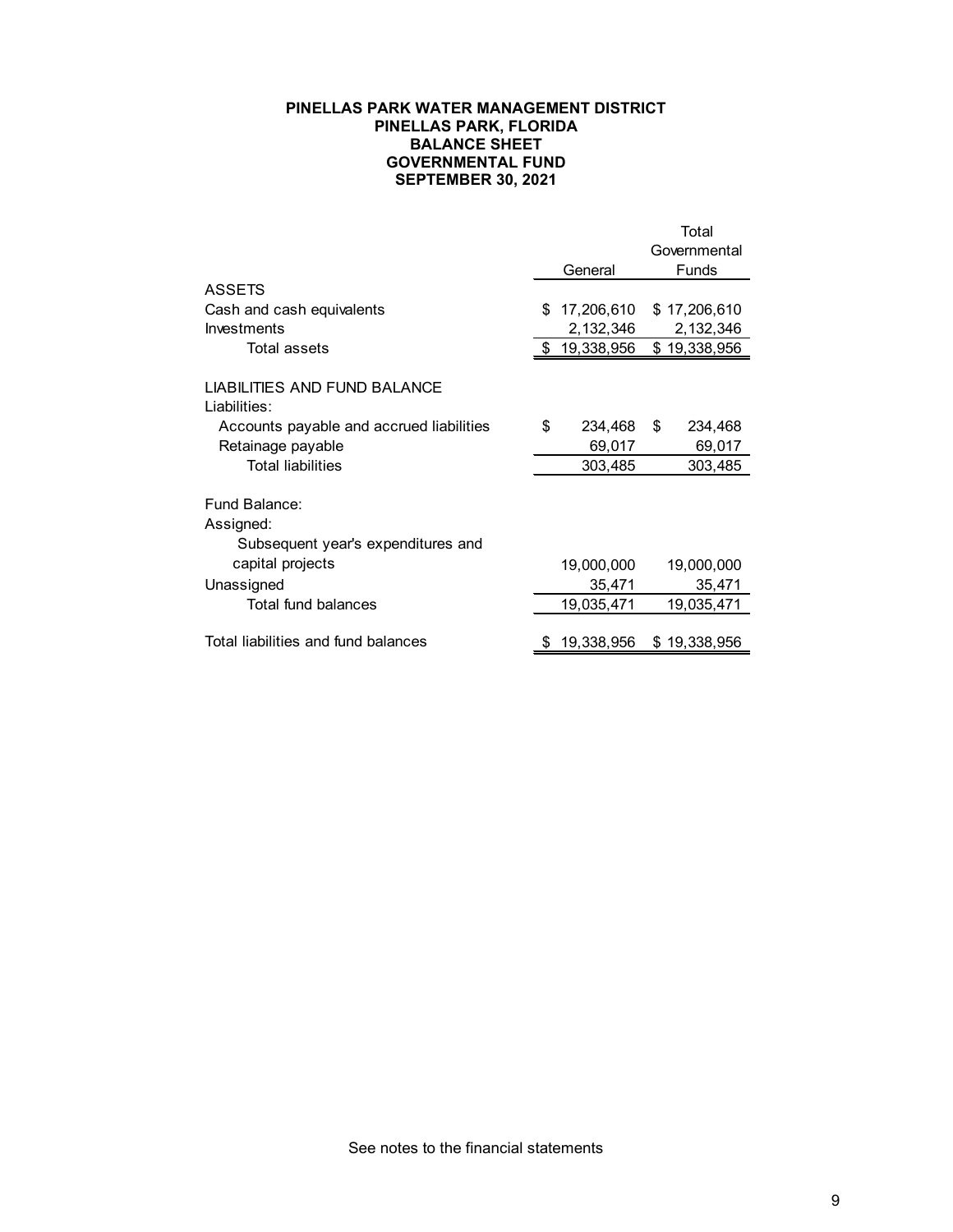#### **PINELLAS PARK WATER MANAGEMENT DISTRICT PINELLAS PARK, FLORIDA RECONCILIATION OF THE BALANCE SHEET – GOVERNMENTAL FUNDS TO THE STATEMENT OF NET POSITION GOVERNMENTAL FUND SEPTEMBER 30, 2021**

| Fund balance - governmental funds                                                                                                                                                                                                                                                                                                                            |                            | \$19,035,471 |
|--------------------------------------------------------------------------------------------------------------------------------------------------------------------------------------------------------------------------------------------------------------------------------------------------------------------------------------------------------------|----------------------------|--------------|
| Amounts reported for governmental activities in the statement of<br>net position are different because:                                                                                                                                                                                                                                                      |                            |              |
| Capital assets used in governmental activities are not financial<br>resources and, therefore, are not reported as assets in the<br>governmental funds. The statement of net position includes<br>those capital assets, net of accumulated depreciation, in the<br>assets of the government as a whole.<br>Cost of capital assets<br>Accumulated depreciation | 80,254,089<br>(37,972,689) | 42,281,400   |
| Deferred outflows of resources related to pensions and OPEB<br>are recorded in the statement of net position.                                                                                                                                                                                                                                                |                            | 102,887      |
| Deferred inflows of resources related to pensions are recorded in<br>the statement of net position.                                                                                                                                                                                                                                                          |                            | (216, 050)   |
| Liabilities not due and payable from current available resources<br>are not reported as liabilities in the governmental fund financial<br>statements. All liabilities, both current and long-term, are<br>reported in the government-wide financial statements.                                                                                              |                            |              |
| Net OPEB liability                                                                                                                                                                                                                                                                                                                                           | (21, 418)                  |              |
| Net pension liability                                                                                                                                                                                                                                                                                                                                        | (165, 415)                 |              |
| Compensated absences                                                                                                                                                                                                                                                                                                                                         | (23, 122)                  | (209,955)    |
| Net position of governmental activities                                                                                                                                                                                                                                                                                                                      |                            | \$60,993,753 |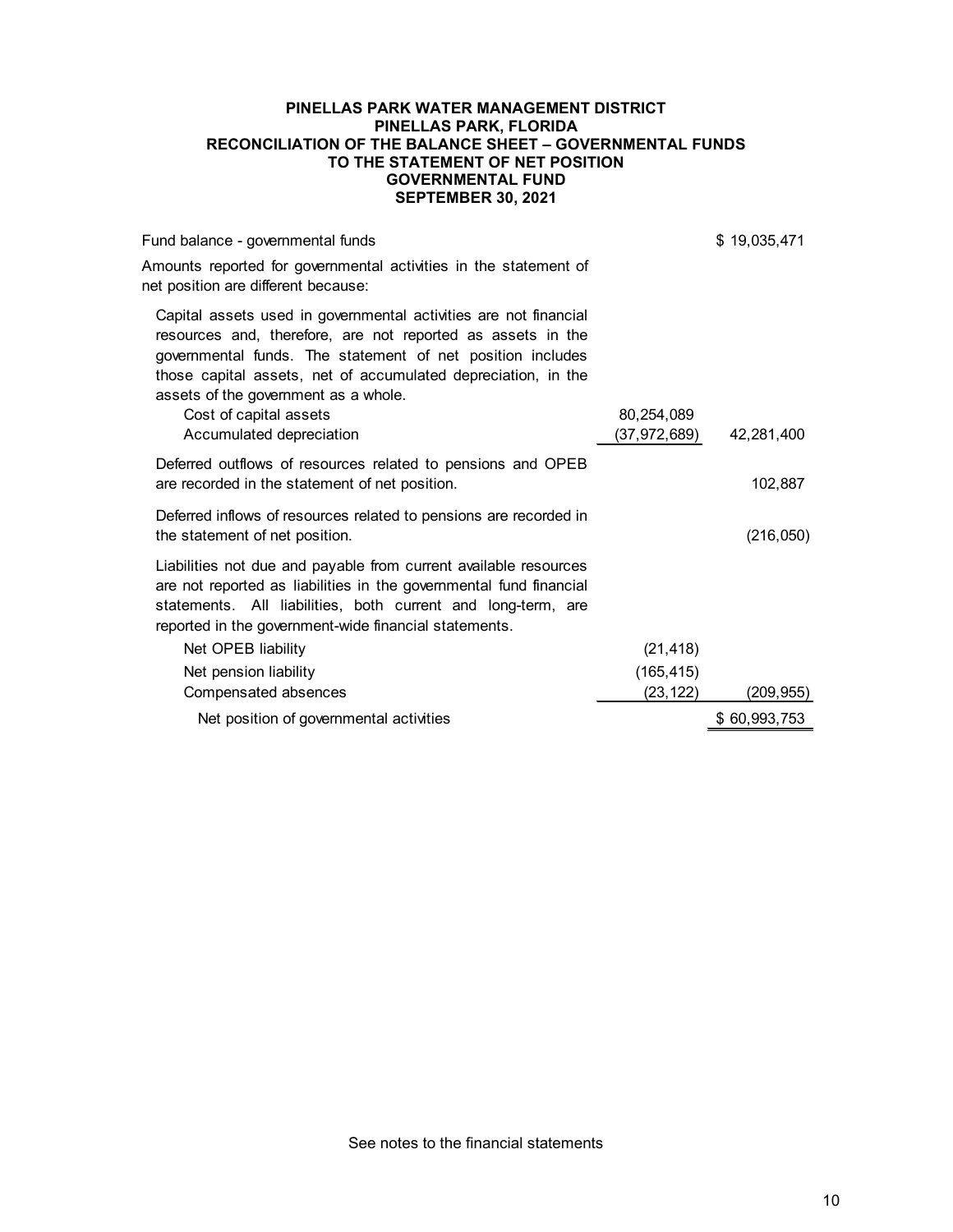#### **PINELLAS PARK WATER MANAGEMENT DISTRICT PINELLAS PARK, FLORIDA STATEMENT OF REVENUES, EXPENDITURES, AND CHANGES IN FUND BALANCES GOVERNMENTAL FUND FOR THE FISCAL YEAR ENDED SEPTEMBER 30, 2021**

|                                 |                  |              | Total        |  |
|---------------------------------|------------------|--------------|--------------|--|
|                                 |                  | Governmental |              |  |
|                                 | General          |              | <b>Funds</b> |  |
| <b>REVENUES</b>                 |                  |              |              |  |
| Property taxes                  | \$<br>5,405,934  | \$           | 5,405,934    |  |
| Intergovernmental revenue       | 309,731          |              | 309,731      |  |
| Interest revenue                | 6,222            |              | 6,222        |  |
| Miscellaneous revenue           | 1,915            |              | 1,915        |  |
| <b>Total revenues</b>           | 5,723,802        |              | 5,723,802    |  |
| <b>EXPENDITURES</b>             |                  |              |              |  |
| Current:                        |                  |              |              |  |
| Maintenance and operations      | 1,538,575        |              | 1,538,575    |  |
| Capital outlay                  | 1,662,329        |              | 1,662,329    |  |
| <b>Total expenditures</b>       | 3,200,904        |              | 3,200,904    |  |
| Excess (deficiency) of revenues |                  |              |              |  |
| over (under) expenditures       | 2,522,898        |              | 2,522,898    |  |
| Fund balance - beginning        | 16,512,573       |              | 16,512,573   |  |
| Fund balance - ending           | \$<br>19,035,471 | \$           | 19,035,471   |  |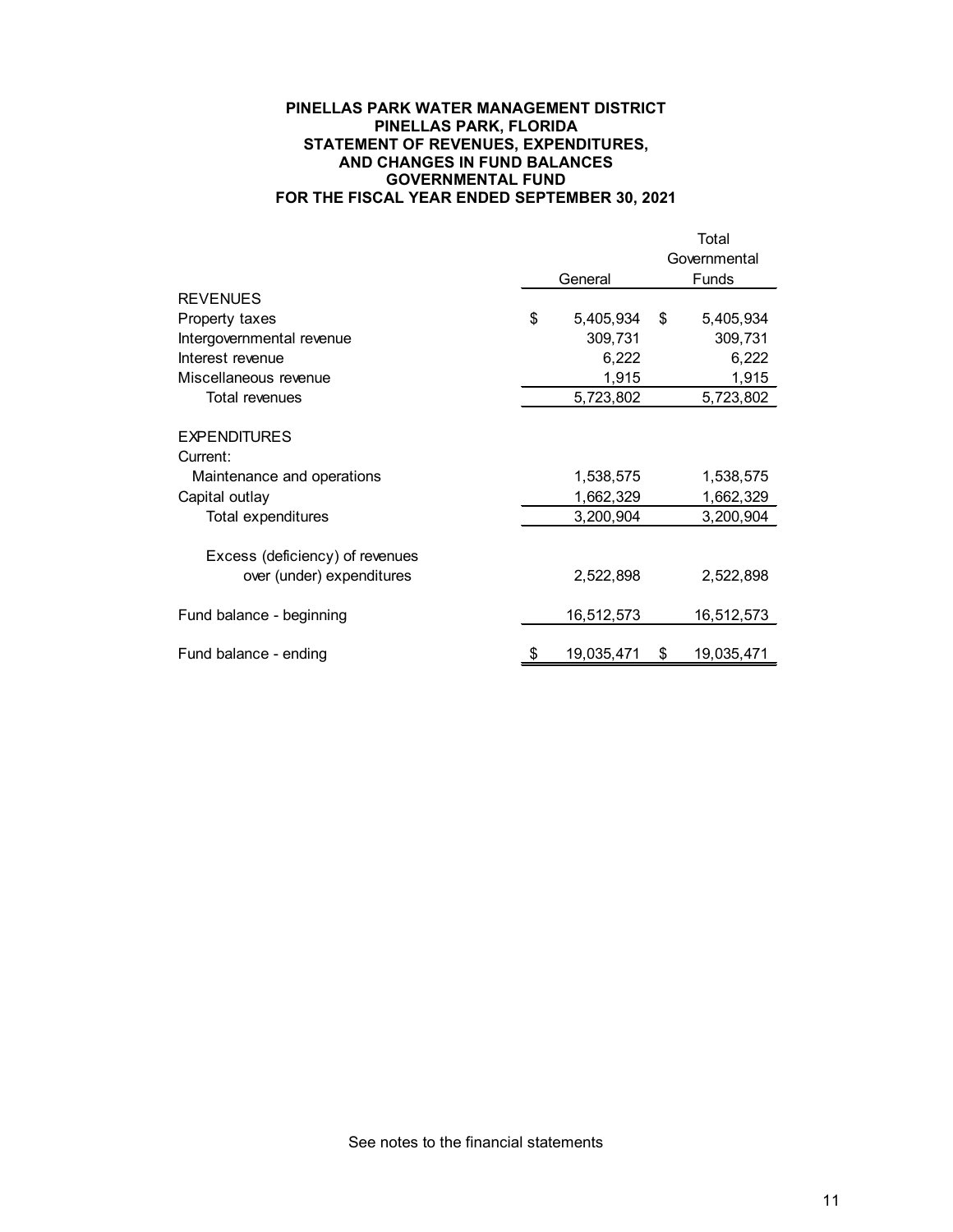## **PINELLAS PARK WATER MANAGEMENT DISTRICT PINELLAS PARK, FLORIDA RECONCILIATION OF THE STATEMENT OF REVENUES, EXPENDITURES AND CHANGES IN FUND BALANCES OF GOVERNMENTAL FUNDS TO THE STATEMENT OF ACTIVITIES FOR THE FISCAL YEAR ENDED SEPTEMBER 30, 2021**

| Net change in fund balances - total governmental fund                                                                                                                                                                                    | \$ | 2,522,898   |
|------------------------------------------------------------------------------------------------------------------------------------------------------------------------------------------------------------------------------------------|----|-------------|
| Amounts reported for governmental activities in the statement of activities are<br>different because:                                                                                                                                    |    |             |
| Governmental funds report capital outlays as expenditures, however, in the<br>statement of activities, the cost of those assets is eliminated and capitalized as<br>capital assets.                                                      |    | 1,662,329   |
| Depreciation on capital assets is not recognized in the governmental fund<br>financial statement but is reported as an expense in the statement of activities.                                                                           |    | (2,064,143) |
| Some expenses reported in the statement of activities do not require the use of<br>current financial resources and, therefore, are not reported as expenditures in<br>governmental funds. The details of the differences are as follows: |    |             |
| Change in other post employment benefit expense                                                                                                                                                                                          |    | (4, 229)    |
| Change in pension expense                                                                                                                                                                                                                |    | 23,530      |
| Change in long-term compensated absences                                                                                                                                                                                                 |    | (1,074)     |
| Change in net position of governmental activities                                                                                                                                                                                        | S  | 2,139,311   |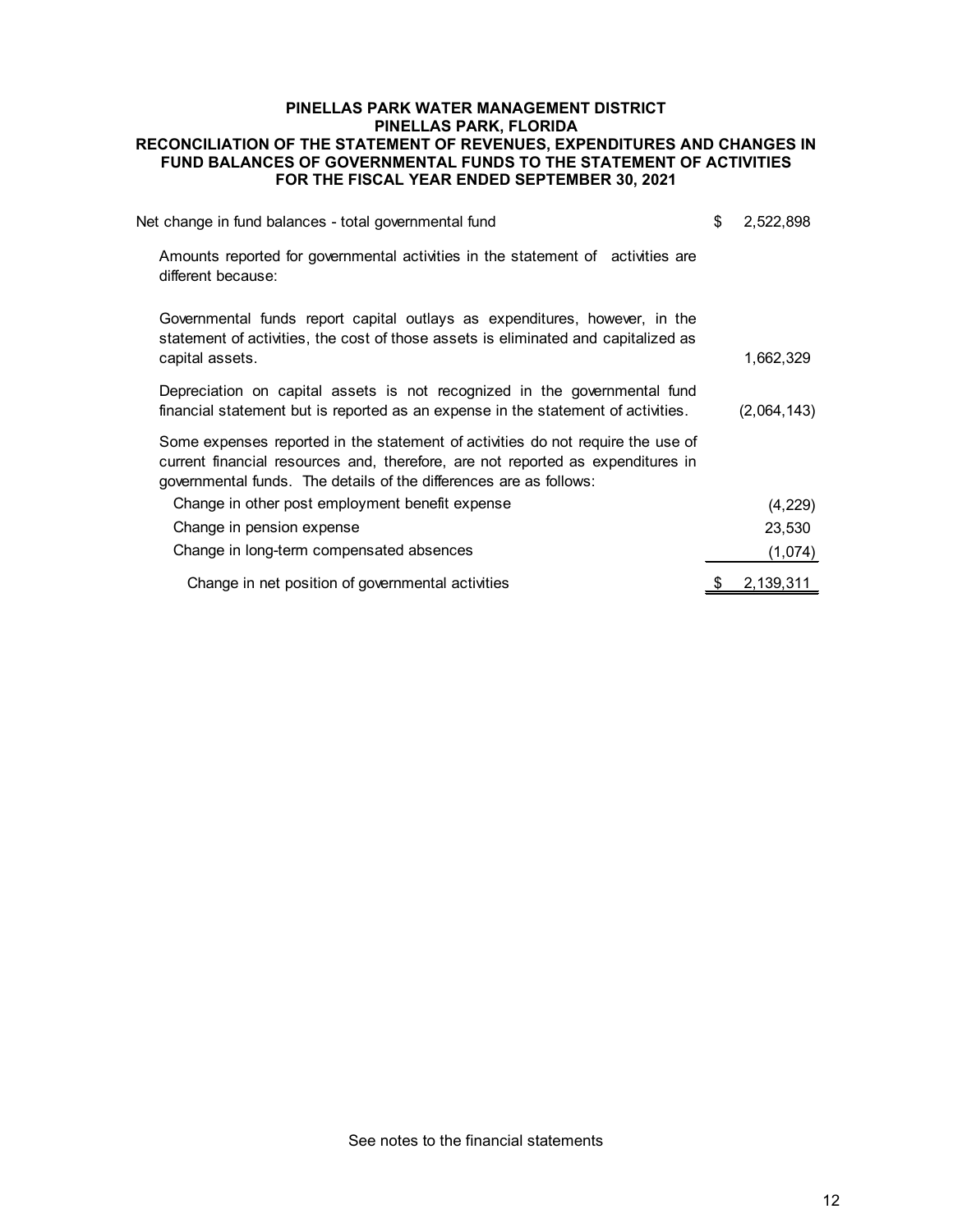#### **PINELLAS PARK WATER MANAGEMENT DISTRICT PINELLAS PARK, FLORIDA NOTES TO FINANCIAL STATEMENTS**

# **NOTE 1 – NATURE OF ORGANIZATION AND REPORTING ENTITY**

Pinellas Park Water Management District ("District") was created in 1976, under Chapter 75-491, Laws of Florida to provide water drainage services primarily for the City of Pinellas Park, Pinellas County, Florida.

The District is governed by the Board of Directors ("Board"), which is composed of three members. Two members are appointed by the City Council of Pinellas Park and one member is appointed by the Pinellas County Commission. Terms are for three years.

The Board has the final responsibility for:

- 1. Assessing and levying property taxes.
- 2. Approving budgets.
- 3. Exercising control over facilities and properties.
- 4. Controlling the use of funds generated by the District.
- 5. Approving the hiring and firing of key personnel.
- 6. Financing Improvements.

The District receives no material direct financial support from the City of Pinellas Park or Pinellas County.

The financial statements were prepared in accordance with Governmental Accounting Standards Board ("GASB") Statements. Under the provisions of those standards, the financial reporting entity consists of the primary government, organizations for which the District is considered to be financially accountable, and other organizations for which the nature and significance of their relationship with the District are such that, if excluded, the financial statements of the District would be considered incomplete or misleading. There are no entities considered to be component units of the District; therefore, the financial statements include only the operations of the District.

# **NOTE 2 – SUMMARY OF SIGNIFICANT ACCOUNTING POLICIES**

#### **Government-Wide and Fund Financial Statements**

The basic financial statements include both government-wide and fund financial statements.

The government-wide financial statements (i.e., the statement of net position and the statement of activities) report information on all of the non-fiduciary activities of the primary government.

The statement of activities demonstrates the degree to which the direct expenses of a given function or segment is offset by program revenues. *Direct expenses* are those that are clearly identifiable with a specific function or segment. *Program revenues* include 1) charges to customers who purchase, use or directly benefit from goods, services or privileges provided by a given function or segment and 2) grants and contributions that are restricted to meeting the operational or capital requirements of a particular function or segment. Property taxes and other items not included among program revenues are reported instead as *general revenues*.

#### **Measurement Focus, Basis of Accounting and Financial Statement Presentation**

The government-wide financial statements are reported using the *economic resources measurement* focus and the *accrual basis of accounting*. Revenues are recorded when earned and expenses are recorded when a liability is incurred, regardless of the timing of related cash flows. Taxes are recognized as revenues in the year for which they are levied. Grants and similar items are recognized as revenue as soon as all eligibility requirements imposed by the provider have been met.

Governmental fund financial statements are reported using the *current financial resources measurement focus* and the *modified accrual basis of accounting*. Revenues are recognized as soon as they are both measurable and available. Revenues are considered to be *available* when they are collectible within the current period or soon enough thereafter to pay liabilities of the current period. For this purpose, the government considers revenues to be available if they are collected within 60 days of the end of the current fiscal period. Expenditures are recorded when a liability is incurred, as under accrual accounting. However, debt service expenditures are recorded only when payment is due.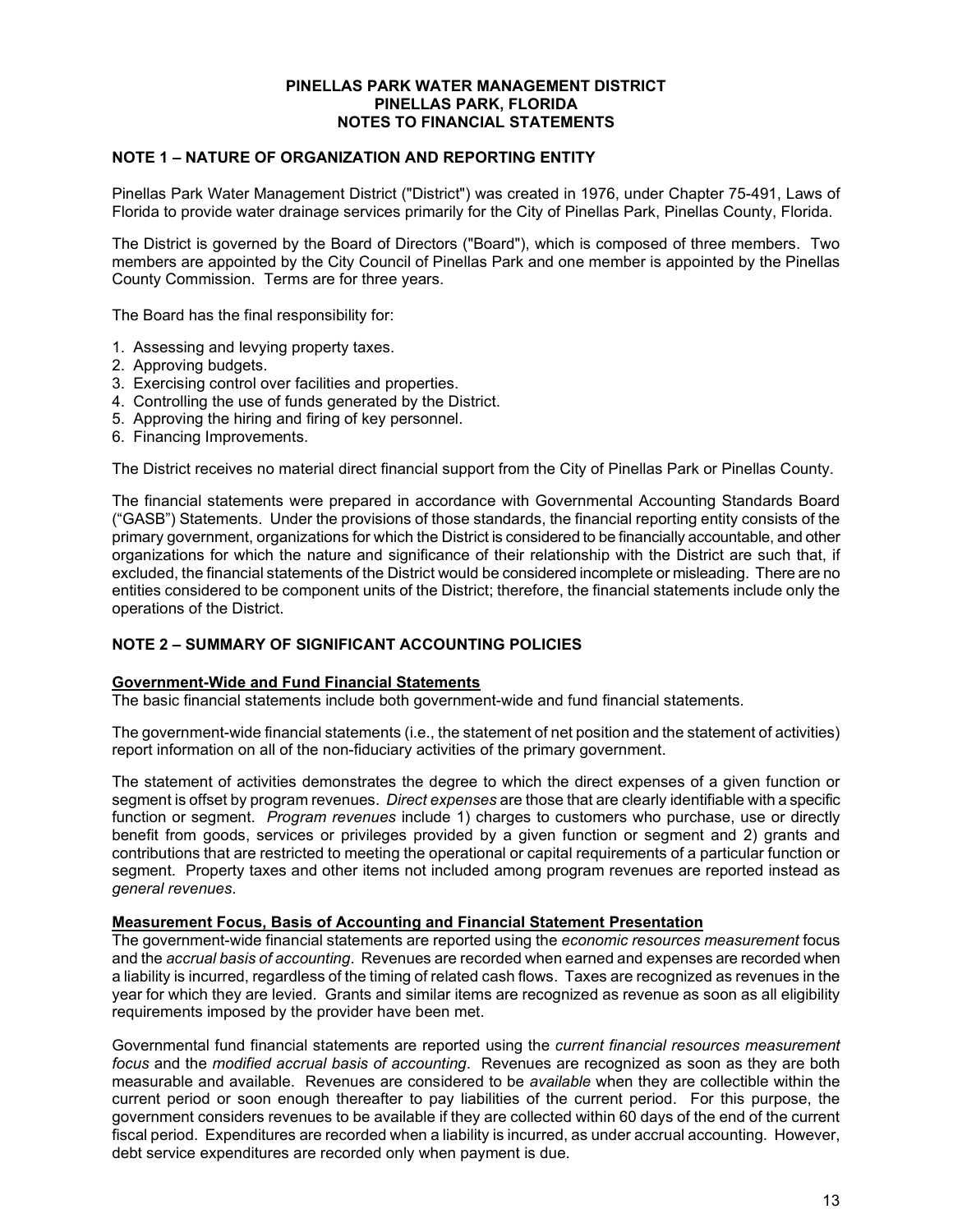# **NOTE 2 – SUMMARY OF SIGNIFICANT ACCOUNTING POLICIES (Continued)**

# Property Taxes

Property taxes are levied each October 1 on property as of the previous January 1. The fiscal year for which taxes are levied begins on October 1 with a maximum discount available for payments through November 30 and becomes delinquent on April 1. The Pinellas County Tax Collector's Office bills and collects property taxes on behalf of the District. The millage rate to finance general government services for the fiscal year ended September 30, 2021 was 1.8670 mils. The maximum millage rate, according to its Charter, which can be assessed by the District, is 3 mills. Property tax revenues are recognized when they become available. In conformance with governmental accounting principles, taxes relating to the current budget and collected within 60 days after the end of the budget period are recognized as revenue currently. Property taxes are due for payment on March 31.

Interest associated with the current fiscal period is considered to be susceptible to accrual and has been recognized as revenue of the current fiscal period. All other revenue items are considered to be measurable and available only when cash is received by the government.

The District reports the following major governmental fund:

# General Fund

The general fund is the general operating fund of the District. It is used to account for all financial resources except those required to be accounted for in another fund.

When both restricted and unrestricted resources are available for use, it is the government's policy to use restricted resources first for qualifying expenditures, then unrestricted resources as they are needed.

# **Assets, Liabilities and Net Position or Equity**

#### Deposits and Investments

The District's cash and cash equivalents are considered to be cash on hand and demand deposits.

The District has elected to proceed under the Alternative Investment Guidelines as set forth in Section 218.415 (17) Florida Statutes. The District may invest any surplus public funds in the following:

- a) The Local Government Surplus Trust Funds, or any intergovernmental investment pool authorized pursuant to the Florida Interlocal Cooperation Act;
- b) Securities and Exchange Commission registered money market funds with the highest credit quality rating from a nationally recognized rating agency;
- c) Interest bearing time deposits or savings accounts in qualified public depositories;
- d) Direct obligations of the U.S. Treasury.

The State Board of Administration's ("SBA") Local Government Surplus Funds Trust Fund ("Florida PRIME") is a"2a-7 like" pool. A "2a-7 like" pool is an external investment pool that is not registered with the Securities and Exchange Commission ("SEC") as an investment company, but nevertheless has a policy that it will, and does, operate in a manner consistent with the SEC's Rule 2a-7 of the Investment Company Act of 1940, which comprises the rules governing money market funds. Thus, the pool operates essentially as a money market fund. The District has reported its investment in Florida PRIME at amortized cost for financial reporting purposes.

Securities listed in paragraph c and d shall be invested to provide sufficient liquidity to pay obligations as they come due.

The District records all interest revenue related to investment activities in the general fund. Investments are measured at amortized cost or reported at fair value as required by generally accepted accounting principles.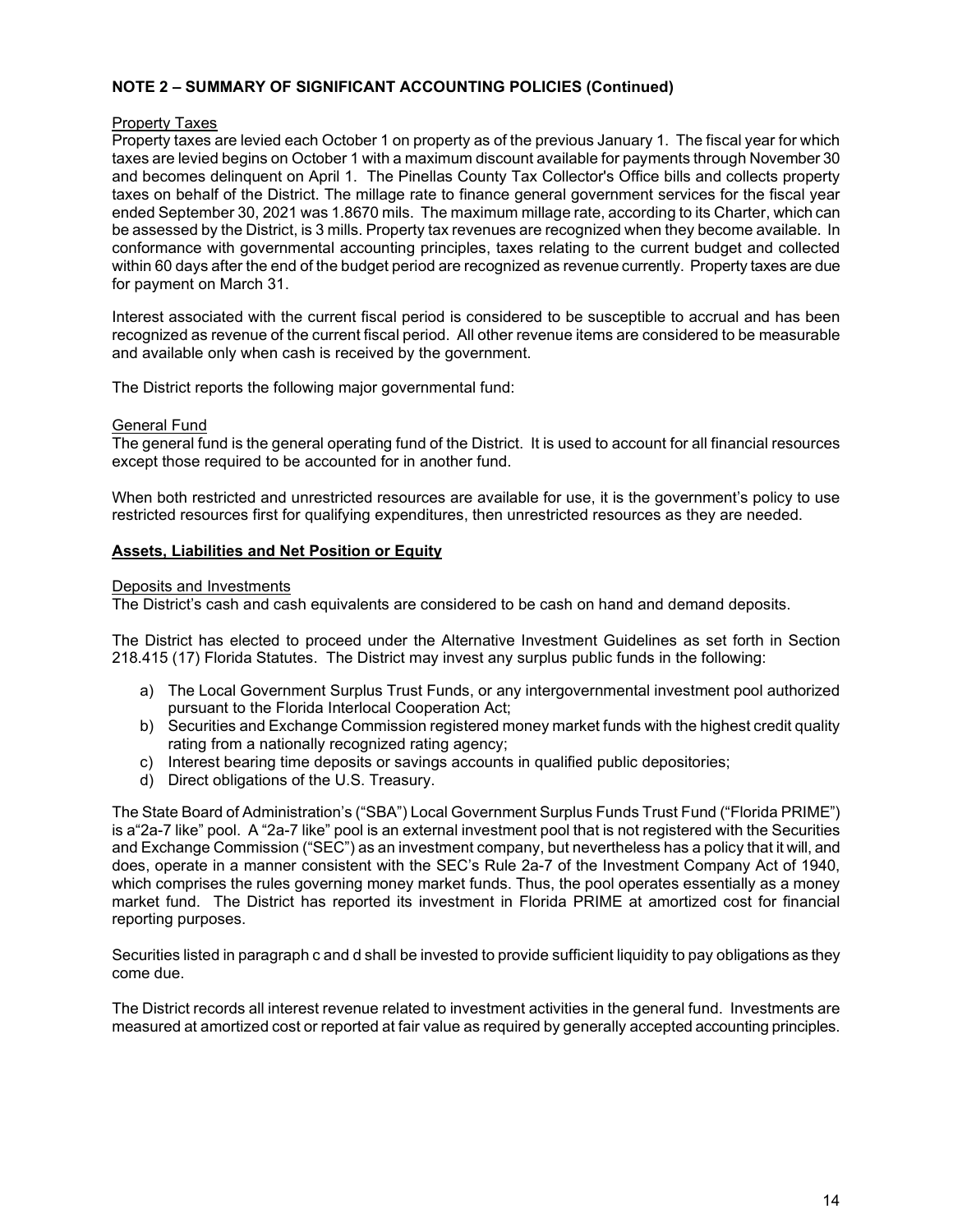# **NOTE 2 – SUMMARY OF SIGNIFICANT ACCOUNTING POLICIES (Continued)**

## **Assets, Liabilities and Net Position or Equity (Continued)**

#### Prepaid Items

Certain payments to vendors reflect costs applicable to future accounting periods and are recorded as prepaid items in both government-wide and fund financial statements.

#### Capital Assets

Capital assets which include property, plant and equipment, and infrastructure assets (e.g., roads, sidewalks and similar items) are reported in the government activities columns in the government-wide financial statements. Capital assets are defined by the government as assets with an initial, individual cost of more than \$5,000 (amount not rounded) and an estimated useful life in excess of two years. Such assets are recorded at historical cost or estimated historical cost if purchased or constructed. Donated capital assets are recorded at acquisition value at the date of donation.

The costs of normal maintenance and repairs that do not add to the value of the asset or materially extend assets lives are not capitalized. Major outlays for capital assets and improvements are capitalized as projects are constructed.

Property, plant and equipment of the District is depreciated using the straight-line method over the following estimated useful lives:

| Assets          | Years    |
|-----------------|----------|
| Infrastructure  | $5 - 40$ |
| <b>Building</b> | 40       |
| Equipment       |          |

In the governmental fund financial statements, amounts incurred for the acquisition of capital assets are reported as fund expenditures. Depreciation expense is not reported in the governmental fund financial statements.

#### Unearned Revenue

Governmental funds report unearned revenue in connection with resources that have been received, but not yet earned.

#### Compensated Absences

The District's policy is to allow employees to accumulate unused annual and sick leave benefits up to certain maximum hours. These benefits are normally paid only when used or payable at termination for limited amounts. Annual leave is payable at termination up to the maximum hours, however, employees are paid only for one third of the accumulated sick leave. A liability for these amounts is reported in governmental funds only if they have matured as a result of employee resignation or termination. Liability for accrued compensated absences of the governmental activities is not reported in the balance sheet of the governmental funds and, accordingly, represents a reconciling item between the fund and government-wide presentations. Payments are paid out of the general fund.

#### Deferred Outflows/Inflows of Resources

In addition to assets, the statement of financial position will sometimes report a separate section for deferred outflows of resources. This separate financial statement element, deferred outflows of resources, represents a consumption of net position that applies to a future period(s) and so will not be recognized as an outflow of resources (expense/expenditure) until then.

In addition to liabilities, the statement of financial position will sometimes report a separate section for deferred inflows of resources. This separate financial statement element, deferred inflows of resources, represents an acquisition of net position that applies to a future period(s) and so will not be recognized as an inflow of resources (revenue) until that time.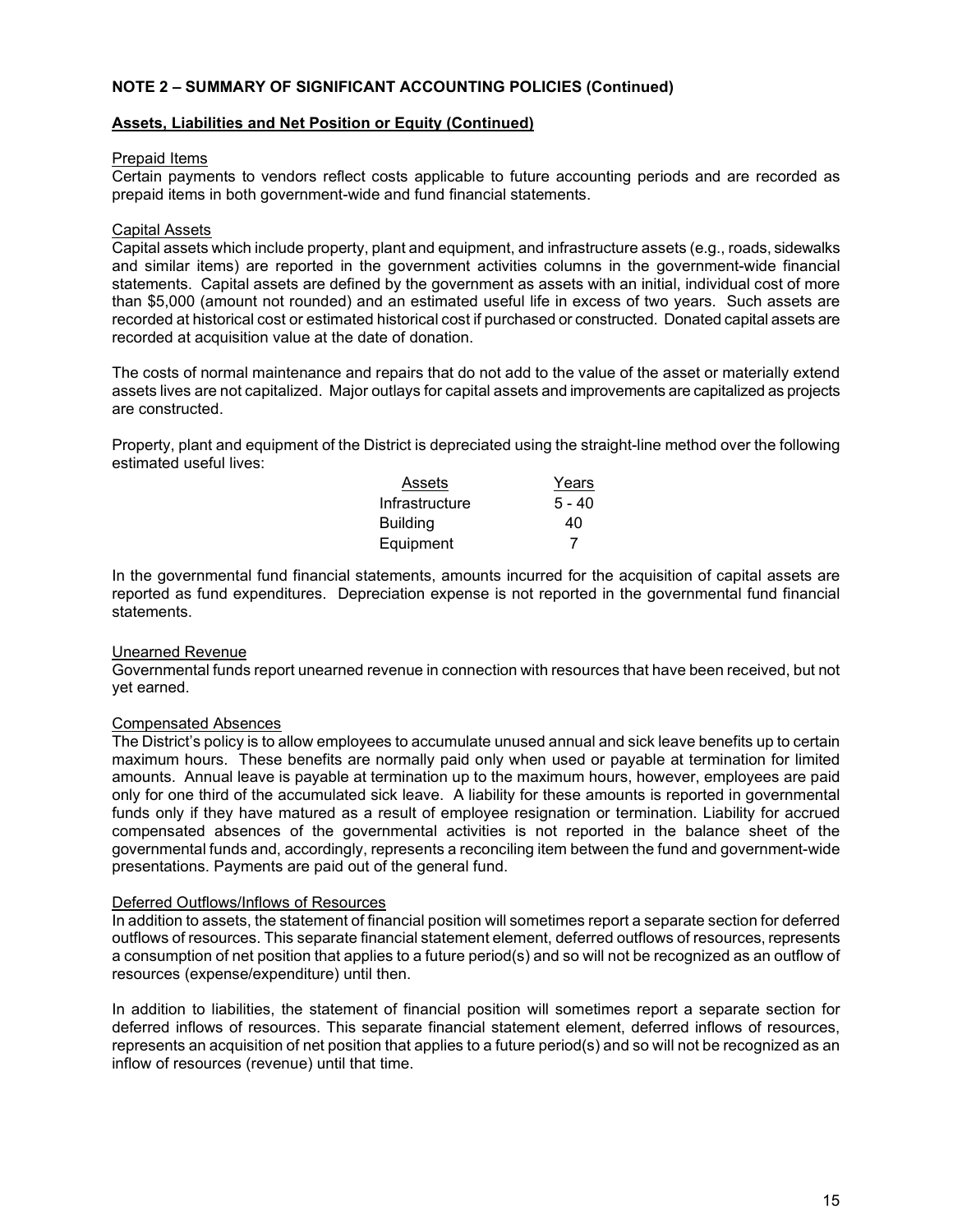# **NOTE 2 – SUMMARY OF SIGNIFICANT ACCOUNTING POLICIES (Continued)**

## **Assets, Liabilities and Net Position or Equity (Continued)**

#### Fund Equity/Net Position

In the fund financial statements, governmental funds report non spendable and restricted fund balance for amounts that are not available for appropriation or are legally restricted by outside parties for use for a specific purpose. Assignments of fund balance represent tentative management plans that are subject to change.

The District can establish limitations on the use of fund balance as follows:

Committed fund balance – Amounts that can be used only for the specific purposes determined by a formal action (resolution) of the Board of Supervisors. Commitments may be changed or lifted only by the Board of Directors taking the same formal action (resolution) that imposed the constraint originally. Resources accumulated pursuant to stabilization arrangements sometimes are reported in this category.

Assigned fund balance – Includes spendable fund balance amounts that are intended to be used for specific purposes that are neither considered restricted nor committed. The Board may also assign fund balance as it does when appropriating fund balance to cover differences in estimated revenue and appropriations in the subsequent year's appropriated budget. Assignments are generally temporary and normally the same formal action need not be taken to remove the assignment.

The District first uses committed fund balance, followed by assigned fund balance and then unassigned fund balance when expenditures are incurred for purposes for which amounts in any of the unrestricted fund balance classifications could be used.

Net position is the difference between assets and deferred outflows of resources less liabilities and deferred inflows of resources. Net position in the government-wide financial statements are categorized as net investment in capital assets, restricted or unrestricted. Net investment in capital assets represents net position related to infrastructure and property, plant and equipment. Restricted net position represents the assets restricted by the District's Bond covenants or other contractual restrictions. Unrestricted net position consists of the net position not meeting the definition of either of the other two components.

# **Other Disclosures**

#### Use of Estimates

The preparation of financial statements in conformity with generally accepted accounting principles requires management to make estimates and assumptions that affect the reported amounts of assets and liabilities, and disclosure of contingent assets and liabilities at the date of the financial statements, and the reported amounts of revenues and expenditures during the reporting period. Actual results could differ from those estimates.

# **NOTE 3 – BUDGETARY INFORMATION**

The District is required to establish a budgetary system and an approved Annual Budget. Annual Budgets are adopted on a basis consistent with generally accepted accounting principles for the governmental fund. All annual appropriations lapse at fiscal year-end.

The District follows these procedures in establishing the budgetary data reflected in the financial statements.

- a) Each year, the Executive Director submits to the District Board a proposed operating budget for the fiscal year commencing the following October 1.
- b) Public hearings are conducted to obtain taxpayer comments.
- c) Prior to October 1, the budget is legally adopted by the District Board.
- d) All budget changes must be approved by the District Board.
- e) The budgets are adopted on a basis consistent with generally accepted accounting principles.
- f) Unused appropriation for annually budgeted funds lapse at the end of the year.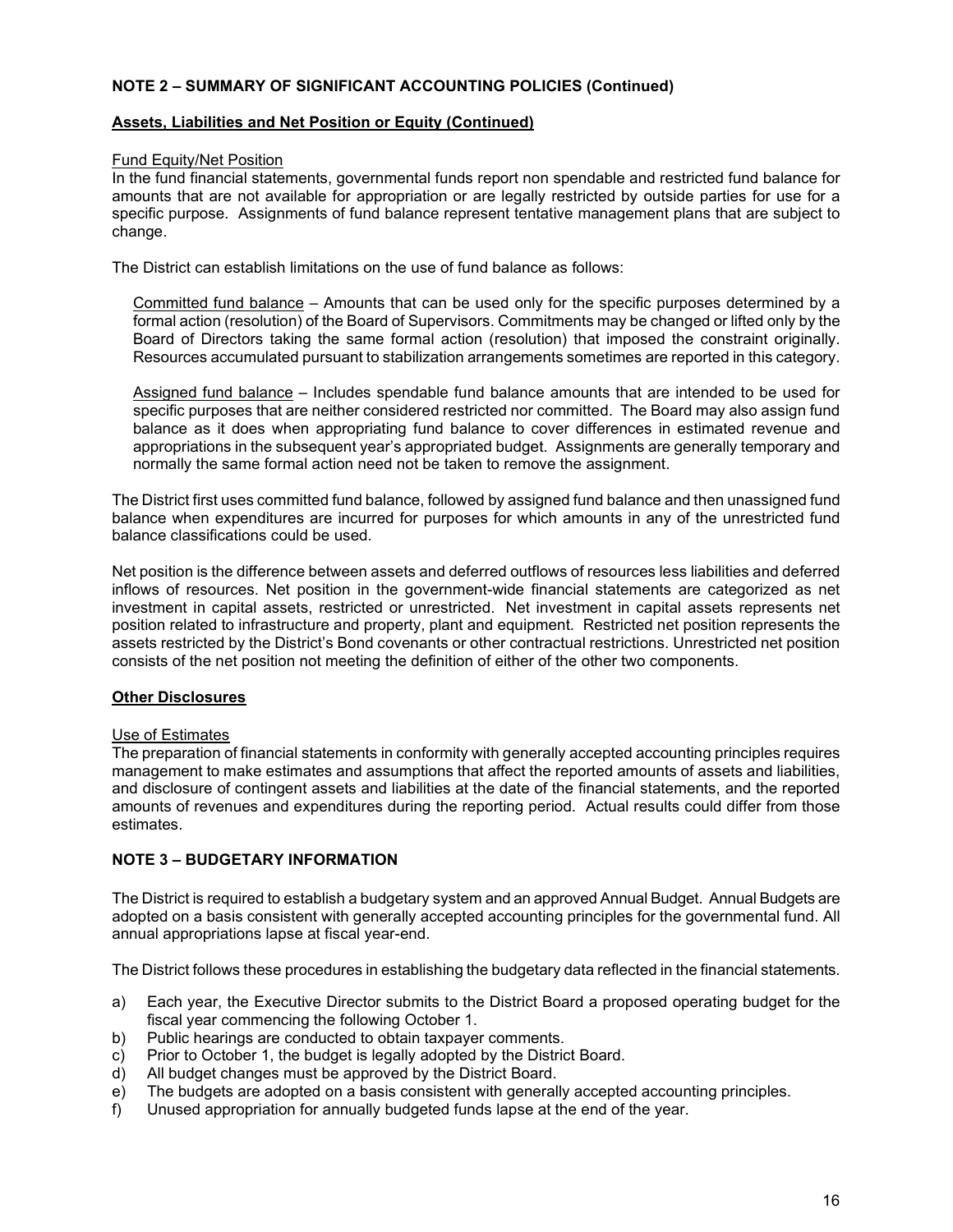# **NOTE 4 – DEPOSITS AND INVESTMENTS**

## **Deposits**

The District's cash balances were entirely covered by federal depository insurance or by a collateral pool pledged to the State Treasurer. Florida Statutes Chapter 280, "Florida Security for Public Deposits Act", requires all qualified depositories to deposit with the Treasurer or another banking institution eligible collateral equal to various percentages of the average daily balance for each month of all public deposits in excess of any applicable deposit insurance held. The percentage of eligible collateral (generally, U.S. Governmental and agency securities, state or local government debt, or corporate bonds) to public deposits is dependent upon the depository's financial history and its compliance with Chapter 280. In the event of a failure of a qualified public depository, the remaining public depositories would be responsible for covering any resulting losses.

# **Investments**

The District's investments were held as follows at September 30, 2021:

|               | Amortized Cost | Credit Risk | <b>Maturities</b>            |
|---------------|----------------|-------------|------------------------------|
|               |                |             | Weighted average of the fund |
| Florida PRIME | 2.132.346      | S&P AAAm    | portfolio: 49 days           |
| Total         | 2,132,346      |             |                              |

*Credit risk –* For investments, credit risk is generally the risk that an issuer of an investment will not fulfill its obligation to the holder of the investment. This is measured by the assignment of a rating by a nationally recognized statistical rating organization. Investment ratings by investment type are included in the preceding summary of investments.

*Concentration risk –* The District places no limit on the amount the District may invest in any one issuer.

*Interest rate risk –* The District does not have a formal policy that limits investment maturities as a means of managing exposure to fair value losses arising from increasing interest rates.

*Fair Value Measurement –* When applicable, the District measures and records its investments using fair value measurement guidelines established in accordance with GASB Statements. The framework for measuring fair value provides a fair value hierarchy that prioritizes the inputs to valuation techniques.

These guidelines recognize a three-tiered fair value hierarchy, in order of highest priority, as follows:

- *Level 1:* Investments whose values are based on unadjusted quoted prices for identical investments in active markets that the District has the ability to access;
- Level 2: Investments whose inputs other than quoted market prices are observable either directly or indirectly; and,
- *Level 3:* Investments whose inputs are unobservable.

The fair value measurement level within the fair value hierarchy is based on the lowest level of any input that is significant to the entire fair value measurement. Valuation techniques used should maximize the use of observable inputs and minimize the use of unobservable inputs.

For external investment pools that qualify to be measured at amortized cost, the pool's participant should also measure their investments in that external investment pool at amortized cost for financial reporting purposes. Accordingly, the District's investments have been reported at amortized cost above.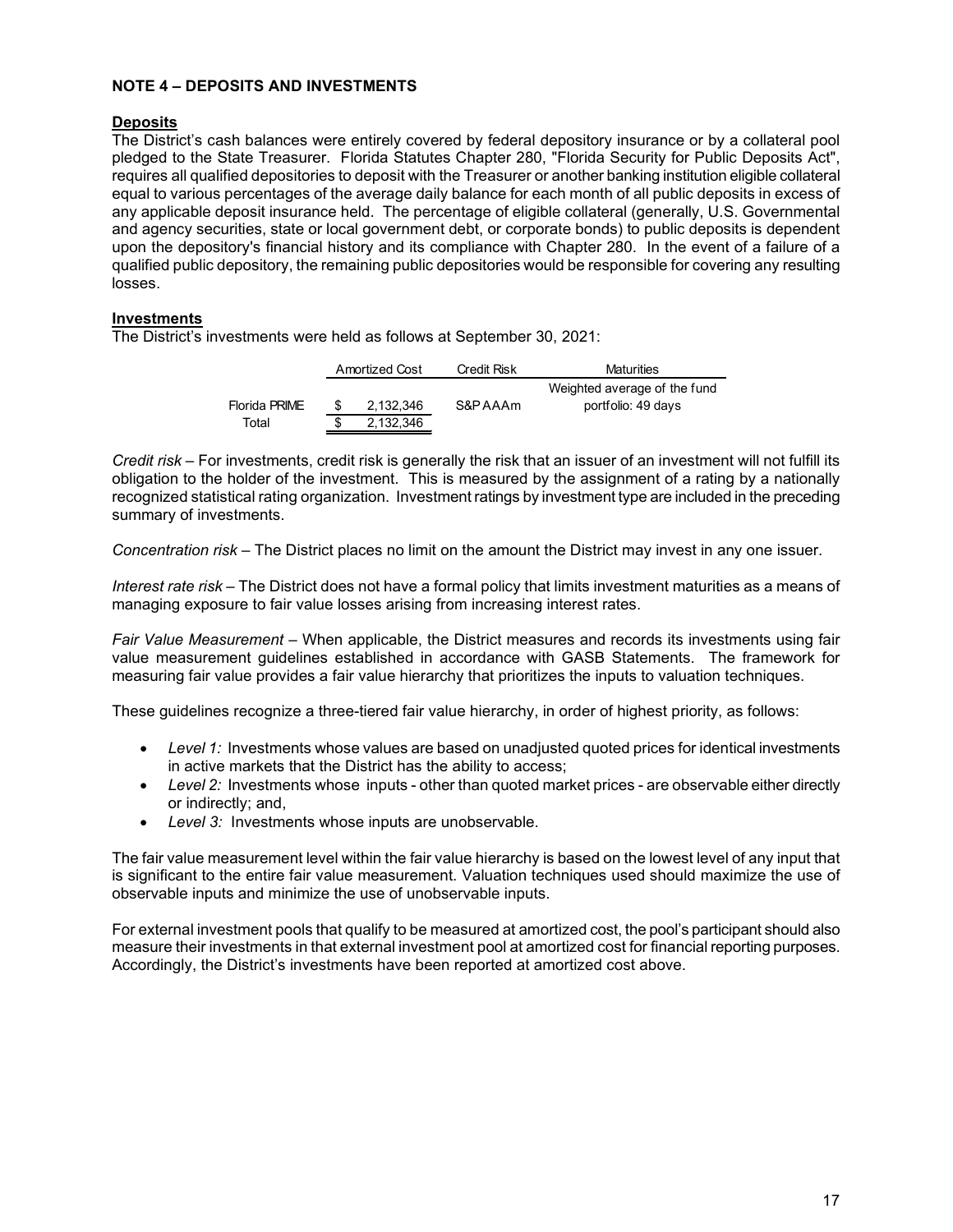# **NOTE 4 – DEPOSITS AND INVESTMENTS (Continued)**

## **Investments (Continued)**

*External Investment Pool –* With regard to redemption gates, Chapter 218.409(8) (a), Florida Statutes, states that "The principal, and any part thereof, of each account constituting the trust fund is subject to payment at any time from the moneys in the trust fund. However, the Executive Director may, in good faith, on the occurrence of an event that has a material impact on liquidity or operations of the trust fund, for 48 hours limit contributions to or withdrawals from the trust fund to ensure that the Board can invest moneys entrusted to it in exercising its fiduciary responsibility. Such action must be immediately disclosed to all participants, the Trustees, the Joint Legislative Auditing Committee, the Investment Advisory Council, and the Participant Local Government Advisory Council. The Trustees shall convene an emergency meeting as soon as practicable from the time the Executive Director has instituted such measures and review the necessity of those measures. If the Trustees are unable to convene an emergency meeting before the expiration of the 48 hour moratorium on contributions and withdrawals, the moratorium may be extended by the Executive Director until the Trustees are able to meet to review the necessity for the moratorium. If the Trustees agree with such measures, the Trustees shall vote to continue the measures for up to an additional 15 days. The Trustees must convene and vote to continue any such measures before the expiration of the time limit set, but in no case may the time limit set by the Trustees exceed 15 days."

With regard to liquidity fees, Florida Statute 218.409(4) provides authority for the SBA to impose penalties for early withdrawal, subject to disclosure in the enrollment materials of the amount and purpose of such fees. At present, no such disclosure has been made.

As of September 30, 2021, there were no redemption fees or maximum transaction amounts, or any other requirements that serve to limit a participant's daily access to 100% of their account value.

# **NOTE 5 – CAPITAL ASSETS**

Capital asset activity for the fiscal year ended September 30, 2021 was as follows:

|                                              | Beginning        |                  |           |                       |
|----------------------------------------------|------------------|------------------|-----------|-----------------------|
|                                              | <b>Balance</b>   | <b>Increases</b> | Decreases | <b>Ending Balance</b> |
| Governmental activities                      |                  |                  |           |                       |
| Capital assets, not being depreciated        |                  |                  |           |                       |
| Land                                         | \$.<br>1,670,810 | \$               | \$        | \$<br>1,670,810       |
| Infrastructure under construction            | 1,110,726        | 1,662,329        |           | 2,773,055             |
| Total capital assets, not being depreciated  | 2,781,536        | 1,662,329        | ۰         | 4,443,865             |
| Capital assets, being depreciated            |                  |                  |           |                       |
| Concrete lined channels and culvert          | 73,487,597       |                  |           | 73,487,597            |
| <b>Bridge construction</b>                   | 634,105          |                  |           | 634,105               |
| Equipment-automotive, office and maintenance | 1,447,174        |                  |           | 1,447,174             |
| Building and structure                       | 241,348          |                  |           | 241,348               |
| Total capital assets, being depreciated      | 75,810,224       |                  | ٠         | 75,810,224            |
| Less accumulated depreciation for:           |                  |                  |           |                       |
| Concrete lined channels and culvert          | 33,997,311       | 1,964,426        |           | 35,961,737            |
| Bridge construction                          | 396.322          | 15.853           |           | 412,175               |
| Equipment-automotive, office and maintenance | 1.368.404        | 77.830           |           | 1,446,234             |
| Building and structure                       | 146,509          | 6,034            |           | 152,543               |
| Total accumulated depreciation               | 35,908,546       | 2,064,143        |           | 37,972,689            |
| Total capital assets, being depreciated, net | 39,901,678       | (2,064,143)      |           | 37,837,535            |
| Governmental activities capital assets, net  | 42,683,214       | (401, 814)<br>\$ | S         | \$42,281,400          |

Depreciation expense of \$2,064,143 was charged to maintenance and operations.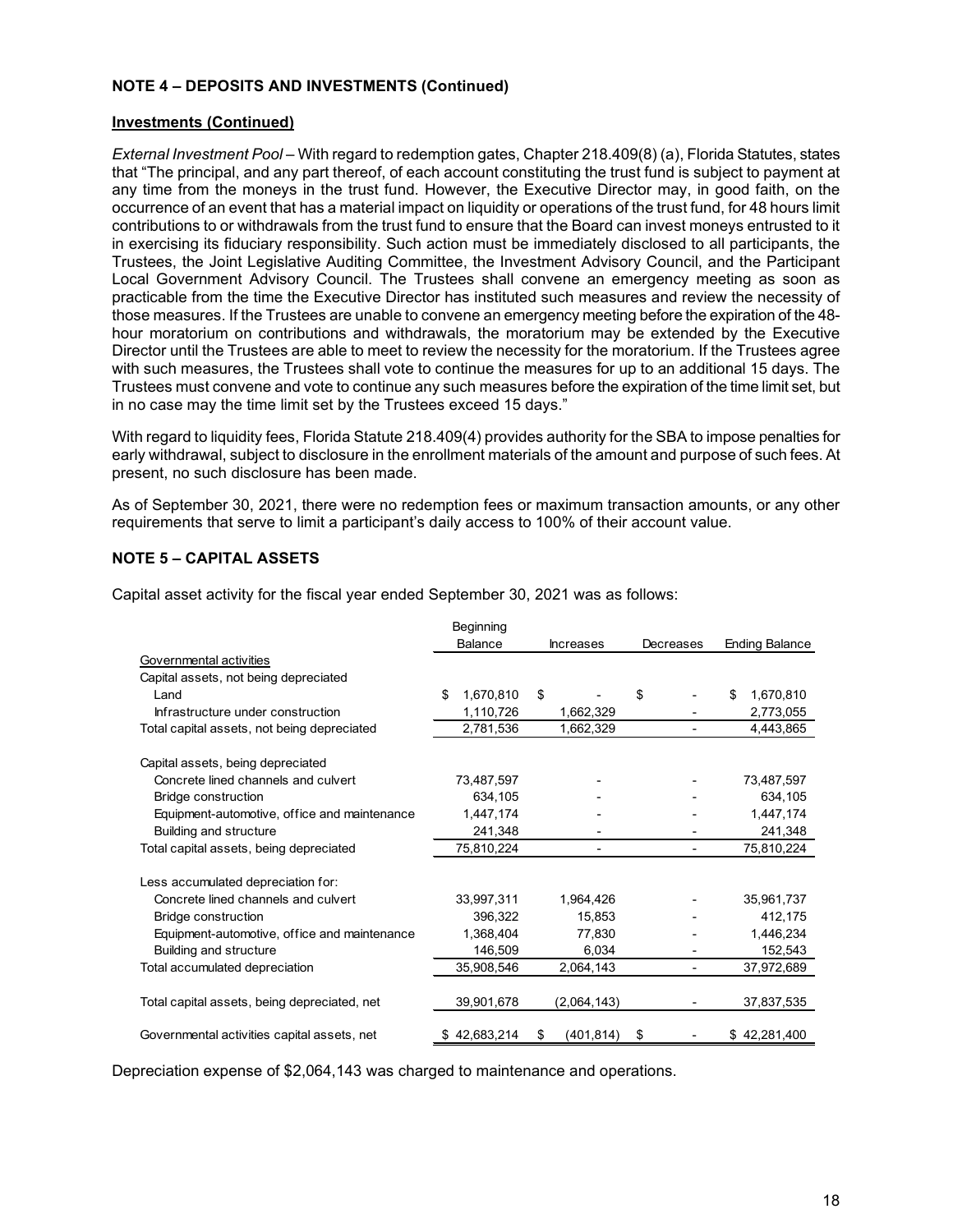# **NOTE 6 – INTERLOCAL AGREEMENTS**

The District has entered into an Interlocal Agreement with the City of Pinellas Park related to the design, permitting and construction of a portion of Park Boulevard drainage systems. The City and the District are both responsible for maintaining improvements of the drainage systems.

In January 2020 the District and Southwest Florida Water Management district ("SWFWMD") entered into a Cooperative Funding agreement for the Channel 1A2 Stormwater Quality Improvements project. Pursuant to the agreement, SWFWMD will provide a total of \$403,900 towards the project costs which were estimated at \$846,000. During the current fiscal year, the District requested and was reimbursed \$309,731 for the portion of the project completed in the current fiscal year. Once the project is completed the remaining amount will be requested from SWFWMD.

# **NOTE 7 – LONG TERM LIABILITIES**

Changes in long-term liabilities of the District during the fiscal year ended September 30, 2021 were as follows:

|                      | Beginning |                  |           | Ending  |
|----------------------|-----------|------------------|-----------|---------|
|                      | Balance   | <b>Increases</b> | Decreases | Balance |
|                      |           | 25.774           |           |         |
| Compensated absences | 22.048    |                  | (24.700)  | 23.122  |

The compensated absences will be paid from the general fund's resources.

# **NOTE 8 – RETIREMENT PLAN**

# **Florida Retirement System (FRS)**

# **General Information about the FRS**

The FRS was created in Chapter 121, Florida Statutes, to provide a defined benefit pension plan for participating public employees. The FRS was amended in 1998 to add the Deferred Retirement Option Program under the defined benefit plan and amended in 2000 to provide a defined contribution plan alternative to the defined benefit plan for FRS members effective July 1, 2002. This integrated defined contribution pension plan is the FRS Investment Plan. Chapter 112, Florida Statutes, established the Retiree Health Insurance Subsidy (HIS) Program, a cost-sharing multiple-employer defined benefit pension plan, to assist retired members of any state-administered retirement system in paying the costs of health insurance.

All regular employees of the District are eligible to enroll as members of the FRS. Provisions relating to the FRS are established by Chapters 121 and 122, Florida Statutes; Chapter 112, Part IV, Florida Statutes; Chapter 238, Florida Statutes; and FRS Rules, Chapter 60S, Florida Administrative Code; wherein eligibility, contributions, and benefits are defined and described in detail. Such provisions may be amended at any time by further action from the Florida Legislature. The FRS is a single retirement system administered by the Florida Department of Management Services, Division of Retirement, and consists of the two cost-sharing, multiple-employer defined benefit plans and other nonintegrated programs. A comprehensive annual financial report of the FRS, which includes its financial statements, required supplementary information, actuarial report, and other relevant information, is available from the Florida Department of Management Services' website (www.dms.myflorida.com).

The District's pension expense totaled \$10,909 for the fiscal year ended September 30, 2021. Other totals reported on the Statement of Net Position for both plans are as follows;

|                               | <b>FRS</b> | HIS I                           | Total |
|-------------------------------|------------|---------------------------------|-------|
| Deferred Inflow of Resouces   | \$ 83.691  | \$ 16.994 \$ 100.685            |       |
| Deferred Outflow of Resources |            | \$ 204.641 \$ 11.409 \$ 216.050 |       |
| Net Pension Liability         |            | \$ 56.948 \$ 108.467 \$ 165.415 |       |

#### **FRS Pension Plan**

*Plan Description* – The FRS Pension Plan (Plan) is a cost-sharing, multiple-employer defined benefit pension plan, with a Deferred Retirement Option Program (DROP) for eligible employees. The classes of membership within the District are as follows:

• Regular Class – Member of the FRS who do not qualify for membership in another class.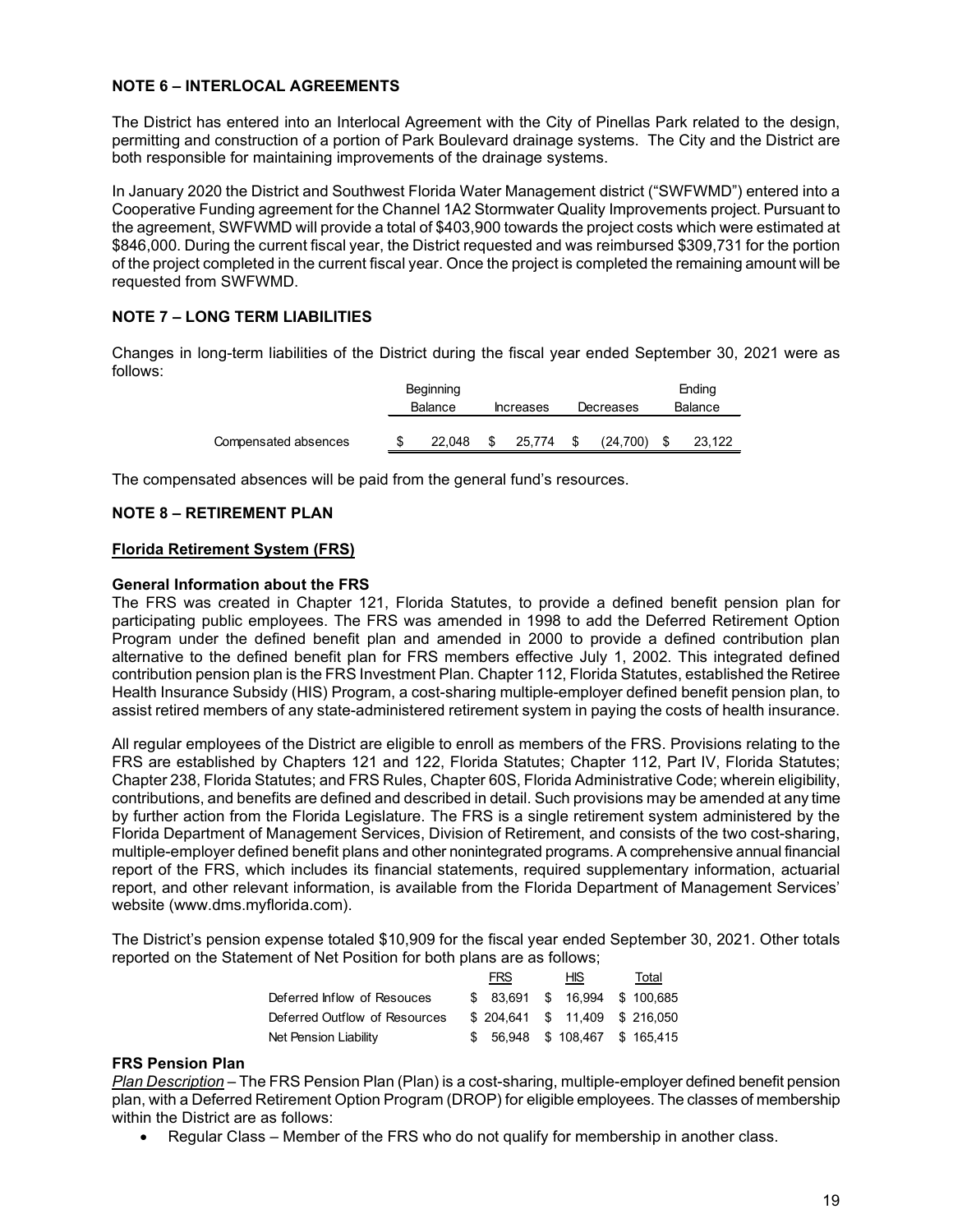## **Florida Retirement System (FRS) (Continued)**

# **FRS Pension Plan (Continued)**

Employees enrolled in the Plan prior to July 1, 2011, vest at six years of creditable service and employees enrolled in the Plan on or after July 1, 2011, vest at eight years of creditable service. All vested members, enrolled prior to July 1, 2011, are eligible for normal retirement benefits at age 62 or at any age after 30 years of service. All members enrolled in the Plan on or after July 1, 2011, once vested, are eligible for normal retirement benefits at age 65 or any time after 33 years of service. Members of the Plan may include up to four years of credit for military service toward creditable service. The Plan also includes an early retirement provision; however, there is a benefit reduction for each year a member retires before his or her normal retirement date. The Plan provides retirement, disability, death benefits, and annual cost-of-living adjustments to eligible participants.

DROP, subject to provisions of Section 121.091, Florida Statutes, permits employees eligible for normal retirement under the Plan to defer receipt of monthly benefit payments while continuing employment with an FRS employer. An employee may participate in DROP for a period not to exceed 60 months after electing to participate. During the period of DROP participation, deferred monthly benefits are held in the FRS Trust Fund and accrue interest. The net pension liability does not include amounts for DROP participants, as these members are considered retired and are not accruing additional pension benefits.

*Benefits Provided* – Benefits under the Plan are computed on the basis of age and/or years of service, average final compensation, and service credit. Credit for each year of service is expressed as a percentage of the average final compensation (AFC). For members initially enrolled before July 1, 2011, the AFC is the average of the five highest fiscal years' earnings; for members initially enrolled on or after July 1, 2011, the AFC is the average of the eight highest fiscal years' earnings. The total percentage value of the benefit received is determined by calculating the total value of all service, which is based on the retirement class to which the member belonged when the service credit was earned. Members are eligible for in-line-of-duty or regular disability and survivors' benefits.

The following chart shows the percentage value for each year of service credit earned:

| Class, Initial Enrollment, and Retirement Age/Years of Service    | % Value |
|-------------------------------------------------------------------|---------|
| Regular Class members initially enrolled before July 1, 2011      |         |
| Retirement up to age 62 or up to 30 years of service              | 1.60    |
| Retirement at age 63 or with 31 years of service                  | 1.63    |
| Retirement at age 64 or with 32 years of service                  | 1.65    |
| Retirement at age 65 or with 33 years of service                  | 1.68    |
| Regular Class members initially enrolled on or after July 1, 2011 |         |
| Retirement up to age 65 or up to 33 years of service              | 1.60    |
| Retirement at age 66 or with 34 years of service                  | 1.63    |
| Retirement at age 67 or with 35 years of service                  | 1.65    |
| Retirement at age 68 or with 36 years of service                  | 1.68    |

Per Section 121.101, Florida Statutes, if the member is initially enrolled in the FRS before July 1, 2011, and all service credit was accrued before July 1, 2011, the annual cost-of-living adjustment is 3% per year. If the member is initially enrolled before July 1, 2011, and has service credit on or after July 1, 2011, there is an individually calculated cost-of-living adjustment. The annual cost-of-living adjustment is a proportion of 3% determined by dividing the sum of the pre-July 2011 service credit by the total service credit at retirement multiplied by 3%. Plan members initially enrolled on or after July 1, 2011, will not have a cost-of-living adjustment after retirement.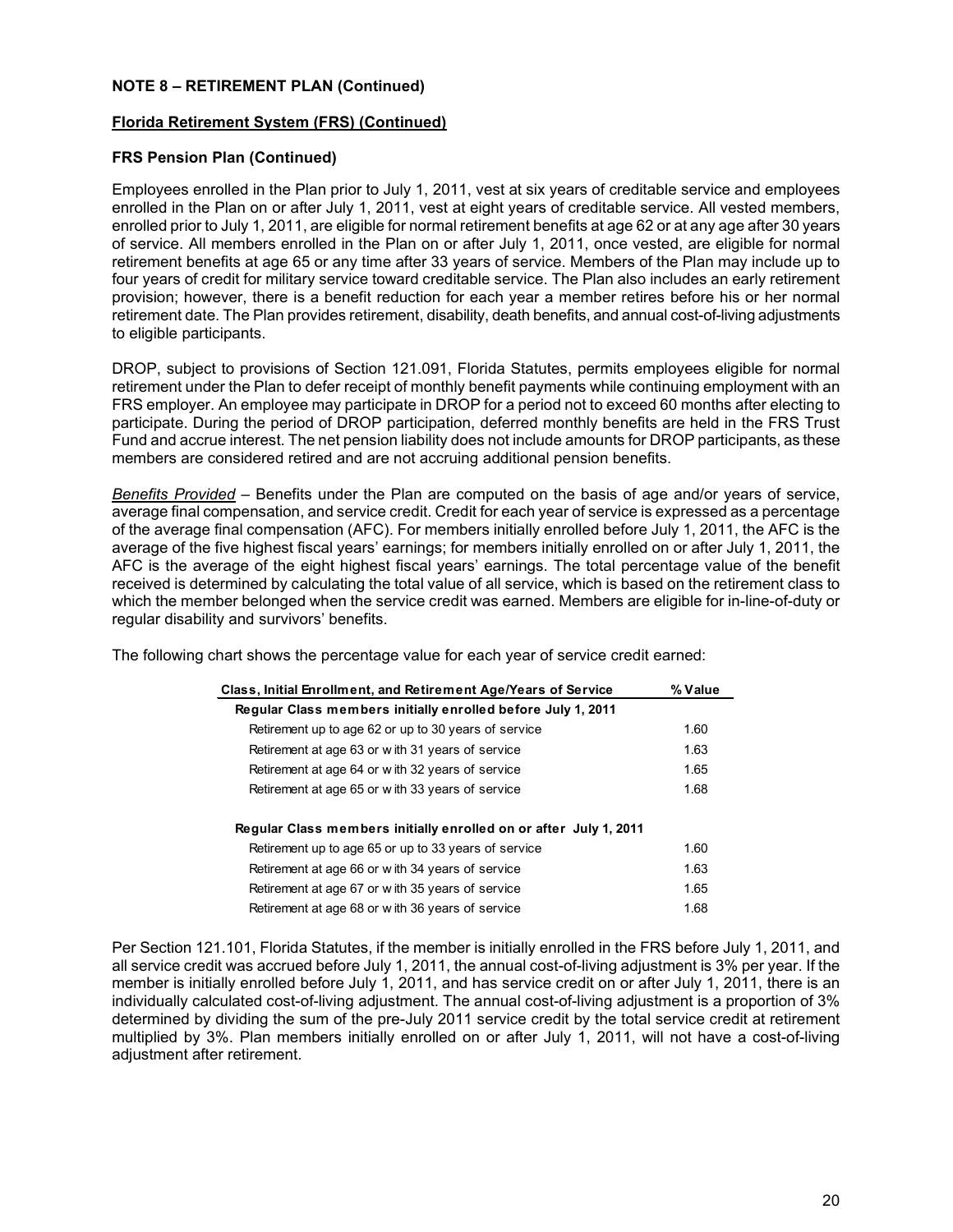## **Florida Retirement System (FRS) (Continued)**

## **FRS Pension Plan (Continued)**

*Contributions* – The Florida Legislature establishes contribution rates for participating employers and employees. Contribution rates during the 2021 fiscal year were as follows:

|              | <b>Percent of Gross Salary</b> |              | <b>Percent of Gross Salary</b> |                                                                     |  |  |
|--------------|--------------------------------|--------------|--------------------------------|---------------------------------------------------------------------|--|--|
|              |                                |              |                                | October 1, 2020 to June 30, 2021 July 1, 2021 to September 30, 2021 |  |  |
| <u>Class</u> | <b>Employee</b>                | Employer (1) | <b>Employee</b>                | Employer (1)                                                        |  |  |
| FRS, Regular | 3.00                           | 10.00        | 3.00                           | 10.82                                                               |  |  |

(1) Employer rates include a postemployment HIS contribution rate of 1.66%. Also, employer rates include .06% for administrative costs of the Investment plan.

The District's contributions to the Plan totaled \$29,504 for the fiscal year ended September 30, 2021. This excludes the HIS defined benefit pension plan contributions.

*Pension Liabilities, Pension Expense, and Deferred Outflows of Resources and Deferred Inflows of Resources Related to Pensions* – At September 30, 2021, the District reported a liability of \$56,948 for its proportionate share of the Plan's net pension liability. The net pension liability was measured as of June 30, 2020, and the total pension liability used to calculate the net pension liability was determined by an actuarial valuation as of July 1, 2021. The District's proportionate share of the net pension liability was based on the District's contributions for the year ended June 30, 2021 relative to the contributions made during the year ended June 30, 2021 of all participating members. At June 30, 2021, the District's proportionate share was .000754%, an increase of 0.000059% compared to its proportionate share measured as of June 30, 2021.

For the fiscal year ended September 30, 2021 the District recognized pension expense of \$5,393 related to the Pension Plan. In addition, the District reported deferred outflows of resources and deferred inflows of resources related to pensions from the following sources:

|                                                               | Deferred<br>Outflows of |    | Deferred<br>Inflows of |
|---------------------------------------------------------------|-------------------------|----|------------------------|
| <b>Description</b>                                            | <b>Resources</b>        |    | <b>Resources</b>       |
|                                                               |                         |    |                        |
| Differences between expected and actual experience            | \$<br>9.761             | S  |                        |
| Change of assumptions                                         | 38,967                  |    |                        |
| Net difference between projected and actual earnings on FRS   |                         |    |                        |
| pension plan investments                                      |                         |    | (198, 677)             |
| Changes in proportion and differences between District FRS    |                         |    |                        |
| contributions and proportionate share of FRS contributions    | 26,796                  |    | (5,964)                |
| District FRS contributions subsequent to the measurement date | 8,167                   |    |                        |
| Total                                                         | \$<br>83.691            | S. | (204.641)              |

The deferred outflows of resources related to pensions, totaling \$8,167, resulting from District contributions to the Plan subsequent to the measurement date, will be recognized as a reduction of the net pension liability in the fiscal year ended September 30, 2022. Other amounts reported as deferred outflows of resources and deferred inflows of resources related to pensions will be recognized in pension expense as follows:

| Year Ending September 30: | Amount          |
|---------------------------|-----------------|
| 2022                      | \$<br>(20, 901) |
| 2023                      | (24, 886)       |
| 2024                      | (36, 289)       |
| 2025                      | (49, 625)       |
| 2026                      | 2.584           |
| Thereafter                |                 |
| Total                     | (129,117)       |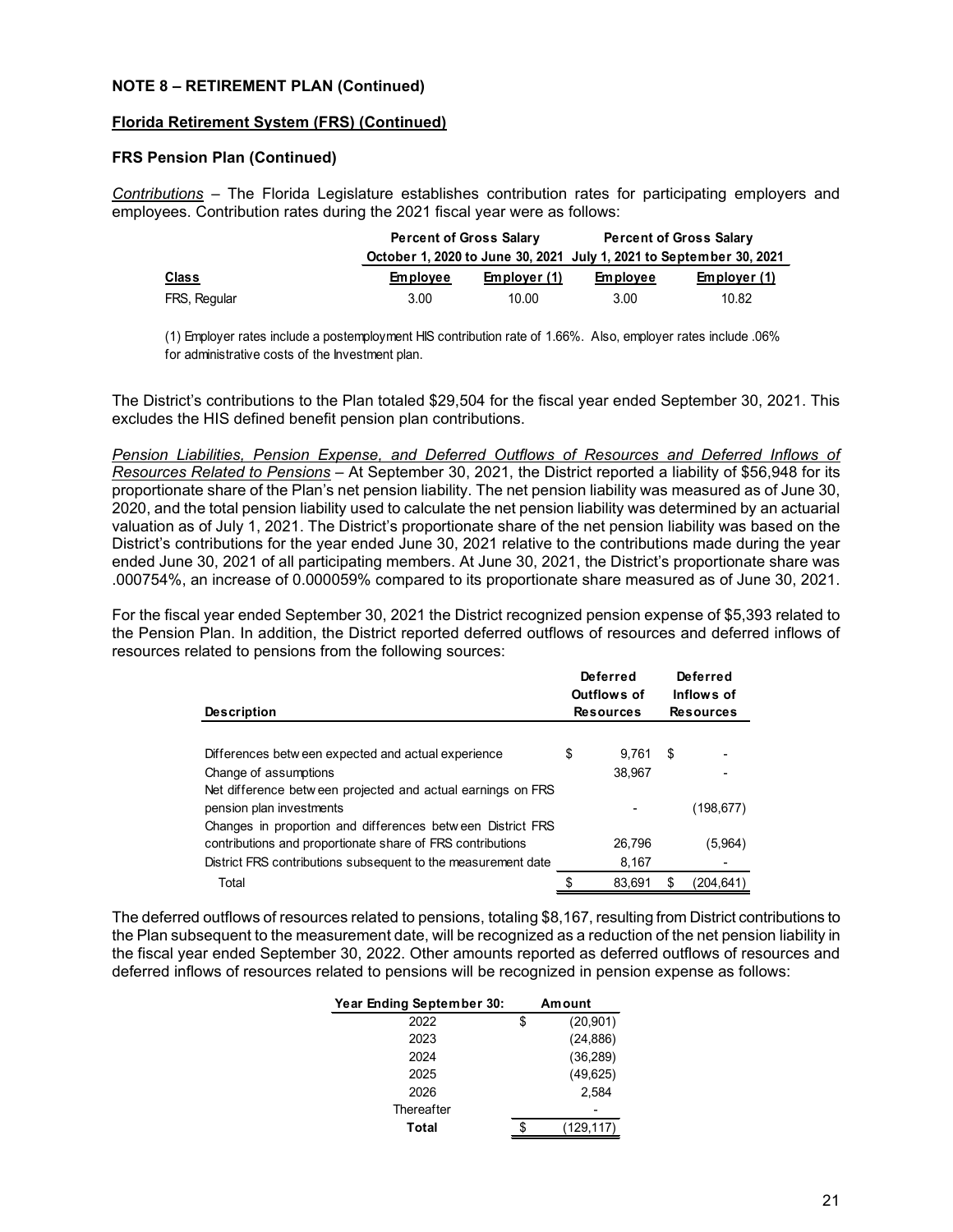## **Florida Retirement System (FRS) (Continued)**

## **FRS Pension Plan (Continued)**

*Actuarial Assumptions* – The total pension liability in the July 1, 2021 actuarial valuation was determined using the following actuarial assumptions, applied to all periods included in the measurement:

| <b>Inflation</b> | 2.40%                               |
|------------------|-------------------------------------|
| Salary increases | 3.25%, average, including inflation |
| Discount rate    | 6.80%                               |

Mortality rates were based on the PUB-2010 with Projection Scale MP-2018.

The actuarial assumptions used in the July 1, 2021, valuation were based on the results of an actuarial experience study for the period July 1, 2013, through June 30, 2018.

The long-term expected rate of return on pension plan investments was not based on historical returns, but instead is based on a forward-looking capital market economic model. The allocation policy's description of each asset class was used to map the target allocation to the asset classes shown below. Each asset class assumption is based on a consistent set of underlying assumptions, and includes an adjustment for the inflation assumption. The target allocation and best estimates of arithmetic and geometric real rates of return for each major asset class are summarized in the following table:

|                          | <b>Target</b>  | <b>Arithmetic</b> | (Geometric) | <b>Standard</b> |
|--------------------------|----------------|-------------------|-------------|-----------------|
| <b>Asset Class</b>       | Allocation (1) | Return            | Return      | Deviation       |
| Cash                     | 1.0%           | 2.1%              | 2.1%        | 1.1%            |
| Fixed income             | 20.0%          | 3.8%              | 3.7%        | 3.3%            |
| Global equity            | 54.2%          | 8.2%              | 6.7%        | 17.8%           |
| Real estate              | 10.3%          | 7.1%              | 6.2%        | 13.8%           |
| Private equity           | 10.8%          | 11.7%             | 8.5%        | 26.4%           |
| Strategic investments    | 3.7%           | 5.7%              | 5.4%        | 8.4%            |
| Total                    | 100.0%         |                   |             |                 |
| Assumed inflation - mean |                |                   | 2.4%        | 1.2%            |

(1) As outlined in the Plan's investment policy

*Discount Rate* – The discount rate used to measure the total pension liability was 6.8 percent. The Plan's fiduciary net position was projected to be available to make all projected future benefit payments of current active and inactive employees. Therefore, the discount rate for calculating the total pension liability is equal to the long-term expected rate of return.

*Sensitivity of the District's Proportionate Share of the Net Position Liability to Changes in the Discount Rate* – The following presents the District's proportionate share of the net pension liability calculated using the discount rate of 6.8%, as well as what the District's proportionate share of the net pension liability would be if it were calculated using a discount rate that is 1-percentage-point lower (5.8%) or 1-percentage-point higher (7.8%) than the current rate:

|                                                         | 1% |            | Current              |      | $1\%$           |
|---------------------------------------------------------|----|------------|----------------------|------|-----------------|
|                                                         |    | Decrease   | <b>Discount Rate</b> |      | <b>Increase</b> |
|                                                         |    | $(5.80\%)$ | $(6.80\%)$           |      | (7.80%)         |
| District's proportionate share of net pension liability |    | 254.675 \$ | 56.948               | - \$ | (108.330)       |

*Pension Plan Fiduciary Net Position* – Detailed information about the Plan's fiduciary net position is available in the FRS Pension Plan and Other State Administered Systems Comprehensive Annual Financial Report.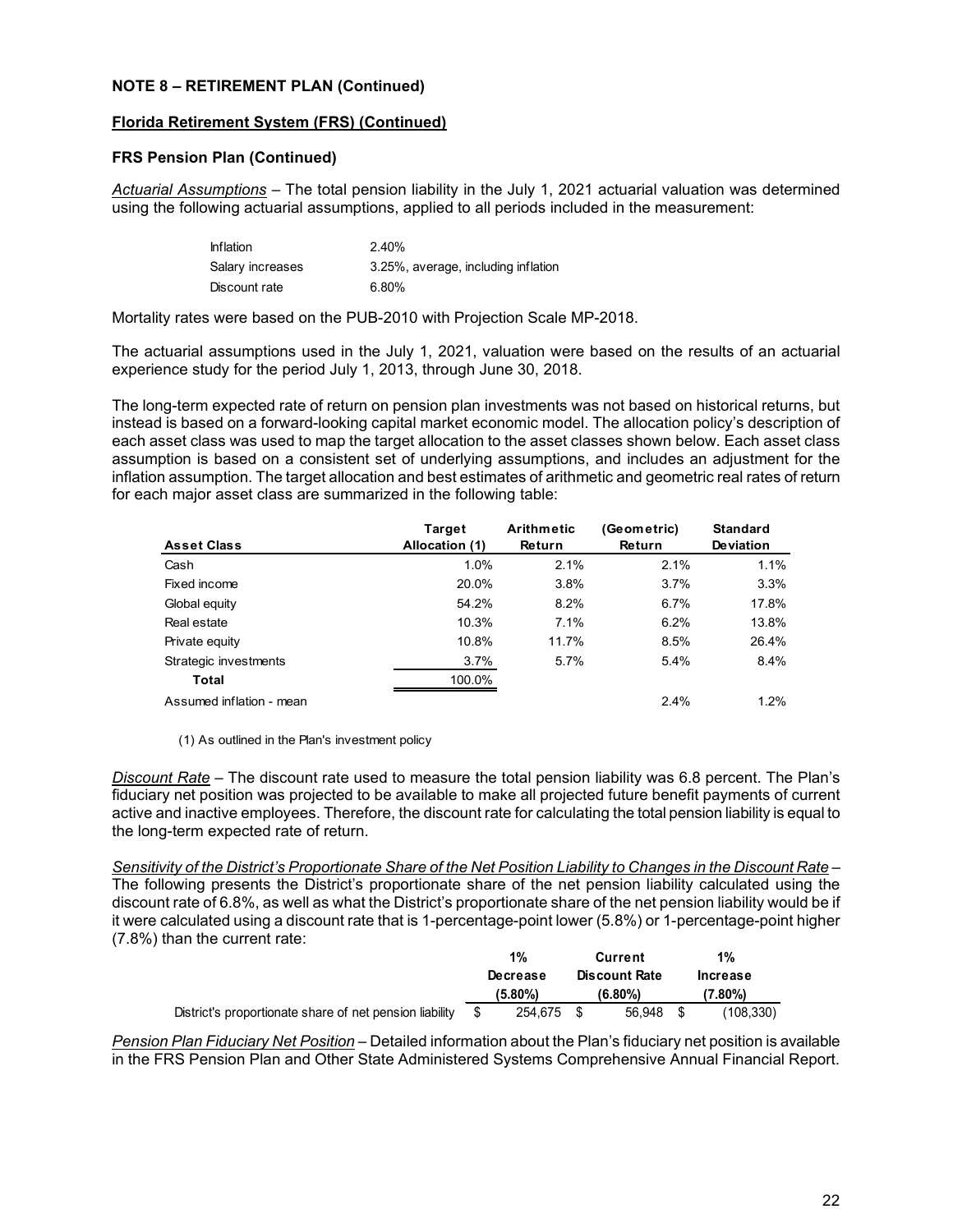## **Florida Retirement System (FRS) (Continued)**

# **HIS Pension Plan**

*Plan Description* – The HIS Pension Plan (HIS Plan) is a cost-sharing multiple-employer defined benefit pension plan established under section 112.363, Florida Statutes, and may be amended by the Florida Legislature at any time. The benefit is a monthly payment to assist retirees of State-administered retirement systems in paying their health insurance costs and is administered by the Division of Retirement within the Florida Department of Management Services.

*Benefits Provided* – For the fiscal year ended September 30, 2021, eligible retirees and beneficiaries received a monthly HIS payment of \$5 for each year of creditable service completed at the time of retirement, with a minimum HIS payment of \$30 and a maximum HIS payment of \$150 per month, pursuant to Section 112.363, Florida Statutes. To be eligible to receive a HIS Plan benefit, a retiree under a State-administered retirement system must provide proof of health insurance coverage, which may include Medicare.

*Contributions* – The HIS Plan is funded by required contributions from FRS participating employers as set by the Florida Legislature. Employer contributions are a percentage of gross compensation for all active FRS members. For the fiscal year ended September 30, 2021, the contribution rate was 1.66% of payroll from October 1, 2019 through September 30, 2021 pursuant to section 112.363, Florida Statues. The District contributed 100 percent of its statutorily required contributions for the current and preceding three years. HIS Plan contributions are deposited in a separate trust fund from which payments are authorized. HIS Plan benefits are not guaranteed and are subject to annual legislative appropriation. In the event the legislative appropriation or available funds fail to provide full subsidy benefits to all participants, benefits may be reduced or canceled.

The District's contributions to the HIS Plan totaled \$5,175 for the fiscal year ended September 30, 2021.

*Pension Liabilities, Pension Expense, and Deferred Outflows of Resources and Deferred Inflows of Resources Related to Pensions* – At September 30, 2021, the District reported a net pension liability of \$108,467 for its proportionate share of the HIS Plan's net pension liability. The net pension liability was measured as of June 30, 2021. The HIS Program has a valuation performed biennially that is updated for GASB reporting in the year a valuation is not performed. The most recent experience study for the FRS Pension Plan was completed in 2019 for the period July 1, 2013, through June 30, 2018. Because the HIS Program is funded on a pay-as-you-go basis, no experience study has been completed for that program. The actuarial assumptions that determined the total pension liability for the HIS Program were based on certain results of the most recent experience study for the FRS Pension Plan. At June 30, 2021, the District's proportionate share was .00088%, which did not significantly change compared to its proportionate share measured as of June 30, 2020.

For the fiscal year ended September 30, 2021, the District recognized pension expense of \$5,516 related to the HIS Plan. In addition, the District reported deferred outflows of resources and deferred inflows of resources related to pensions from the following sources:

|                                                                                                                          | <b>Deferred</b><br>Outflows of | <b>Deferred</b><br>Inflows of |
|--------------------------------------------------------------------------------------------------------------------------|--------------------------------|-------------------------------|
| <b>Description</b>                                                                                                       | <b>Resources</b>               | <b>Resources</b>              |
| Differences between expected and actual experience                                                                       | \$<br>3.630                    | \$<br>(45)                    |
| Change of assumptions                                                                                                    | 8,523                          | (4,469)                       |
| Net difference between projected and actual earnings on HIS                                                              |                                |                               |
| pension plan investments                                                                                                 | 113                            |                               |
| Changes in proportion and differences between District HIS<br>contributions and proportionate share of HIS contributions | 3.381                          | (6,895)                       |
| District HIS contributions subsequent to the measurement date                                                            | 1,347                          |                               |
| Total                                                                                                                    | 16,994                         | \$<br>(11,409)                |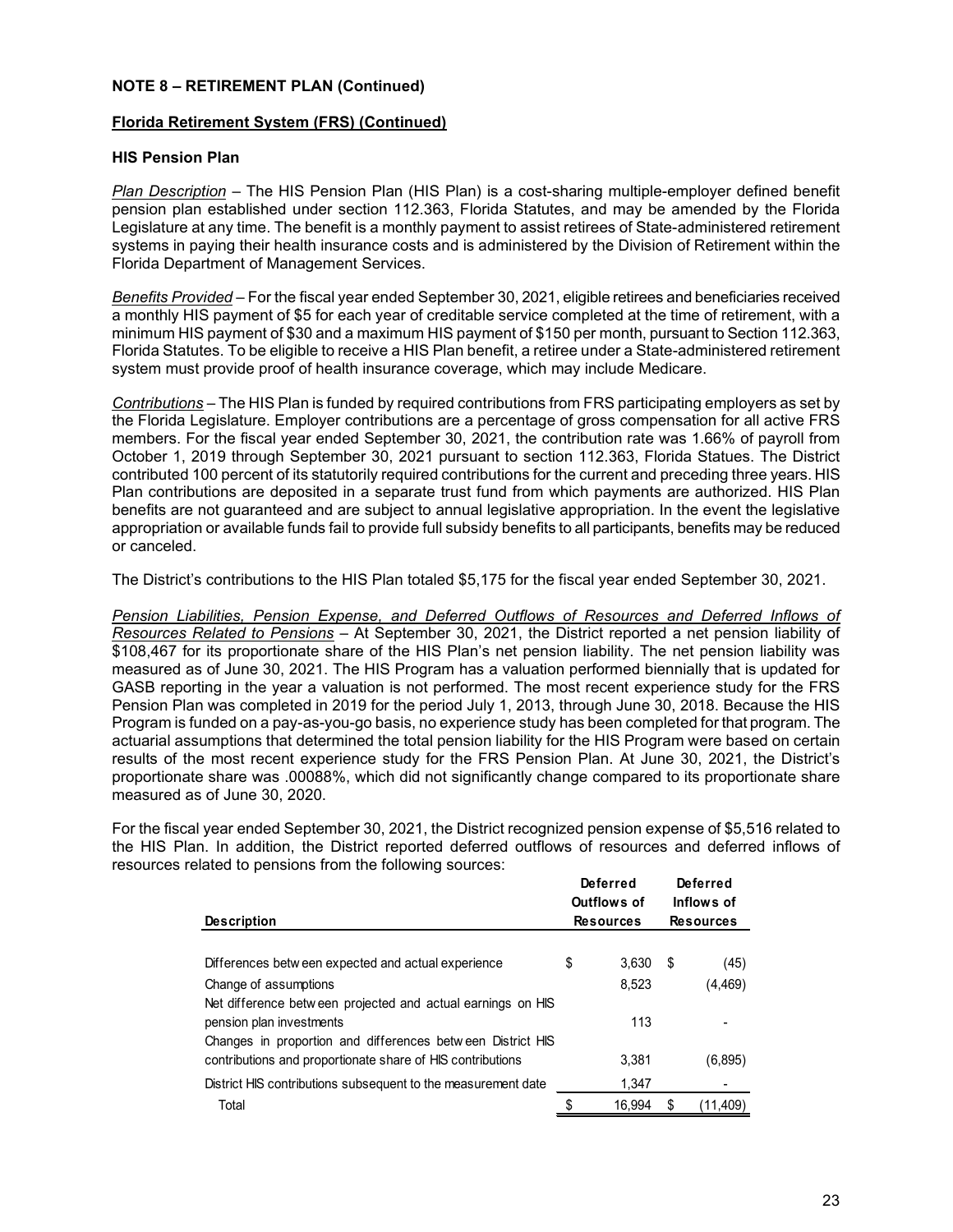## **Florida Retirement System (FRS) (Continued)**

## **HIS Pension Plan (Continued)**

The deferred outflows of resources related to pensions, totaling \$1,347, resulting from District contributions to the HIS Plan subsequent to the measurement date will be recognized as a reduction of the net pension liability in the fiscal year ended September 30, 2022. Other amounts reported as deferred outflows of resources and deferred inflows of resources related to pensions will be recognized in pension expense as follows:

| Year Ending September 30: |    | Amount |
|---------------------------|----|--------|
| 2022                      | \$ | 910    |
| 2023                      |    | (42)   |
| 2024                      |    | 1,375  |
| 2025                      |    | 1,171  |
| 2026                      |    | 677    |
| Thereafter                |    | 147    |
| <b>Total</b>              |    | 4,238  |
|                           |    |        |

*Actuarial Assumptions* – The total pension liability in the July 1, 2021, actuarial valuation was determined using the following actuarial assumptions, applied to all periods included in the measurement:

| <b>Inflation</b> | 2.40%                               |
|------------------|-------------------------------------|
| Salary increases | 3.25%, average, including inflation |
| Discount rate    | 2.16%                               |

Mortality rates were based on the Generational PUB-2010 with Projection Scale MP-2018. The actuarial assumptions used in the June 30, 2021 measurement date, were based on an actuarial valuation date of July 1, 2020. For the HIS plan, valuations are performed on a biennial basis.

*Discount Rate* – The discount rate used to measure the total pension liability was 2.16%. In general, the discount rate for calculating the total pension liability is equal to the single rate equivalent to discounting at the long-term expected rate of return for benefit payments prior to the projected depletion date. Because the HIS benefit is essentially funded on a pay-as-you-go basis, the depletion date is considered to be immediate, and the single equivalent discount rate is equal to the municipal bond rate selected by the HIS Plan sponsor. The Bond Buyer General Obligation 20-Bond Municipal Bond Index was adopted as the applicable municipal bond index.

*Sensitivity of the District's Proportionate Share of the Net Pension Liability to Changes in the Discount Rate* – The following presents the District's proportionate share of the net pension liability calculated using the discount rate of 2.21%, as well as what the District's proportionate share of the net pension liability would be if it were calculated using a discount rate that is 1-percentage-point lower (1.21%) or 1-percentage-point higher (3.21%) than the current rate:

|                                                         | 1%         | Current              |      | $1\%$      |
|---------------------------------------------------------|------------|----------------------|------|------------|
|                                                         | Decrease   | <b>Discount Rate</b> |      | Increase   |
|                                                         | $(1.21\%)$ | $(2.21\%)$           |      | $(3.21\%)$ |
| District's proportionate share of net pension liability | 125.399    | 108,467              | - \$ | 94.596     |

*Pension Plan Fiduciary Net Position* – Detailed information about the HIS Plan's fiduciary net position is available in the FRS Pension Plan and Other State Administered Systems Comprehensive Annual Financial Report.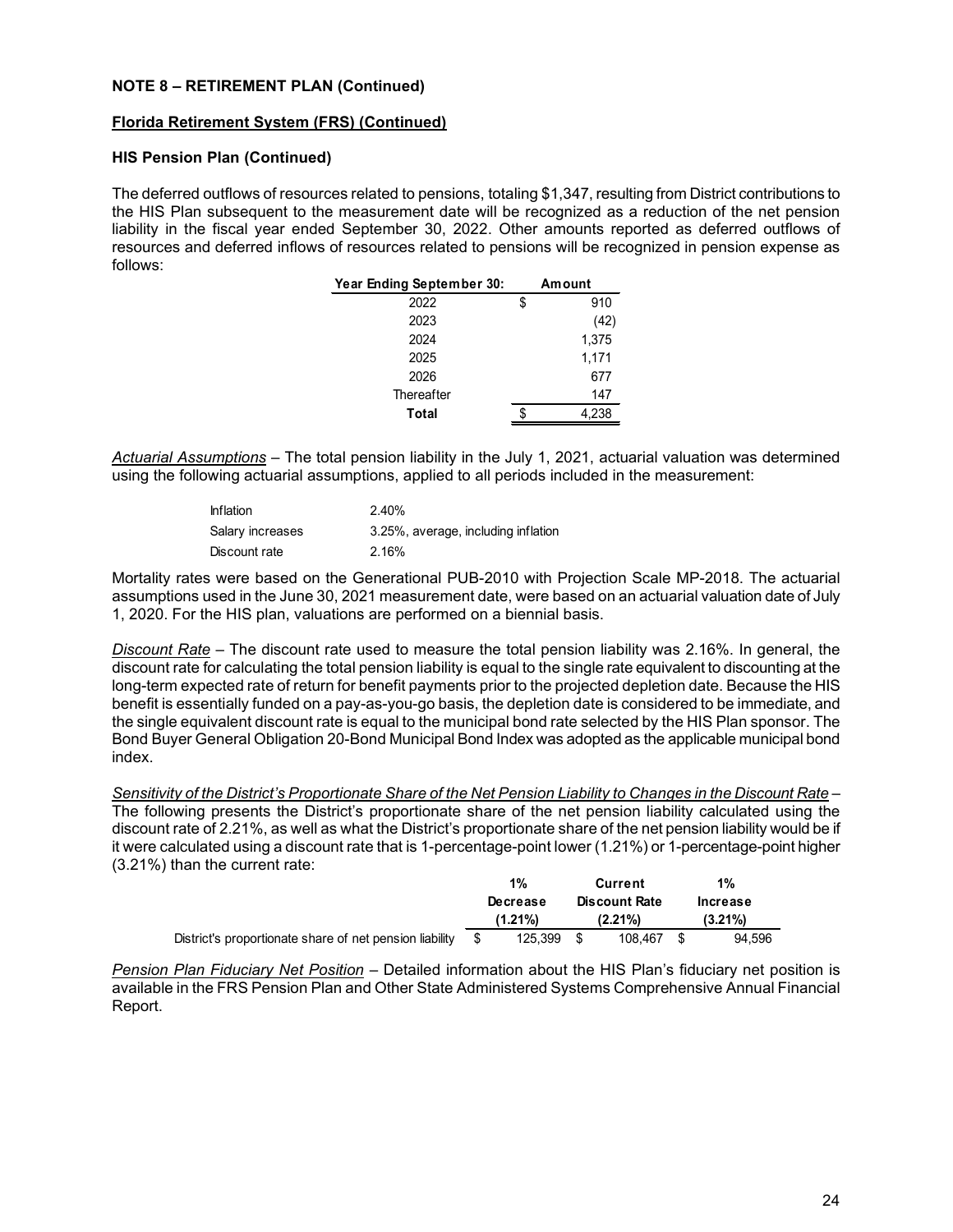## **Florida Retirement System (FRS) (Continued)**

## **FRS – Defined Contribution Pension Plan**

The District contributes to the FRS Investment Plan (Investment Plan), a defined contribution pension plan, for its eligible employees electing to participate in the Investment Plan. The Investment Plan is administered by the SBA, and is reported in the SBA's annual financial statements and in the State of Florida Comprehensive Annual Financial Report. Service retirement benefits are based upon the value of the member's account upon retirement. The report can be found at member's account upon retirement. The report can be found at http://www.myfloridacfo.com/Division/AA/Reports/.

As provided in Section 121.4501, Florida Statutes, eligible FRS members may elect to participate in the Investment Plan in lieu of the FRS defined-benefit plan. Village employees participating in DROP are not eligible to participate in the Investment Plan. Employer and employee contributions, including amounts contributed to individual member's accounts, are defined by law, but the ultimate benefit depends in part on the performance of investment funds. Benefit terms, including contribution requirements, for the Investment Plan are established and may be amended by the Florida Legislature. The Investment Plan is funded with the same employer and employee contribution rates that are based on salary and membership class (Regular Class, Elected Local Officers, etc.), as the FRS defined benefit plan. Contributions are directed to individual member accounts, and the individual members allocate contributions and account balances among various approved investment choices.

Allocations to the investment member's accounts during the 2021 fiscal year were as follows:

|              | <b>Percent of Gross</b> |
|--------------|-------------------------|
| <b>Class</b> | Compensation            |
| FRS, Regular | 6.30%                   |

For all membership classes, employees are immediately vested in their own contributions and are vested after one year of service for employer contributions and investment earnings. If an accumulated benefit obligation for service credit originally earned under the FRS Pension Plan is transferred to the Investment Plan, the member must have the years of service required for FRS Pension Plan vesting (including the service credit represented by the transferred funds) to be vested for these funds and the earnings on the funds. Nonvested employer contributions are placed in a suspense account for up to five years. If the employee returns to FRS covered employment within the five year period, the employee will regain control over their account. If the employee does not return within the five year period, the employee will forfeit the accumulated account balance. Costs of administering the Investment Plan, including the FRS Financial Guidance Program, are funded through an employer contribution of 0.06 percent of payroll and by forfeited benefits of Investment Plan members.

After termination and applying to receive benefits, the member may rollover vested funds to another qualified plan, structure a periodic payment under the Investment Plan, receive a lump-sum distribution, leave the funds invested for future distribution, or any combination of these options. Disability coverage is provided; the member may either transfer the account balance to the FRS Pension Plan when approved for disability retirement to receive guaranteed lifetime monthly benefits under the FRS Pension Plan, or remain in the Investment Plan and rely upon that account balance for retirement income.

The District's Investment Plan pension expense totaled \$0 for the fiscal year ended September 30, 2021.

# **NOTE 9 – OTHER POST EMPLOYMENT BENEFITS ("OPEB")**

In addition to the pension benefits described in Note 8, the District offers certain other post employment benefits in accordance with State statues. All employees who have completed a minimum of 8 years of employment and are also eligible to receive retirement benefits under the Florida Retirement System, are eligible for these benefits. Currently, there are no retirees that meet those eligibility requirements.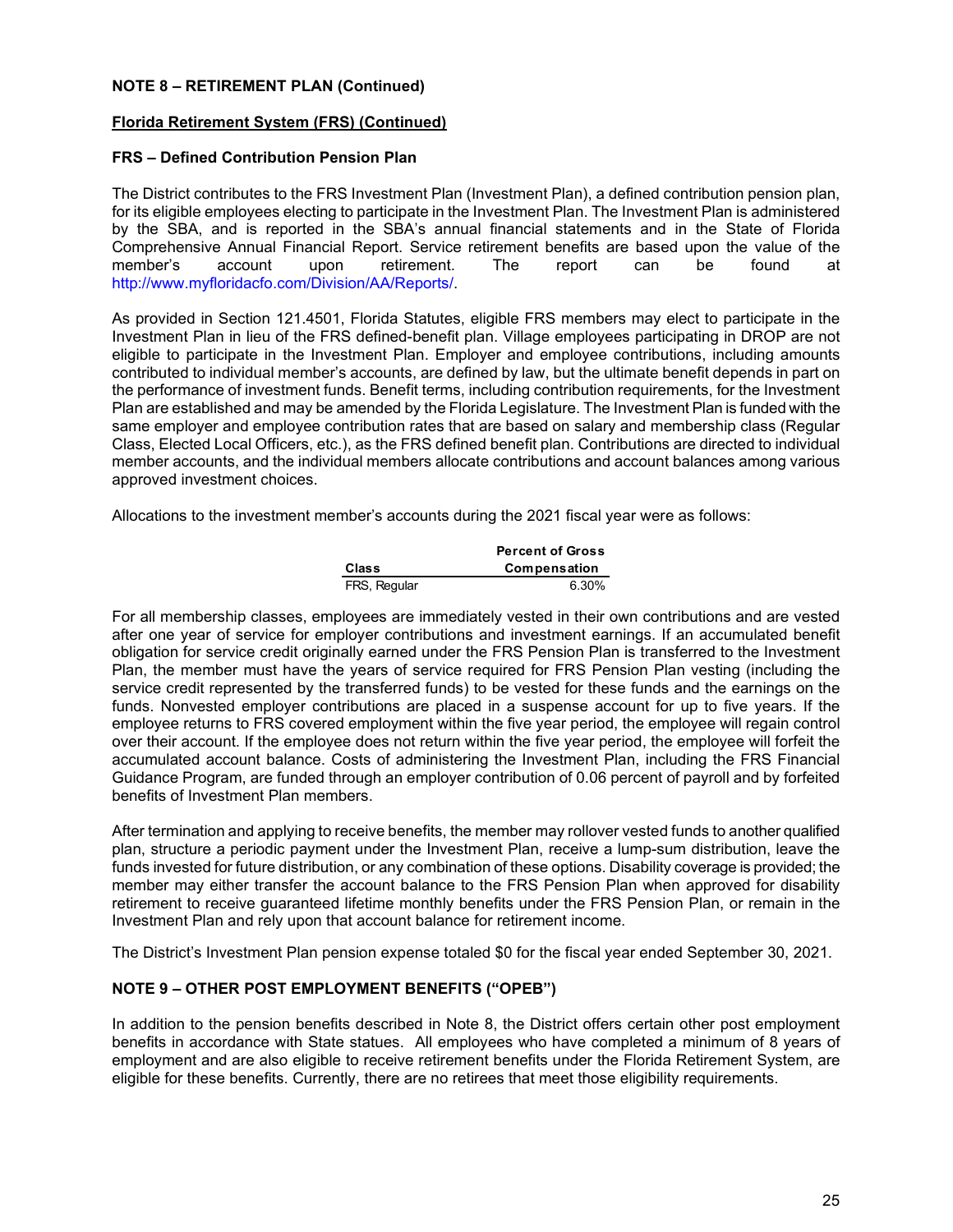# **NOTE 9 – OTHER POST EMPLOYMENT BENEFITS ("OPEB") (Continued)**

Pursuant to Section 112.0801. Florida Statutes, the District is required to permit eligible retirees and their eligible dependents to participate in the District's health insurance program at a cost to the retiree that is no greater than the cost at which coverage is available for active employees.

As required by Florida Law, former employees who retiree with immediate FRS benefits under age 65 are required to have access to their current medical plan if they pay the full blended premium rate charged for employees. This is a benefit to retirees because the cost of health insurance for retirees under age 65 exceeds the full premium. Employees will subsidize the cost of retirees under the Group Coverage.

Employees hired before July 1, 2011 with 30 years of service or age 62 with 6 years of service can retire with unreduced retirement benefits under the FRS pension plan. Employees hired on or after July 1, 2011 with 33 years of service or age 65 with 8 years of service can retire with unreduced benefits under the FRS pension plan.

The State Law also requires that former employees are also eligible for the same medical plan if they retiree with reduced retirement benefits from FRS under early retirement provisions. For this purpose, early retirement started at age 55.

# **Plan Description**

The District administers a single-employer defined benefit health care plan that provides health care benefits to eligible retired employees (the "Plan"). The Board of Supervisors has the authority to establish and amend the premiums for and the benefit provisions of the Plan. The Plan is financed on a "pay-as-you-go" basis and is not administered as a formal qualifying trust. The Plan does not issue a separate financial statement and required supplementary information.

# **Actuarial Methods and Assumptions**

The actuarial valuation of the calculation of OPEB involves estimates of the value of reported amounts and assumptions about the probability of events in the future. Amounts determined regarding the funded status of the plan and the annual required contributions of the employer are subject to continual revision as actual results are compared to past expectations and new estimates are made about the future. The District has not contributed assets to the plan at this time and has elected to fund the plan on a pay-as-you go method.

Projections of benefits are based on the substantive plan (the plan as understood by the employer and plan members) and include the types of benefits in force at the valuation date and the pattern of sharing benefit costs between the District and the plan members to that point. Actuarial calculations reflect a long-term perspective and employ methods and assumptions that are designed to reduce short-term volatility in actuarial accrued liabilities and the actuarial value of assets.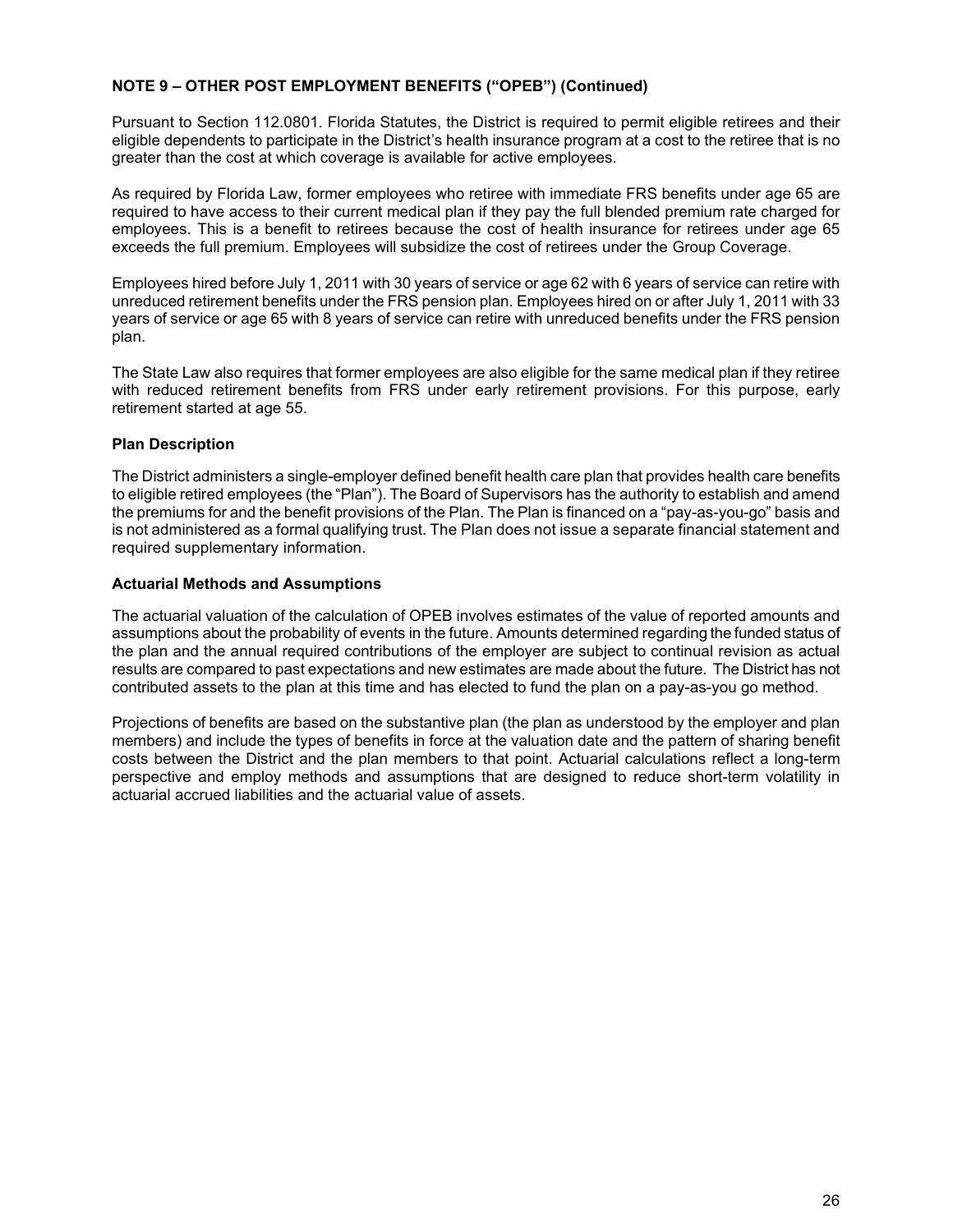# **NOTE 9 – OTHER POSTEMPLOYMENT BENEFITS (Continued)**

Significant methods and assumptions were as follows:

| Actuarial valuation date                | 9/30/2019                                                                                                                                                                                                                                               |
|-----------------------------------------|---------------------------------------------------------------------------------------------------------------------------------------------------------------------------------------------------------------------------------------------------------|
| Measurement date                        | 9/30/2020                                                                                                                                                                                                                                               |
| Actuarial cost method                   | Entry Age Cost Method (Level % of pay)                                                                                                                                                                                                                  |
| Actuarial assumptions:<br>Discount rate | 2.14%. Based on the 9/30/2020 S&P<br>Municipal Bond 20 Year High Grade Rate<br>Index                                                                                                                                                                    |
| Projected salary increases              | 2.50%                                                                                                                                                                                                                                                   |
| Inflation                               | 2.50%                                                                                                                                                                                                                                                   |
| <b>Health Care inflation</b>            | Initial trend rate of 7.5% in fiscal 2020,<br>grading down to the ultimate trend rate of<br>4.0% in fiscal year 2075                                                                                                                                    |
| Mortality rates                         | PubG-2010 Mortality Table projected to the<br>valuation date using Scale MP-2019                                                                                                                                                                        |
| <b>Retirement rates</b>                 | 100% at normal retirement eligibility                                                                                                                                                                                                                   |
| FRS Retirement eligibility              | FRS Tier 1 (hired before July 1, 2011): age<br>62 with 6 years of service, or 30 years of<br>service regardless of age. FRS Tier 2 (hired<br>on or after July 1, 2011): age 65 with 8 years<br>of service, or 33 years of service regardless<br>of age. |
| Marital status                          | 100%<br>married,<br>with<br>assumed<br>male<br>older than<br>female<br>3 years<br>spouses<br>spouses                                                                                                                                                    |
| Health care participation               | 20% participation assumed, with 50%<br>electing spouse coverage                                                                                                                                                                                         |
| <b>Health contributions</b>             |                                                                                                                                                                                                                                                         |
| Employee                                | 100% of the active premium                                                                                                                                                                                                                              |
| <b>District</b>                         | Remaining amount necessary for payment<br>of claims                                                                                                                                                                                                     |

Under GASB 75 as it applies to plans that qualify for the Alternative Measurement Method, changes in the Total OPEB Liability are not permitted to be included in deferred outflows of resources or deferred inflows of resources related to OPEB. These changes will be immediately recognized through OPEB Expense.

Benefits Provided: The Plan provides healthcare for retirees, their spouses, and their dependents. All retiree and dependent coverage is at the expense of the retiree.

Employees covered by the benefit terms. At September 30, 2021, the following employees were covered by benefit terms:

> Current retirees: Total current retirees and the state of the state of the state of the state of the state of the state of the state of the state of the state of the state of the state of the state of the state of the state of the state of Active employees: Total active employees 8 Total number of participants and the state of  $\beta$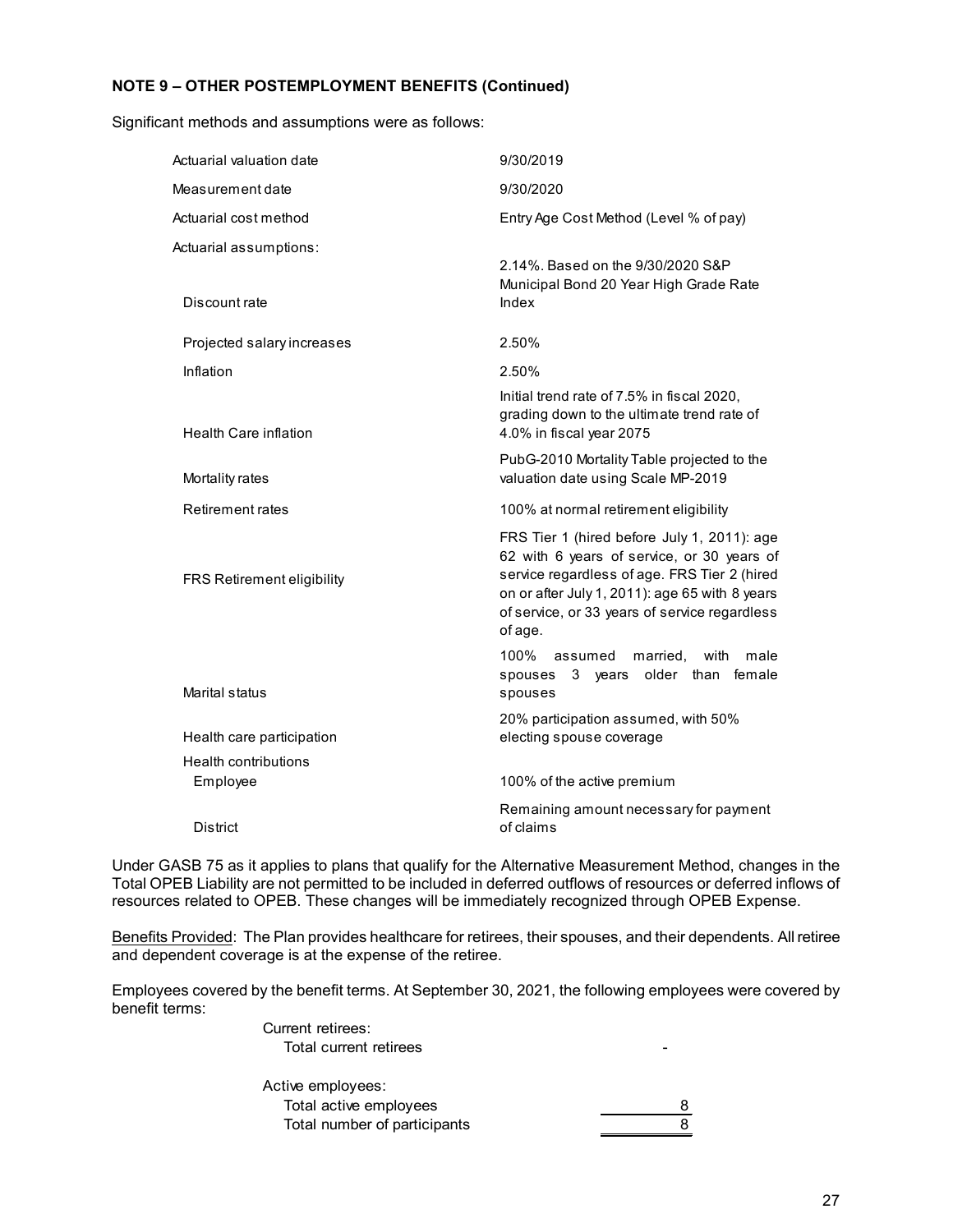# **NOTE 9 – OTHER POSTEMPLOYMENT BENEFITS (Continued)**

Funding Policy: The Plan is a pay-as-you-go plan, therefore any contributions to plan are assumed to be benefits paid to retirees and administrative expenses.

Contributions: The retiree contributes the premium cost each month. Spouses and other dependents are also eligible for coverage, although the retiree pays the full cost of the premium. The District does not subsidize member premiums.

*OPEB Liabilities, OPEB Expense, and Deferred Outflows of Resources and Deferred Inflows of Resources Related to OPEB* – At September 30, 2021, the District reported a total OPEB liability of \$21,418. The total OPEB liability was measured as of September 30, 2020.

Changes in the total OPEB liability were as follows:

|                                        | Increase (Decrease) in |                                |    |                                         |    |                              |  |  |  |  |  |  |  |
|----------------------------------------|------------------------|--------------------------------|----|-----------------------------------------|----|------------------------------|--|--|--|--|--|--|--|
|                                        |                        | <b>Total OPEB</b><br>Liability |    | <b>Fiduciary Net</b><br><b>Position</b> |    | <b>Net OPEB</b><br>Liability |  |  |  |  |  |  |  |
| Balance as of September 30, 2020       |                        | 18,366                         | \$ |                                         | \$ | 18,366                       |  |  |  |  |  |  |  |
| Changes due to:                        |                        |                                |    |                                         |    |                              |  |  |  |  |  |  |  |
| Service cost                           |                        | 703                            |    |                                         |    | 703                          |  |  |  |  |  |  |  |
| Interest                               |                        | 666                            |    |                                         |    | 666                          |  |  |  |  |  |  |  |
| Difference between expected and actual |                        |                                |    |                                         |    |                              |  |  |  |  |  |  |  |
| experience                             |                        |                                |    |                                         |    |                              |  |  |  |  |  |  |  |
| Changes in assumptions                 |                        | 2,662                          |    |                                         |    | 2,662                        |  |  |  |  |  |  |  |
| Benefit payments                       |                        | (979)                          |    |                                         |    | (979)                        |  |  |  |  |  |  |  |
| Balance as of September 30, 2021       | \$                     | 21,418                         | \$ |                                         | \$ | 21,418                       |  |  |  |  |  |  |  |

For the fiscal year ended September 30, 2021, the District recognized OPEB expense of \$4,229. In addition, the District reported deferred outflows of resources and deferred inflows of resources related to OPEB from the following sources:

|                                                                                                                   |   | <b>Deferred Outflows</b><br>of Resources | <b>Deferred Inflows</b><br>of Resources |  |  |  |  |
|-------------------------------------------------------------------------------------------------------------------|---|------------------------------------------|-----------------------------------------|--|--|--|--|
| Differences between expected and actual experience                                                                | S |                                          | \$                                      |  |  |  |  |
| Changes of assumptions<br>Net difference between projected and actual earnings on<br><b>OPEB</b> plan investments |   |                                          |                                         |  |  |  |  |
| Employer contribution subsequent to measurement date                                                              |   | 2,202                                    |                                         |  |  |  |  |
| Total                                                                                                             |   | 2.202                                    | S                                       |  |  |  |  |

Discount Rate: Given the District's decision not to fund the program, all future benefit payments were discounted using the S&P Municipal Bond High Grade Rate Index of 2.14%. The S&P Municipal 20 Year High Grade Rate Index consists of bonds in the S&P Municipal Bond Index with a maturity of 20 years. Eligible bonds must be rated at least AA by S&P, Aa2 by Moody's or AA by Fitch. If there are multiple ratings, the lowest rating is used.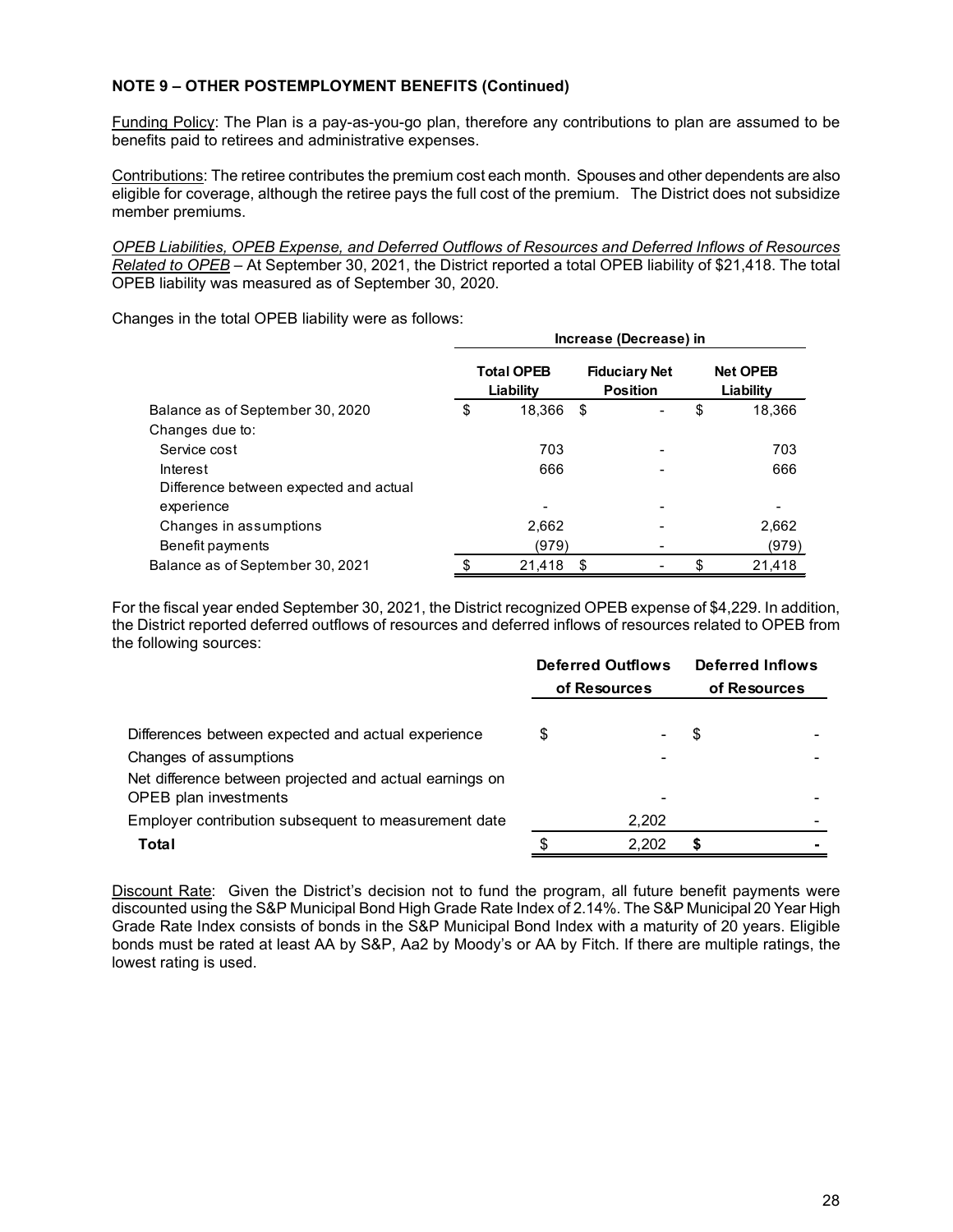# **NOTE 9 – OTHER POSTEMPLOYMENT BENEFITS (Continued)**

Sensitivity of the net OPEB liability to changes in the discount rate - The following presents the net OPEB liability of the District, as well as what the District's net OPEB liability would be if it were calculated using a discount rate that is 1-percentage-point lower (1.14 percent) or 1-percentage-point higher (3.14%) than the current discount rate:

|                      |   | $1\%$    | Current              | 1%         |
|----------------------|---|----------|----------------------|------------|
|                      |   | Decrease | <b>Discount Rate</b> | Increase   |
|                      |   | (1.14%)  | $(2.14\%)$           | $(3.14\%)$ |
| Total OPEB liability | S | 23,670   | 21.418               | 19.509     |

Sensitivity of the net OPEB liability to the changes in the healthcare cost trend rates - The following presents the net OPEB asset of the District, as well as what the District's net OPEB asset would be if it were calculated using healthcare cost trend rates that are 1-percentage-point lower (3.0% to 7.5%) or 1-percentage-point higher (5.0% to 9.5%) than the current healthcare cost rend rates:

|                      |                             | <b>1% Decrease</b>          | <b>Healthcare Cost Trend</b> | 1% Increase |
|----------------------|-----------------------------|-----------------------------|------------------------------|-------------|
|                      | $(3.0\% \text{ to } 7.5\%)$ | $(4.0\% \text{ to } 8.5\%)$ | $(5.0\% \text{ to } 9.5\%)$  |             |
| Total OPEB liability |                             | 13.665 \$                   | 14.985 \$                    | 16.475      |

# **NOTE 10 – RISK MANAGEMENT**

The District is exposed to various risks of loss related to torts; theft of, damage to, and destruction of assets; errors and omissions; and natural disasters. The District has obtained commercial insurance from independent third parties to mitigate the costs of these risks; coverage may not extend to all situations. There were no settled claims during the past three years.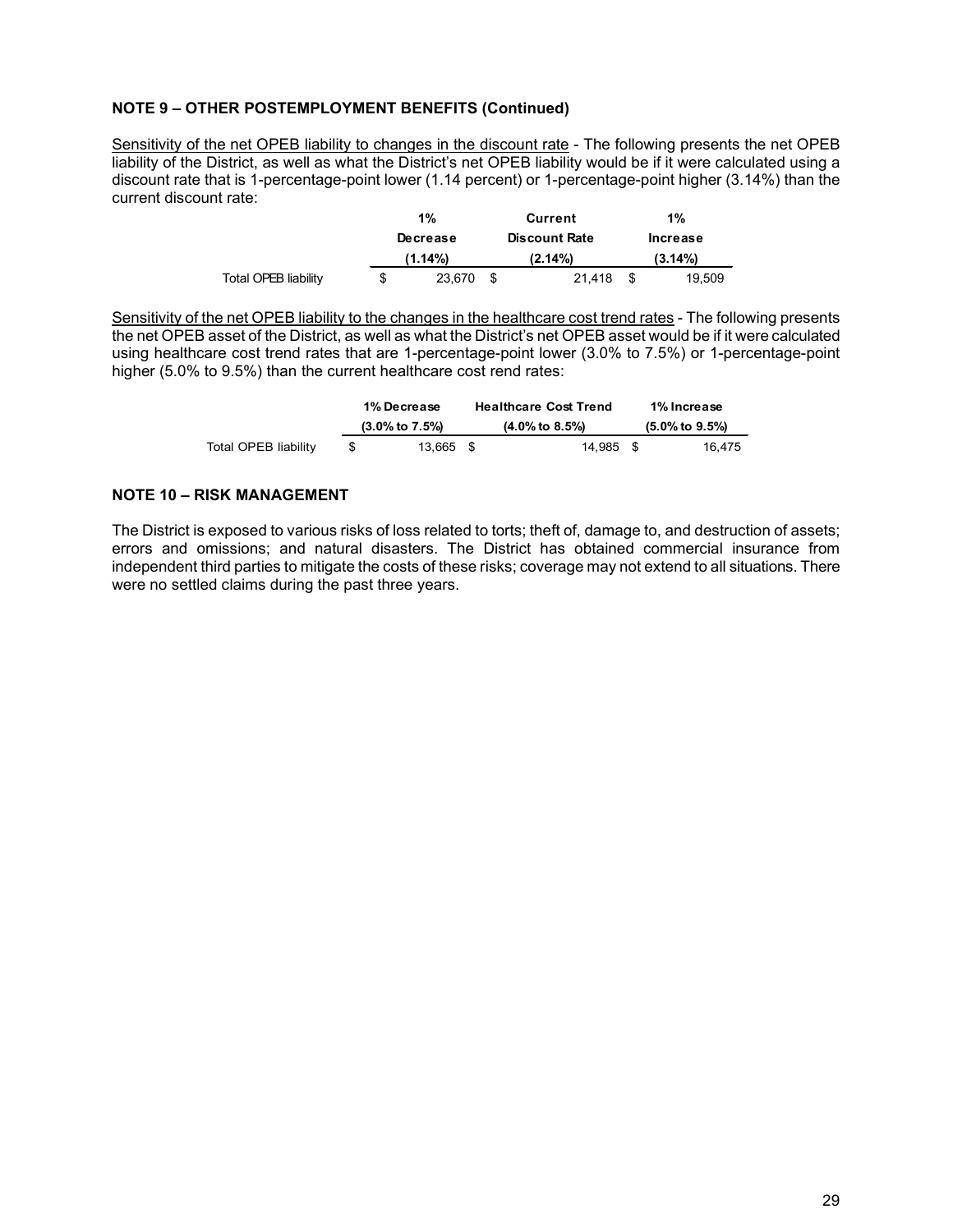#### **PINELLAS PARK WATER MANAGEMENT DISTRICT PINELLAS PARK, FLORIDA SCHEDULE OF REVENUES, EXPENDITURES AND CHANGES IN FUND BALANCE - BUDGET AND ACTUAL – GENERAL FUND FOR THE FISCAL YEAR ENDED SEPTEMBER 30, 2021**

|                                 |                  |                       | Variance with  |                |  |  |  |
|---------------------------------|------------------|-----------------------|----------------|----------------|--|--|--|
|                                 | <b>Budgeted</b>  |                       | Final Budget - |                |  |  |  |
|                                 | Amounts          |                       |                | Positive       |  |  |  |
|                                 | Original & Final | <b>Actual Amounts</b> |                | (Negative)     |  |  |  |
|                                 |                  |                       |                |                |  |  |  |
| <b>REVENUES</b>                 |                  |                       |                |                |  |  |  |
| Property taxes                  | \$<br>5,592,834  | \$<br>5,405,934       | \$             | (186, 900)     |  |  |  |
| Interest revenue                | 60,000           | 6,222                 |                | (53, 778)      |  |  |  |
| Intergovernmental revenue       | 408,000          | 309,731               |                | (98, 269)      |  |  |  |
| Miscellaneous revenue           |                  | 1,915                 |                | 1,915          |  |  |  |
| <b>Total revenues</b>           | 6,060,834        | 5,723,802             |                | (337, 032)     |  |  |  |
| <b>EXPENDITURES</b>             |                  |                       |                |                |  |  |  |
| Personal services               | 754,775          | 566,054               |                | 188,721        |  |  |  |
| Operating costs                 | 2,445,804        | 833,090               |                | 1,612,714      |  |  |  |
| Administrative fees to          |                  |                       |                |                |  |  |  |
| governmental agencies           | 142,400          | 139,431               |                | 2,969          |  |  |  |
| Capital outlay                  | 18,917,855       | 1,662,329             |                | 17,255,526     |  |  |  |
| Total expenditures              | 22,260,834       | 3,200,904             |                | 19,059,930     |  |  |  |
|                                 |                  |                       |                |                |  |  |  |
| Excess (deficiency) of revenues |                  |                       |                |                |  |  |  |
| over (under) expenditures       | (16, 200, 000)   | 2,522,898             |                | 18,722,898     |  |  |  |
|                                 |                  |                       |                |                |  |  |  |
| OTHER FINANCING SOURCES         |                  |                       |                |                |  |  |  |
| Use of fund balance             | 16,200,000       |                       |                | (16, 200, 000) |  |  |  |
| Total other financing sources   | 16,200,000       |                       |                | (16, 200, 000) |  |  |  |
| Net change in fund balances     | \$               | 2,522,898             | \$             | 2,522,898      |  |  |  |
| Fund balance - beginning        |                  | 16,512,573            |                |                |  |  |  |
| Fund balance - ending           |                  | \$<br>19,035,471      |                |                |  |  |  |
|                                 |                  |                       |                |                |  |  |  |

See notes to required supplementary information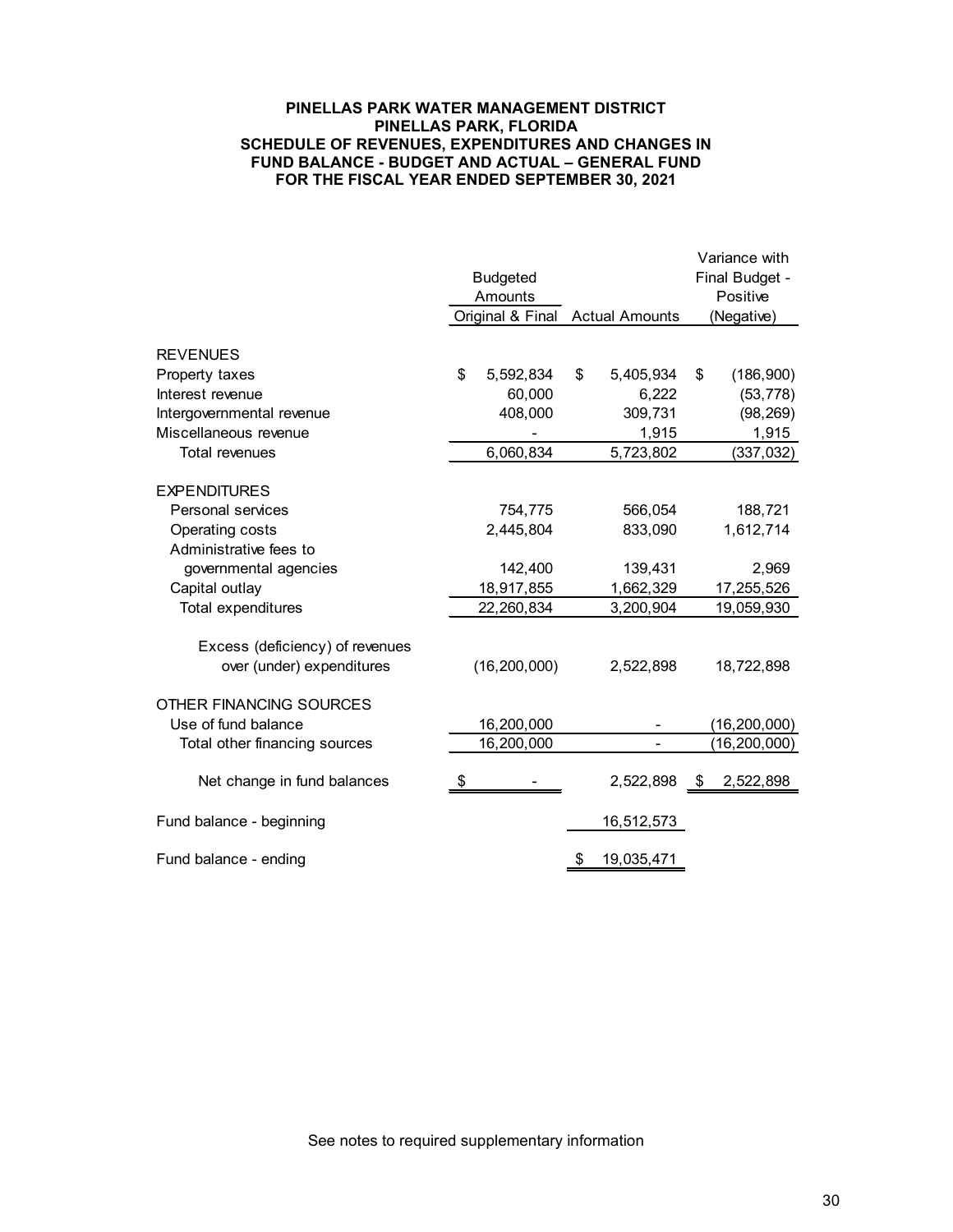#### **PINELLAS PARK WATER MANAGMENT DISTRICT PINELLAS PARK, FLORIDA NOTES TO REQUIRED SUPPLEMENTARY INFORMATION**

The District is required to establish a budgetary system and an approved Annual Budget for the general fund. The District's budgeting process is based on estimates of cash receipts and cash expenditures which are approved by the Board. The budget approximates a basis consistent with accounting principles generally accepted in the United States of America (generally accepted accounting principles).

The legal level of budgetary control, the level at which expenditures may not exceed budget, is in the aggregate. Any budget amendments that increase the aggregate budgeted appropriations must be approved by the Board of Supervisors. Actual general fund expenditures did not exceed appropriations for the fiscal year ended September 30, 2021.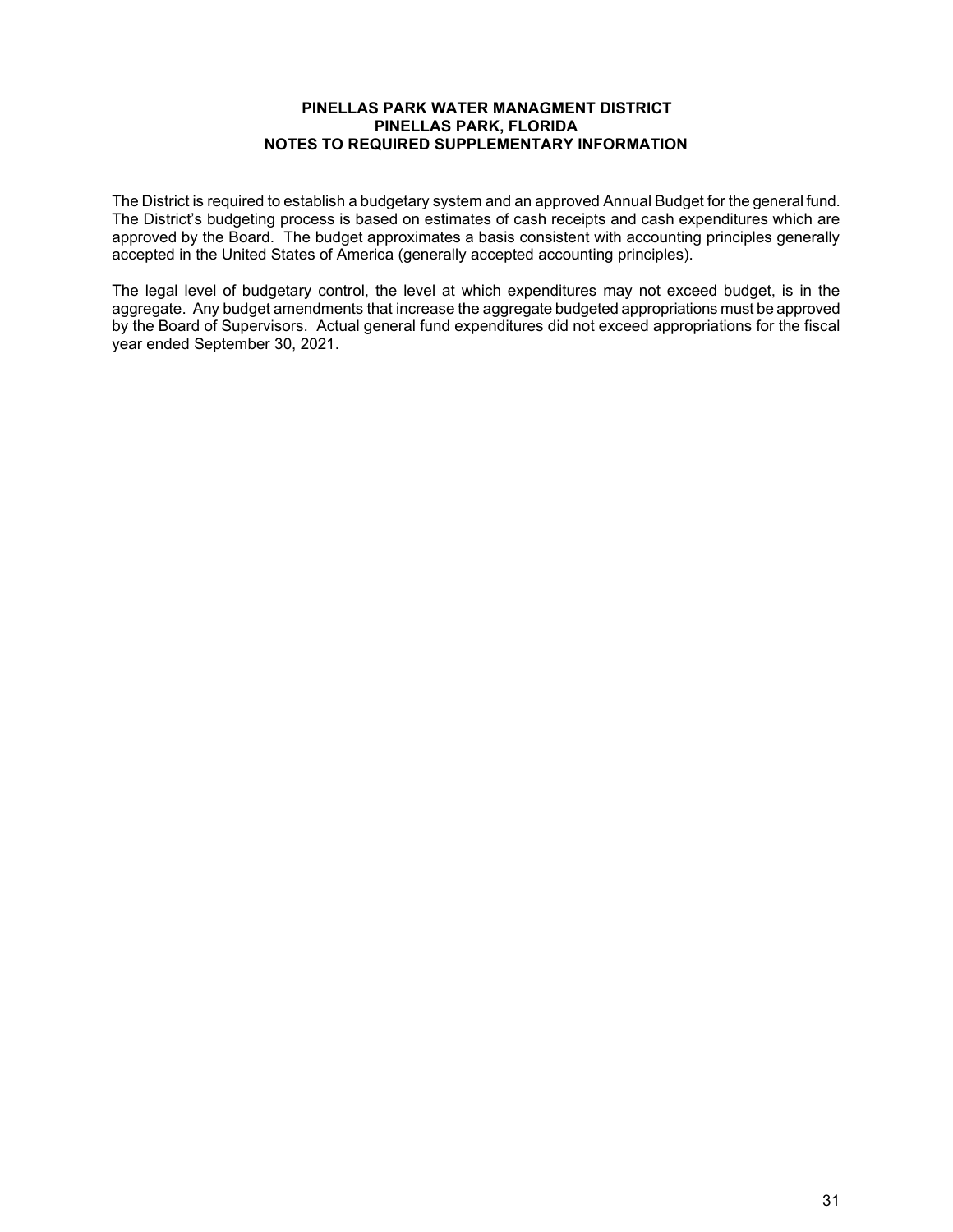#### **PINELLAS PARK WATER MANAGMENT DISTRICT REQUIRED SUPPLEMENTARY INFORMATION OTHER POST EMPLOYMENT BENEFITS**

# **Schedule of Changes in the District's Total OPEB Liability and Last Ten Fiscal Years (1)**

|                                                            | 2021 |         | 2020 |         | 2019         | 2018         |
|------------------------------------------------------------|------|---------|------|---------|--------------|--------------|
| <b>Total OPEB Liability</b>                                |      |         |      |         |              |              |
| Service cost                                               | \$   | 703     | \$   | 677     | \$<br>708    | \$<br>746    |
| Interest                                                   |      | 666     |      | 634     | 559          | 479          |
| Difference between expected and actual                     |      |         |      |         |              |              |
| experience                                                 |      |         |      | 834     |              |              |
| Assumption changes                                         |      | 2,662   |      | 2,113   | (716)        | (825)        |
| Benefit payments                                           |      | (979)   |      | (744)   | (684)        | (629)        |
| Net change in Total OPEB Liability                         |      | 3,052   |      | 3,514   | (133)        | (229)        |
| Total OPEB Liability - Beginning of Year                   |      | 18.366  |      | 14,852  | 14,985       | 15,214       |
| Total OPEB Liability - End of Year                         |      | 21,418  | \$   | 18,366  | \$<br>14,852 | \$<br>14,985 |
|                                                            |      |         |      |         |              |              |
| Covered payroll                                            | \$   | 341,547 | \$   | 333,217 | \$308,477    | \$300,953    |
| Total OPEB liability as a percentage of covered<br>payroll |      | 6.27%   |      | 5.51%   | 4.81%        | 4.98%        |

*(1) GASB 75 requires information for 10 years. However, until a full ten-year trend is compiled, information will be presented for only those years which information is available.* 

## **Notes to Schedule:**

*Changes of assumptions:* The discount rate was changed as fol

| Fiscal year ending: | Discount Rate |
|---------------------|---------------|
| 9/30/2017           | 3.06%         |
| 9/30/2018           | 3.64%         |
| 9/30/2019           | 4.18%         |
| 9/30/2020           | 3.58%         |
| 9/30/2021           | 2.14%         |
|                     |               |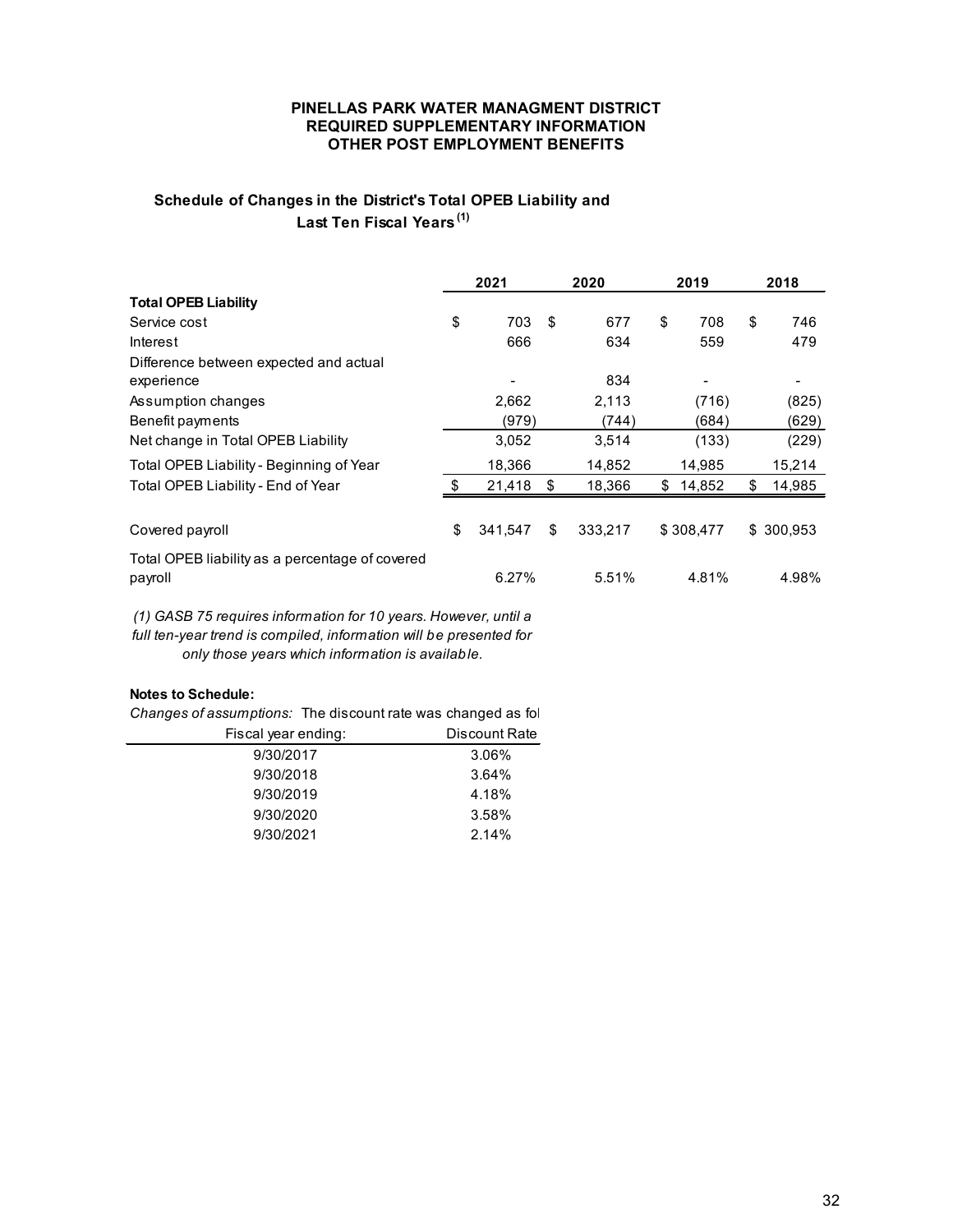#### **PINELLAS PARK WATER MANAGMENT DISTRICT PINELLAS PARK, FLORIDA REQUIRED SUPPLEMENTARY INFORMATION FLORIDA RETIREMENT SYSTEM PROPORTIONATE SHARE OF NET PENSION LIABILITY SEPTEMBER 30, 2021**

#### **Schedule of the District's Proportionate Share of the Net Pension Liability - Florida Retirement System Pension Plan Last 10 Years (1) (2)**

|                                                                                                                                 | 2021          |   | 2020    | 2019       |    | 2018    | 2017      |     | 2016       |   | 2015      |
|---------------------------------------------------------------------------------------------------------------------------------|---------------|---|---------|------------|----|---------|-----------|-----|------------|---|-----------|
| District's proportion of the FRS net pension liability<br>District's proportionate share of the FRS net                         | 0.0754%       |   | 0.0007% | 0.0008%    |    | 0.0007% | 0.0006%   |     | $0.0006\%$ |   | 0.0006%   |
| pension liability                                                                                                               | \$<br>56.948  | S | 301.238 | \$250.123  | S. | 203.556 | \$172.367 | \$. | 151.054    | S | 79.848    |
| District's covered payroll<br>District's proportionate share of the FRS net<br>pension liability as a percentage of its covered | \$<br>313.049 | S | 306.462 | \$ 310.929 | \$ | 286,908 | \$248.847 |     | \$ 245.755 |   | \$211.822 |
| payroll                                                                                                                         | 18.19%        |   | 98.30%  | 80.44%     |    | 70.95%  | 69.27%    |     | 61.47%     |   | 37.70%    |
| FRS plan fiduciary net position as a percentage of<br>the total pension liability                                               | 96.40%        |   | 78.85%  | 82.61%     |    | 84.26%  | 83.89%    |     | 84.88%     |   | 92.00%    |

#### **Schedule of the District's Proportionate Share of the Net Pension Liability - Health Insurance Subsidy Pension Plan Last 10 Years (1) (2)**

|                                                        | 2021          |   | 2020       |    | 2019    |    | 2018       |    | 2017      |    | 2016       |    | 2015      |
|--------------------------------------------------------|---------------|---|------------|----|---------|----|------------|----|-----------|----|------------|----|-----------|
| District's proportion of the HIS net pension liability | $0.0009\%$    |   | $0.0009\%$ |    | 0.0009% |    | $0.0009\%$ |    | 0.0009%   |    | 0.0009%    |    | 0.0010%   |
| District's proportionate share of the<br>HIS net       |               |   |            |    |         |    |            |    |           |    |            |    |           |
| pension liability                                      | \$<br>108.467 | S | 107.812    | S. | 104.024 | S. | 100.058    | S. | 93.333    | S. | 108.193    | S. | 98.080    |
| District's covered payroll                             | \$<br>313.049 | S | 306.462    | S. | 310.929 | S. | 286,908    |    | \$248.847 |    | \$ 245.755 |    | \$211.822 |
| District's proportionate share of the<br>HIS net       |               |   |            |    |         |    |            |    |           |    |            |    |           |
| pension liability as a percentage of its covered       |               |   |            |    |         |    |            |    |           |    |            |    |           |
| payroll                                                | 34.65%        |   | 35.18%     |    | 33.46%  |    | 34.87%     |    | 37.51%    |    | 44.02%     |    | 46.30%    |
| HIS plan fiduciary net position as a percentage of     |               |   |            |    |         |    |            |    |           |    |            |    |           |
| the total pension liability                            | 3.56%         |   | 3.00%      |    | 2.63%   |    | 2.15%      |    | 1.64%     |    | $0.97\%$   |    | $0.50\%$  |

(1) The amounts presented for each year w ere determined as of the measurement date, June 30.

(2) Information is only available for the years presented.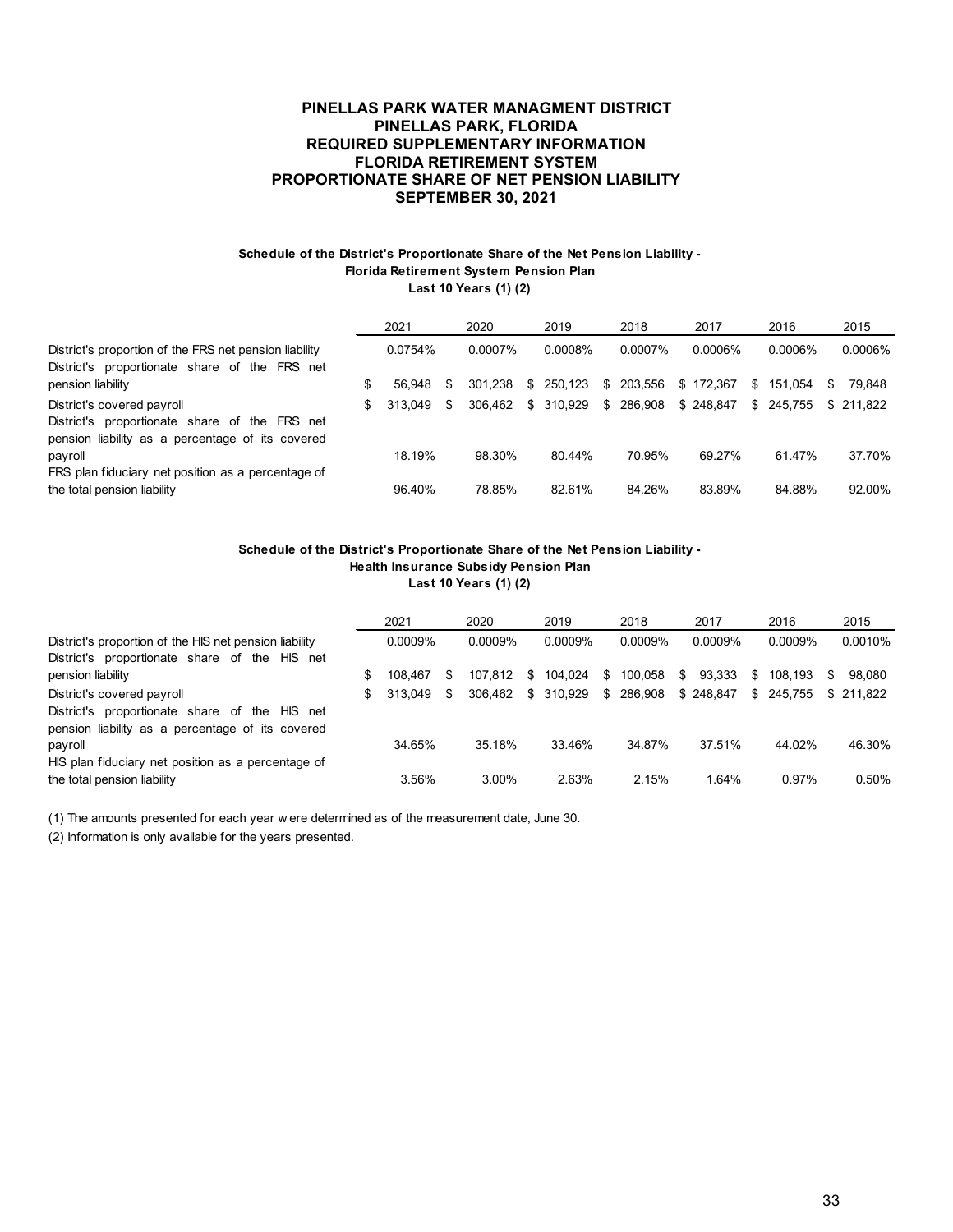#### **PINELLAS PARK WATER MANAGMENT DISTRICT PINELLAS PARK, FLORIDA REQUIRED SUPPLEMENTARY INFORMATION FLORIDA RETIREMENT SYSTEM CONTRIBUTION SCHEDULES SEPTEMBER 30, 2021**

#### **Schedule of the District Contributions - Florida Retirement System Pension Plan Last 10 Fiscal Years (1) (2)**

|                                                                                                       | 2021      |          | 2020      | 2019      | 2018         | 2017         | 2016         |    | 2015      |
|-------------------------------------------------------------------------------------------------------|-----------|----------|-----------|-----------|--------------|--------------|--------------|----|-----------|
| Contractually required FRS contribution<br>in<br><b>FRS</b><br>contributions<br>relation<br>the<br>to | \$.       | 29.504   | \$25.255  | \$23,600  | \$<br>19,950 | \$<br>14.776 | \$<br>14.815 | S. | 14.919    |
| contractually required contribution                                                                   |           | (29,504) | (25, 255) | (23,600)  | (19,950)     | (14,776)     | (14, 815)    |    | (14,919)  |
| FRS contribution deficiency (excess)                                                                  |           |          | ٠         | ٠         | ٠            | ٠            |              |    |           |
| District's covered payroll                                                                            | \$311.828 |          | \$314.444 | \$321.117 | \$294.538    | \$248.236    | \$247.869    |    | \$216.423 |
| FRS contributions as a percentage of covered<br>payroll                                               |           | 9.46%    | 8.03%     | 7.35%     | 6.77%        | 5.95%        | 5.98%        |    | 6.89%     |

#### **Schedule of the District Contributions - Health Insurance Subsidy Pension Plan Last 10 Fiscal Years (1) (2)**

|                                                                                                              | 2021        | 2020       | 2019                     | 2018        | 2017        | 2016       | 2015       |  |
|--------------------------------------------------------------------------------------------------------------|-------------|------------|--------------------------|-------------|-------------|------------|------------|--|
| Contractually required HIS contribution<br><b>HIS</b><br>contributions<br>the<br>relation<br><b>in</b><br>to | 5.175<br>S. | 5.220<br>S | 5,332<br>\$              | 4,890<br>\$ | 4.121<br>\$ | 4.602<br>S | 4.004<br>S |  |
| contractually required contribution                                                                          | (5, 175)    | (5,220)    | (5, 332)                 | (4,890)     | (4,121)     | (4,602)    | (4,004)    |  |
| HIS contribution deficiency (excess)                                                                         |             |            | $\overline{\phantom{a}}$ | ٠           | ۰           |            |            |  |
| District's covered payroll                                                                                   | \$ 311.828  | \$314,444  | \$321.117                | \$294,538   | \$248,236   | \$247.869  | \$216.423  |  |
| HIS contributions as a percentage of covered<br>payroll                                                      | 1.66%       | 1.66%      | 1.66%                    | 1.66%       | 1.66%       | 1.86%      | 1.85%      |  |

(1) The amounts presented for each fiscal year w ere determined as of September 30.

(2) Information is only available for the years presented.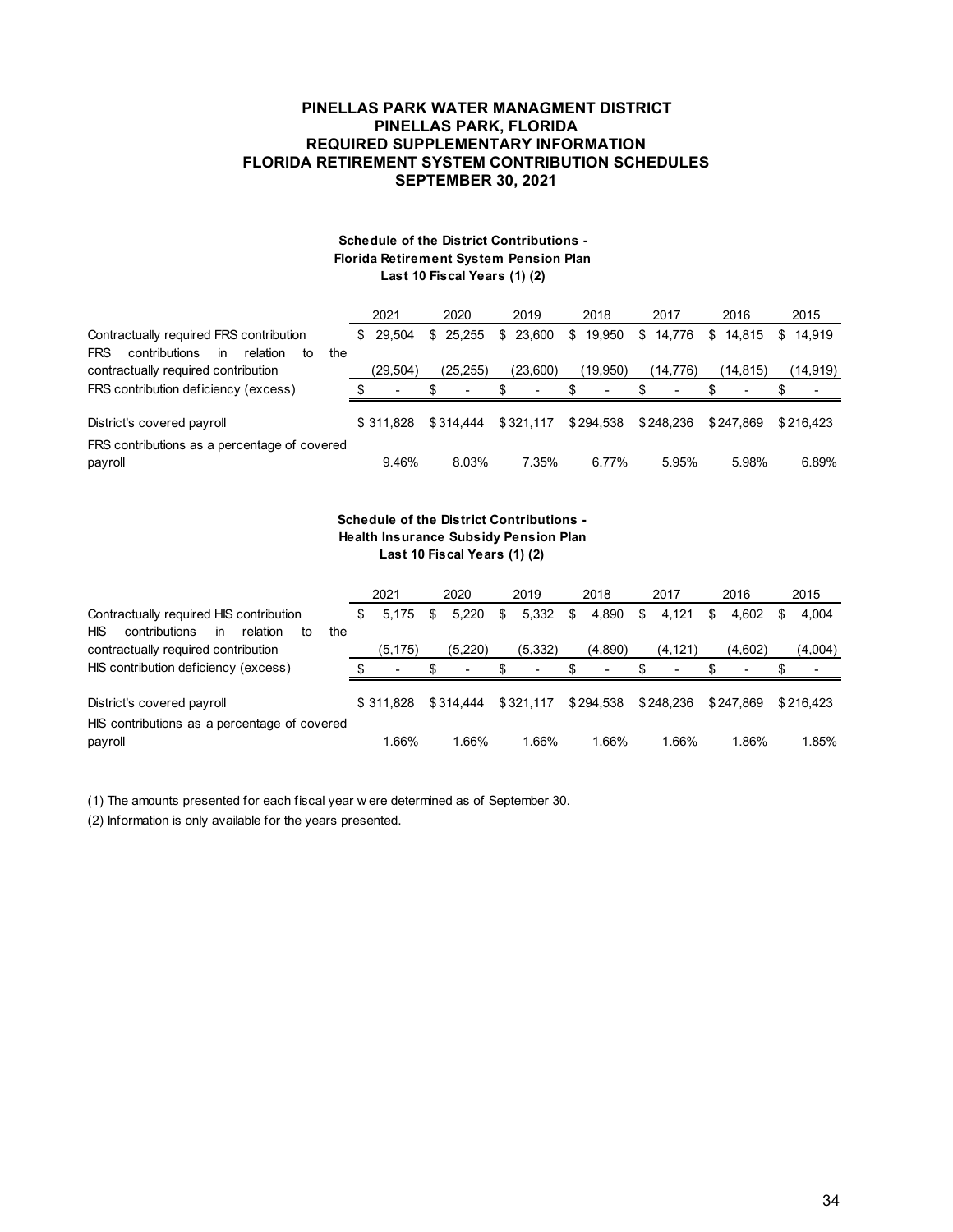## **PINELLAS PARK WATER MANAGMENT DISTRICT PINELLAS PARK, FLORIDA OTHER INFORMATION – DATA ELEMENTS REQUIRED BY FL STATUTE 218.39(3)(C) UNAUDITED**

| Element                                                             | <b>Comments</b> |  |  |  |  |
|---------------------------------------------------------------------|-----------------|--|--|--|--|
| Number of district employees compensated at 9/30/2021               | 8               |  |  |  |  |
| Number of independent contractors compensated in September 2021     | $\overline{2}$  |  |  |  |  |
| Employee compensation for FYE 9/30/2021 (paid/accrued)              | \$311,877.57    |  |  |  |  |
| Independent contractor compensation for FYE 9/30/2021               | \$19,932.00     |  |  |  |  |
| Construction projects to begin on or after October 1; 2021 (>\$65K) |                 |  |  |  |  |
| CH 1 - REPAIR AT 66TH STREET (18-01)                                | \$6,339,553     |  |  |  |  |
| CH 1C - PHASE 2 - RENEWAL FROM 90TH AVE TO 94TH AVE (10-08)         | \$3,533,555     |  |  |  |  |
| CH 2E - PHASE 1 - REPAIR AT MAINLANDS (20-01)                       | \$1,123,800     |  |  |  |  |
| CH4-PANEL REPLACEMENT 65TH/58TH AVE & 71ST ST/72ND LN (10-19)       | \$1,783,450     |  |  |  |  |
|                                                                     |                 |  |  |  |  |
| Budget variance report                                              | See page 30     |  |  |  |  |
| Ad Valorem taxes:                                                   |                 |  |  |  |  |
| Millage rate FYE 9/30/2021                                          | 1.867           |  |  |  |  |
| Ad valorem taxes collected FYE 9/30/2021                            | \$5,405,934.00  |  |  |  |  |
| <b>Outstanding Bonds:</b>                                           | Not applicable  |  |  |  |  |
|                                                                     |                 |  |  |  |  |
| Non ad valorem special assessments;                                 | Not applicable  |  |  |  |  |
| <b>Outstanding Bonds:</b>                                           | Not applicable  |  |  |  |  |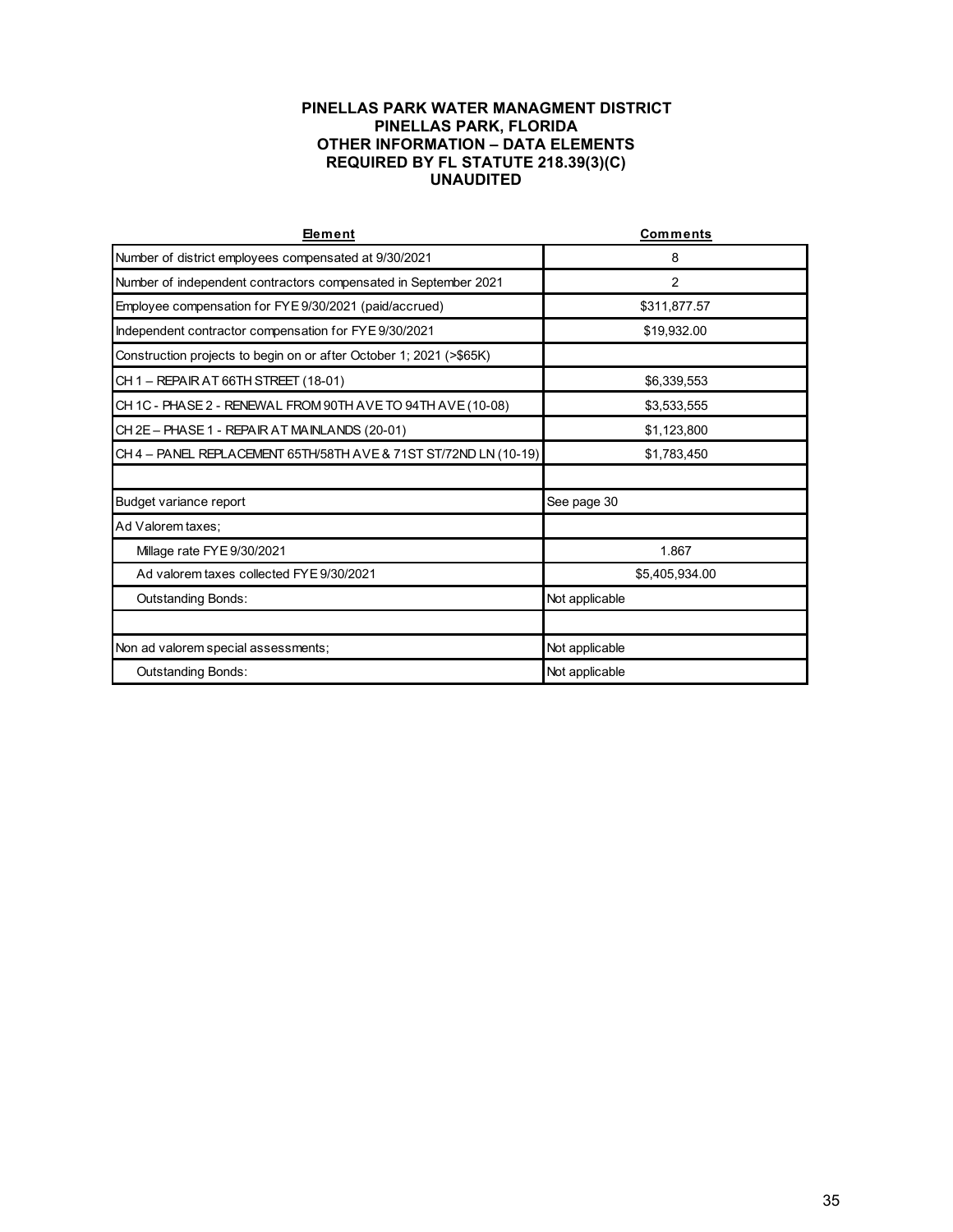

 951 Yamato Road ▪ Suite 280 Boca Raton, Florida 33431 (561) 994-9299 ▪ (800) 299-4728 Fax (561) 994-5823 www.graucpa.com

## **INDEPENDENT AUDITOR'S REPORT ON INTERNAL CONTROL OVER FINANCIAL REPORTING AND ON COMPLIANCE AND OTHER MATTERS BASED ON AN AUDIT OF FINANCIAL STATEMENTS PERFORMED IN ACCORDANCE WITH**  *GOVERNMENT AUDITING STANDARDS*

To the Board of Directors Pinellas Park Water Management District Pinellas Park, Florida

We have audited, in accordance with the auditing standards generally accepted in the United States of America and the standards applicable to financial audits contained in *Government Auditing Standards* issued by the Comptroller General of the United States, the financial statements of the governmental activities and the major fund of Pinellas Park Water Management District, Pinellas Park, Florida ("District") as of and for the fiscal year ended September 30, 2021, and the related notes to the financial statements, which collectively comprise the District's basic financial statements, and have issued our report thereon dated May 6, 2022.

# **Internal Control Over Financial Reporting**

In planning and performing our audit of the financial statements, we considered the District's internal control over financial reporting (internal control) to determine the audit procedures that are appropriate in the circumstances for the purpose of expressing our opinions on the financial statements, but not for the purpose of expressing an opinion on the effectiveness of the District's internal control. Accordingly, we do not express an opinion on the effectiveness of the District's internal control.

A *deficiency in internal control* exists when the design or operation of a control does not allow management or employees, in the normal course of performing their assigned functions, to prevent, or detect and correct misstatements on a timely basis. A *material weakness* is a deficiency, or a combination of deficiencies, in internal control, such that there is a reasonable possibility that a material misstatement of the entity's financial statements will not be prevented, or detected and corrected on a timely basis. A *significant deficiency* is a deficiency, or a combination of deficiencies, in internal control that is less severe than a material weakness, yet important enough to merit attention by those charged with governance.

Our consideration of internal control was for the limited purpose described in the first paragraph of this section and was not designed to identify all deficiencies in internal control that might be material weaknesses or, significant deficiencies. Given these limitations, during our audit we did not identify any deficiencies in internal control that we consider to be material weaknesses. However, material weaknesses may exist that have not been identified.

# **Compliance and Other Matters**

As part of obtaining reasonable assurance about whether the District's financial statements are free from material misstatement, we performed tests of its compliance with certain provisions of laws, regulations, and contracts, and agreements, noncompliance with which could have a direct and material effect on the determination of financial statement amounts. However, providing an opinion on compliance with those provisions was not an objective of our audit, and accordingly, we do not express such an opinion. The results of our tests disclosed no instances of noncompliance or other matters that are required to be reported under *Government Auditing Standards*.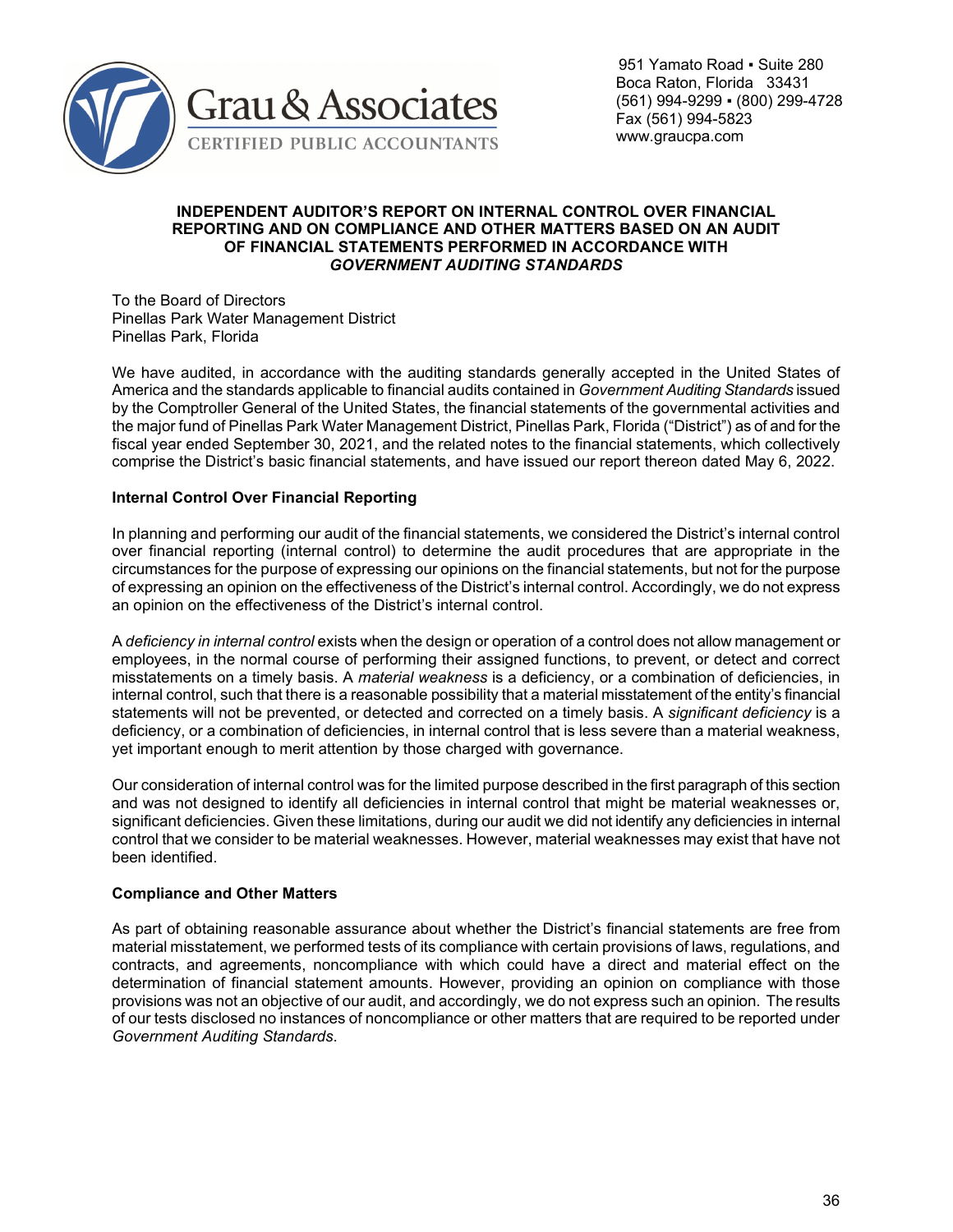# **Purpose of this Report**

The purpose of this report is solely to describe the scope of our testing of internal control and compliance and the results of that testing, and not to provide an opinion on the effectiveness of the entity's internal control or on compliance. This report is an integral part of an audit performed in accordance with *Government Auditing Standards* in considering the entity's internal control and compliance. Accordingly, this communication is not suitable for any other purpose.

De nav & Association

May 6, 2022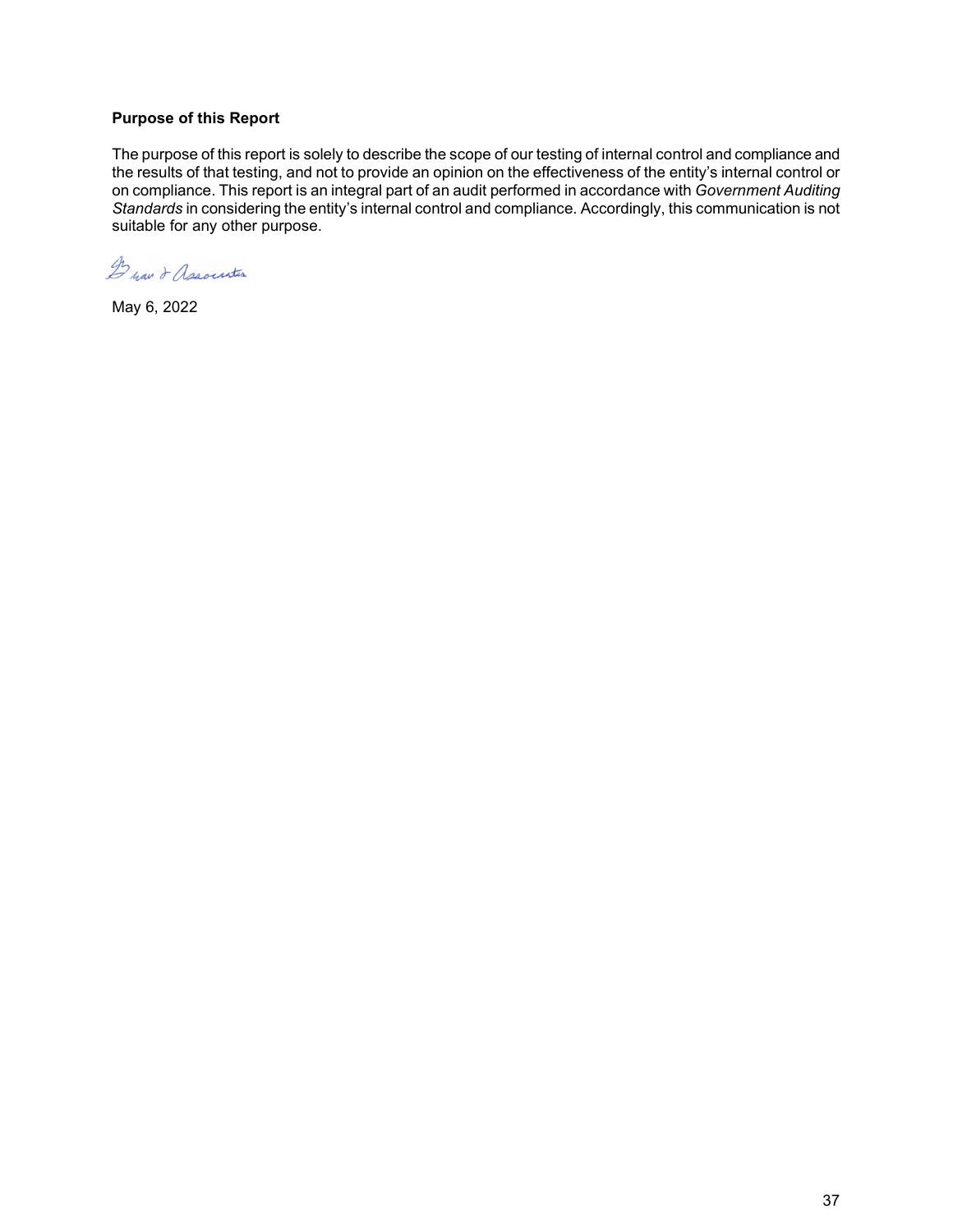

 951 Yamato Road ▪ Suite 280 Boca Raton, Florida 33431 (561) 994-9299 ▪ (800) 299-4728 Fax (561) 994-5823 www.graucpa.com

#### **INDEPENDENT AUDITOR'S REPORT ON COMPLIANCE WITH THE REQUIREMENTS OF SECTION 218.415, FLORIDA STATUTES, REQUIRED BY RULE 10.556(10) OF THE AUDITOR GENERAL OF THE STATE OF FLORIDA**

To the Board of Directors Pinellas Park Water Management District Pinellas Park, Florida

We have examined Pinellas Park Water Management District, Pinellas Park, Florida's ("District") compliance with the requirements of Section 218.415, Florida Statutes, in accordance with Rule 10.556(10) of the Auditor General of the State of Florida during the fiscal year ended September 30, 2021. Management is responsible for the District's compliance with those requirements. Our responsibility is to express an opinion on District's compliance based on our examination.

Our examination was conducted in accordance with attestation standards established by the American Institute of Certified Public Accountants. Those standards require that we plan and perform the examination to obtain reasonable assurance about whether the District complied, in all material respects, with the specified requirements referenced in Section 218.415, Florida Statutes. An examination involves performing procedures to obtain evidence about whether the District complied with the specified requirements. The nature, timing, and extent of the procedures selected depend on our judgment, including an assessment of the risks of material noncompliance, whether due to fraud or error. We believe that the evidence we obtained is sufficient and appropriate to provide a reasonable basis for our opinion. Our examination does not provide a legal determination on the District's compliance with specified requirements.

In our opinion, the District complied, in all material respects, with the aforementioned requirements for the fiscal year ended September 30, 2021.

This report is intended solely for the information and use of the Legislative Auditing Committee, members of the Florida Senate and the Florida House of Representatives, the Florida Auditor General, management, and the Board of Supervisors of Pinellas Park Water Management District, Pinellas Park, Florida and is not intended to be and should not be used by anyone other than these specified parties.

De yau & Association

May 6, 2022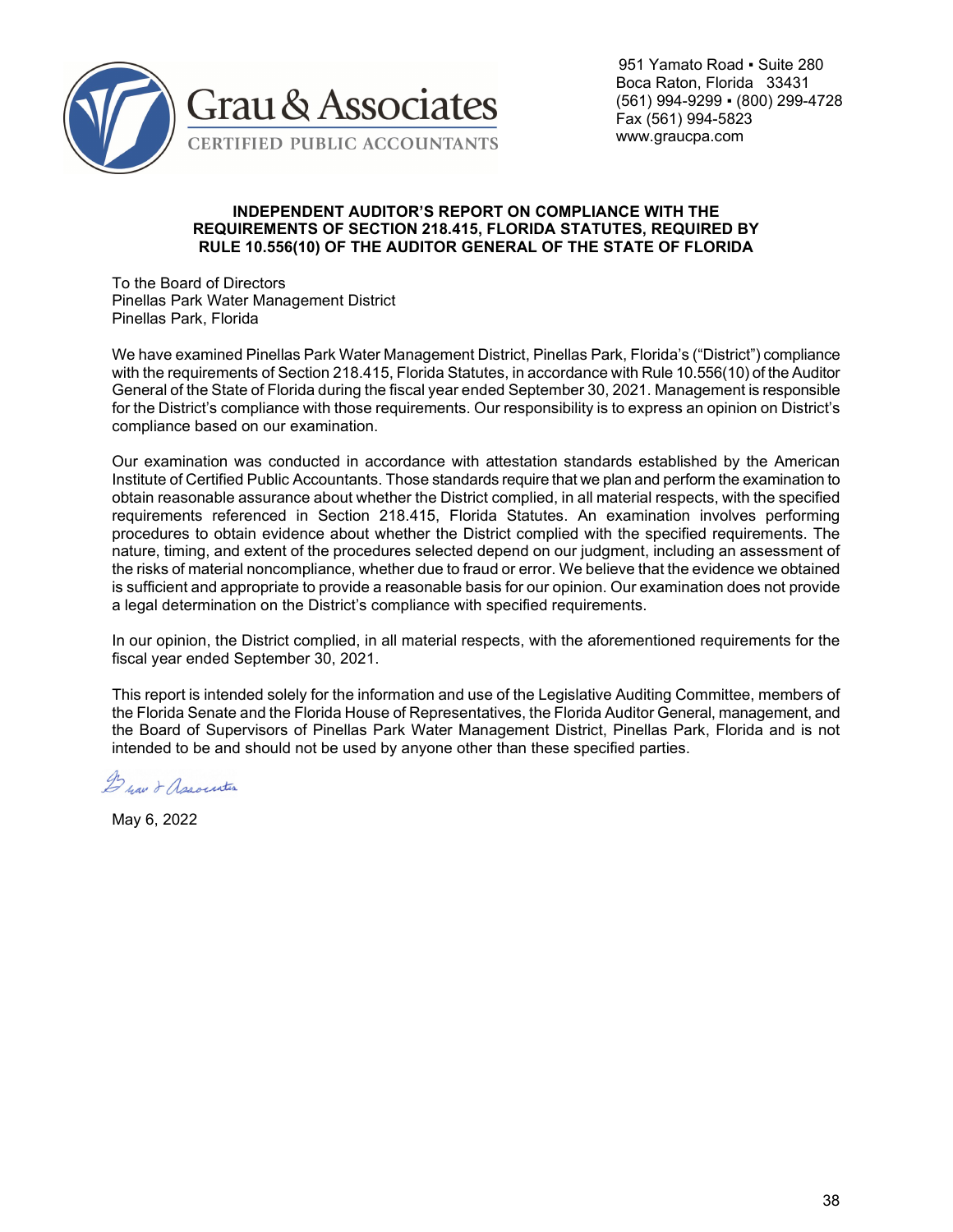

 951 Yamato Road ▪ Suite 280 Boca Raton, Florida 33431 (561) 994-9299 ▪ (800) 299-4728 Fax (561) 994-5823 www.graucpa.com

## **MANAGEMENT LETTER PURSUANT TO THE RULES OF THE AUDITOR GENERAL FOR THE STATE OF FLORIDA**

To the Board of Directors Pinellas Park Water Management District Pinellas Park, Florida

# **Report on the Financial Statements**

We have audited the accompanying basic financial statements of Pinellas Park Water Management District, Pinellas Park, Florida (the "District") as of and for the fiscal year ended September 30, 2021, and have issued our report thereon dated May 6, 2022.

# **Auditor's Responsibility**

We conducted our audit in accordance with auditing standards generally accepted in the United States of America; the standards applicable to financial audits contained in G*overnment Auditing Standards,* issued by the Comptroller General of the United States; and Chapter 10.550, Rules of the Auditor General.

# **Other Reporting Requirements**

We have issued our Independent Auditor's Report on Internal Control over Financial Reporting and on Compliance and Other Matters Based on an Audit of the Financial Statements Performed in Accordance with *Government Auditing Standards;* and Independent Auditor's Report on an examination conducted in accordance with *AICPA Professional Standards*, AT-C Section 315, regarding compliance requirements in accordance with Chapter 10.550, Rules of the Auditor General. Disclosures in those reports, which are dated May 6, 2022, should be considered in conjunction with this management letter.

#### **Purpose of this Letter**

The purpose of this letter is to comment on those matters described in Rule 10.550 of the Rules of the Auditor General for the State of Florida. Accordingly, in connection with our audit of the financial statements of the District, as described in the first paragraph, we report the following:

- **I. Current year findings and recommendations.**
- **II. Status of prior year findings and recommendations.**
- **III. Compliance with the Provisions of the Auditor General of the State of Florida.**

Our management letter is intended solely for the information and use of the Legislative Auditing Committee, members of the Florida Senate and the Florida House of Representatives, the Florida Auditor General, Federal and other granting agencies, as applicable, management, and the Board of Directors of the District and is not intended to be and should not be used by anyone other than these specified parties.

We wish to thank the District and the personnel associated with it, for the opportunity to be of service to them in this endeavor as well as future engagements and the courtesies extended to us.

De nav & Association

May 6, 2022